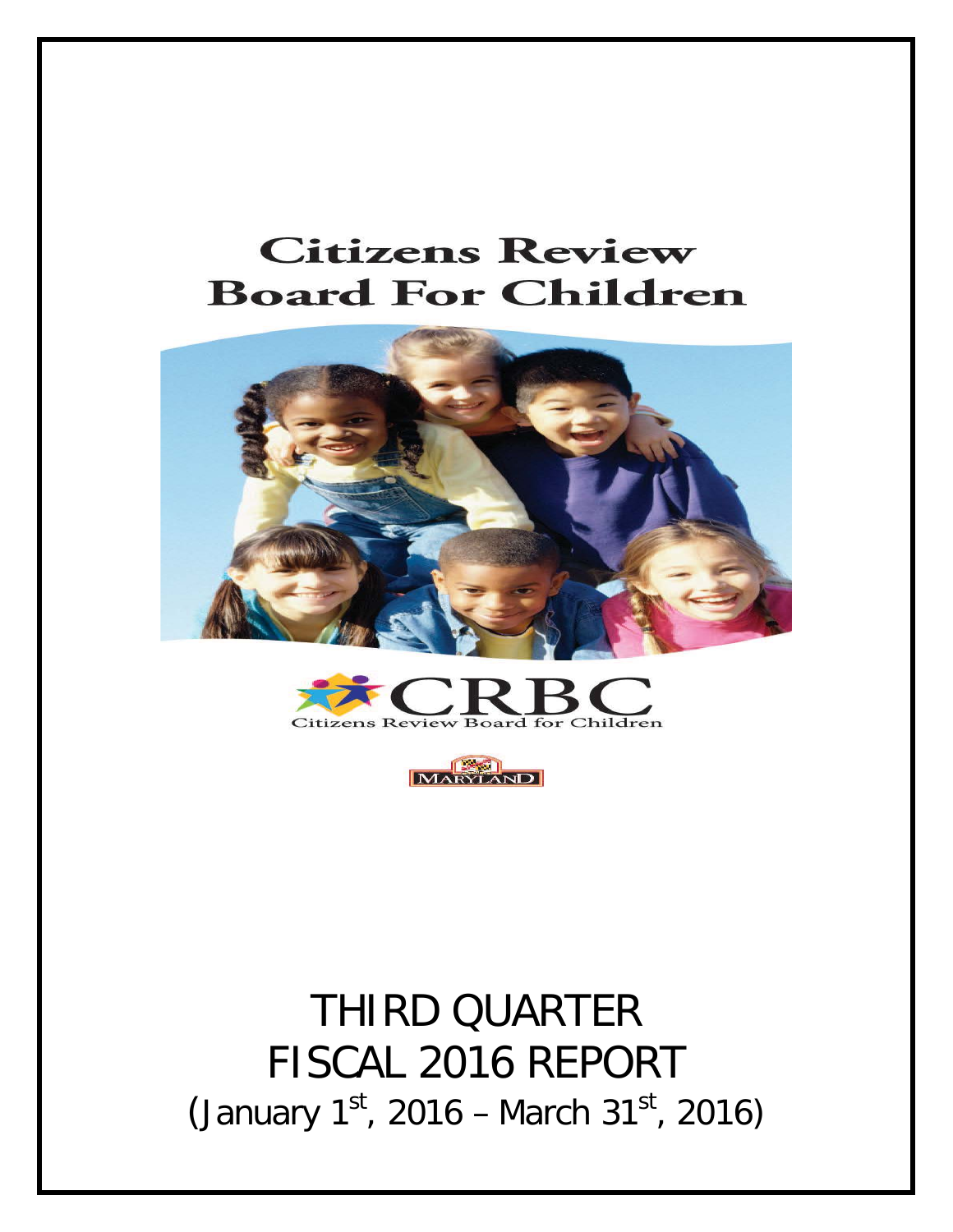# **Table of Contents**

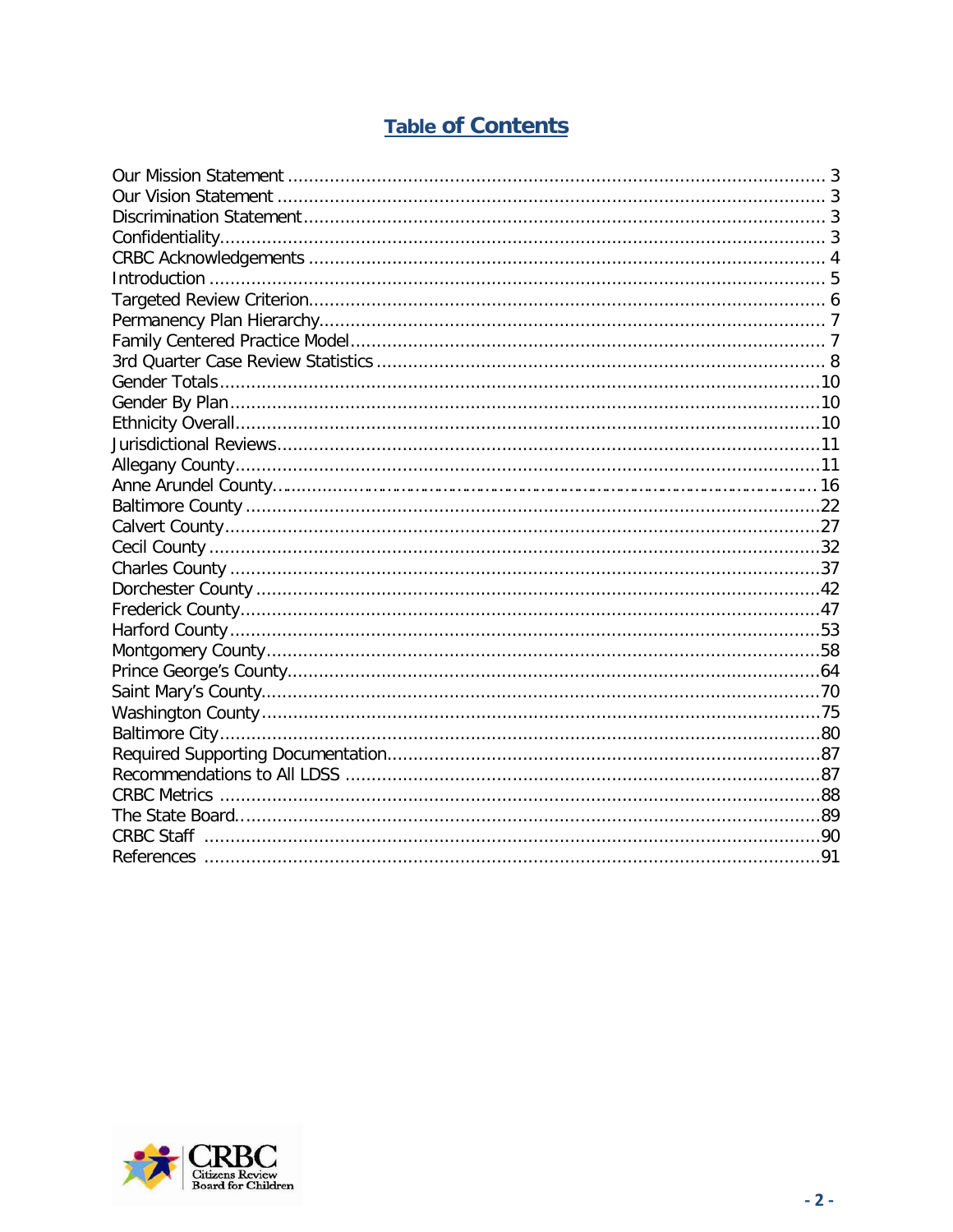## **Our Mission Statement**

<span id="page-2-0"></span>To conduct case reviews of children in out-of-home care case reviews, make timely individual case and systemic child welfare recommendations; and advocate for legislative and systematic child welfare improvements to promote safety and permanency.

## **Our Vision Statement**

<span id="page-2-1"></span>We envision the protection of all children from abuse and neglect, only placing children in out-of-home care when necessary; and providing families with the help they need to stay intact; children will be safe in a permanent living arrangement.

## **Discrimination Statement**

<span id="page-2-2"></span>The Citizens Review Board for Children (CRBC) renounces any policy or practice of discrimination on the basis of race, gender, national origin, ethnicity, religion, disability, or sexual orientation that is or would be applicable to its citizen reviewers or staff or to the children, families, and employees involved in the child welfare system (CRBC, 2013).

## **Confidentiality**

<span id="page-2-3"></span>CRBC local board members are bound by strict confidentiality requirements. Under Article 88A, § 6, all records concerning out-of-home care are confidential and unauthorized disclosure is a criminal offense subject to a fine not exceeding \$500 or imprisonment not exceeding 90 days, or both. Each local board member shall be presented with the statutory language on confidentiality, including the penalty for breach thereof, and sign a confidentiality statement prior to having access to any confidential information.

<span id="page-2-4"></span>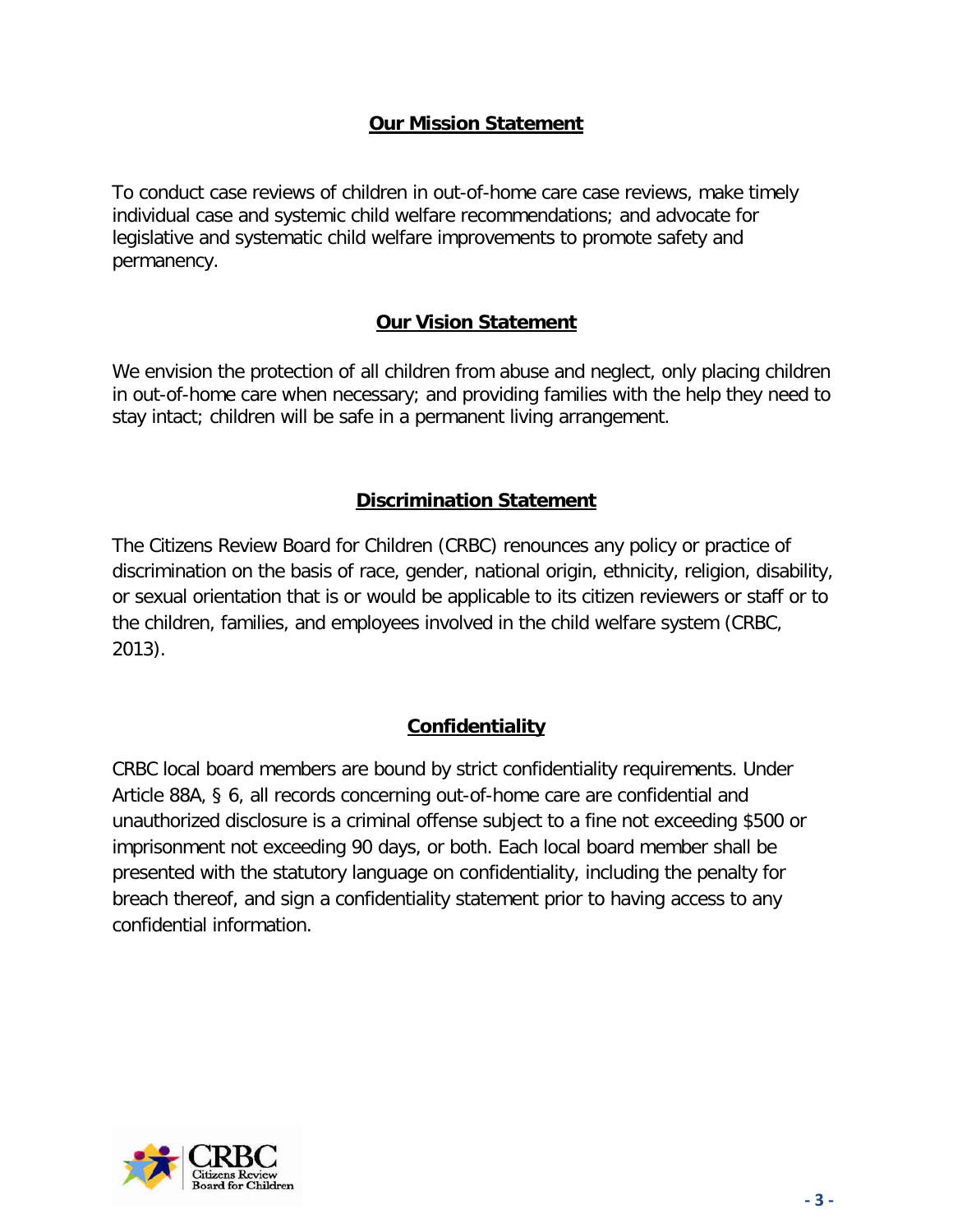## **CRBC Acknowledgements**

CRBC would like to acknowledge the commitment, dedication, passion and service of all stakeholders on behalf of Maryland's most vulnerable children including:

- **★ CRBC Governor Appointed Volunteers**
- \* The Department of Human Resources (DHR)
- The Social Services Administration (SSA)
- The Local Departments of Social Services (LDSS) and (DHHS) Montgomery County
- \* The Coalition to Protect Maryland's Children(CPMC)
- \* The State Council on Child Abuse and Neglect (SCCAN)
- The State Child Fatality Review Team (SCFRT)
- **★** The Local Juvenile Courts of Maryland
- $\star$  All community partners



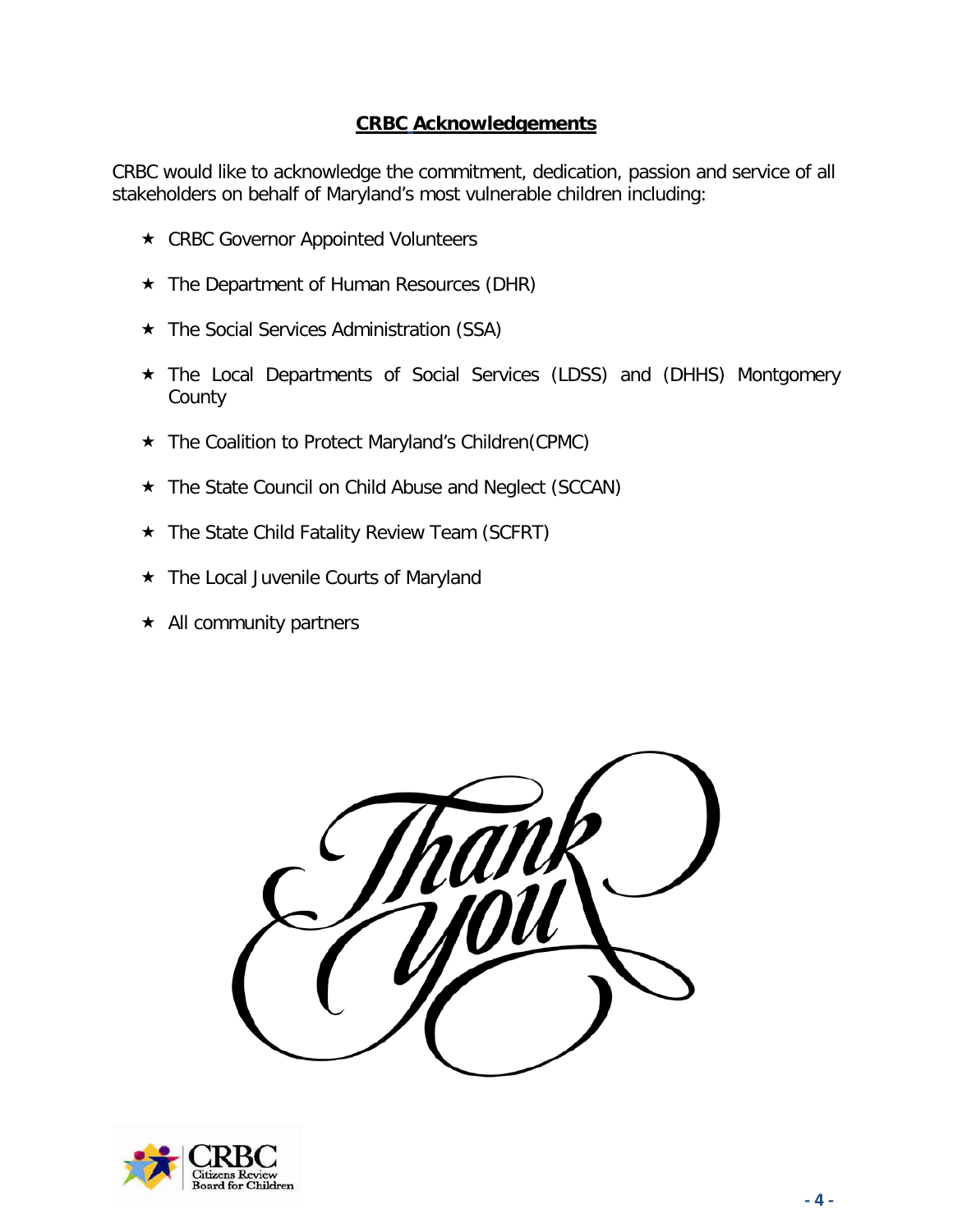# **Introduction**

<span id="page-4-0"></span>The Citizens Review Board for Children (CRBC) is proud to release its 3rd Quarter Fiscal 2016 Report. The following pages contain data from CRBC's out-of-home-placement case review findings, and recommendations.



CRBC conducts regular out-of-home placement case reviews in all 24 Maryland jurisdictions including Baltimore City throughout the year. For this quarterly report, the following counties did not have regularly scheduled case reviews during the quarter: Caroline, Carroll, Garrett, Howard, Somerset, Talbot, Wicomico and Worchester counties. Therefore, this report only contains review findings and recommendations for the 14 counties including Baltimore City that had regularly scheduled reviews.

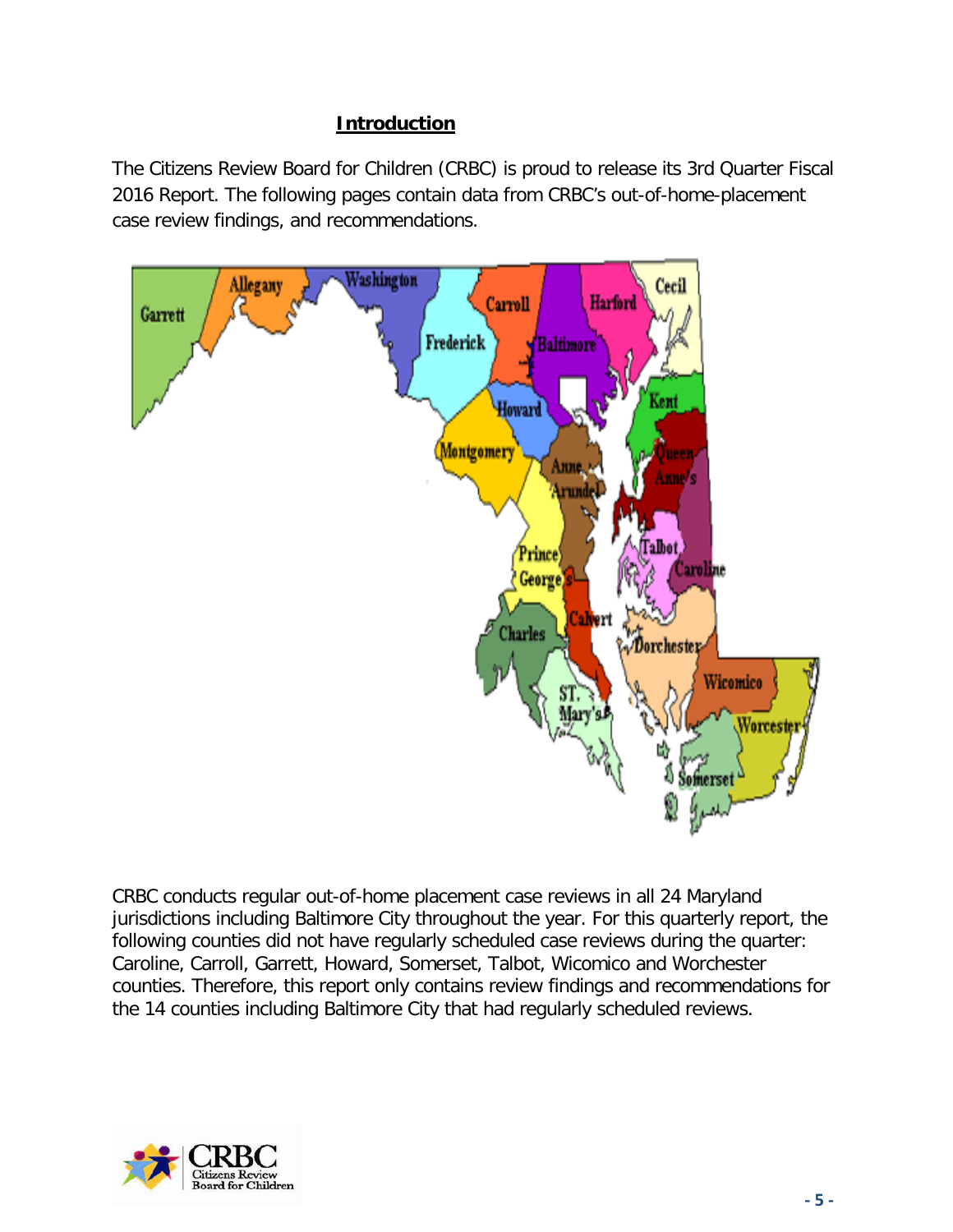# **Targeted Review Criterion**

The Social Services Administration (SSA) and the Citizens Review Board for Children (CRBC) together have created a review work plan for targeted reviews of children in out-of-home-placement. This work plan contains targeted review criteria based on outof-home-placement permanency plans.

## **R**eunification:

 $\star$  Already established plans of Reunification for youth 10 years of age and older. CRBC will conduct a review for a child 10 years of age and older who has an established primary permanency plan of Reunification, and has been in care 12 months or longer.

## **A**doption:

- ★ *Existing plans of Adoption*. CRBC will conduct a review of a child that has had a plan of Adoption for over 12 months. The purpose of the review is to assess the appropriateness of the plan and identify barriers to achieve the plan.
- ★ Newly changed plans of Adoption. CRBC will conduct a review of a child within 5 months after the establishment of Adoption as a primary permanency plan. The purpose is to ensure that there is adequate and appropriate movement by the local departments to promote and achieve the Adoption.

## **A**nother **P**lanned **P**ermanent **L**iving **A**rrangement (APPLA):

- $\star$  Already established plans of APPLA for youth 16 years of age and younger. CRBC will conduct a full review of a child 16 years of age and younger who has an established primary permanency plan of APPLA. The primary purpose of the review is to assess appropriateness of the plan and review documentation of the Federal APPLA requirements.
- ★ Newly established plans of APPLA. CRBC will conduct a review of a child within 5 months after the establishment of APPLA as the primary permanency plan. Local Boards will review cases to ensure that local departments have made adequate and appropriate efforts to assess if a plan of APPLA was the most appropriate recourse for the child.

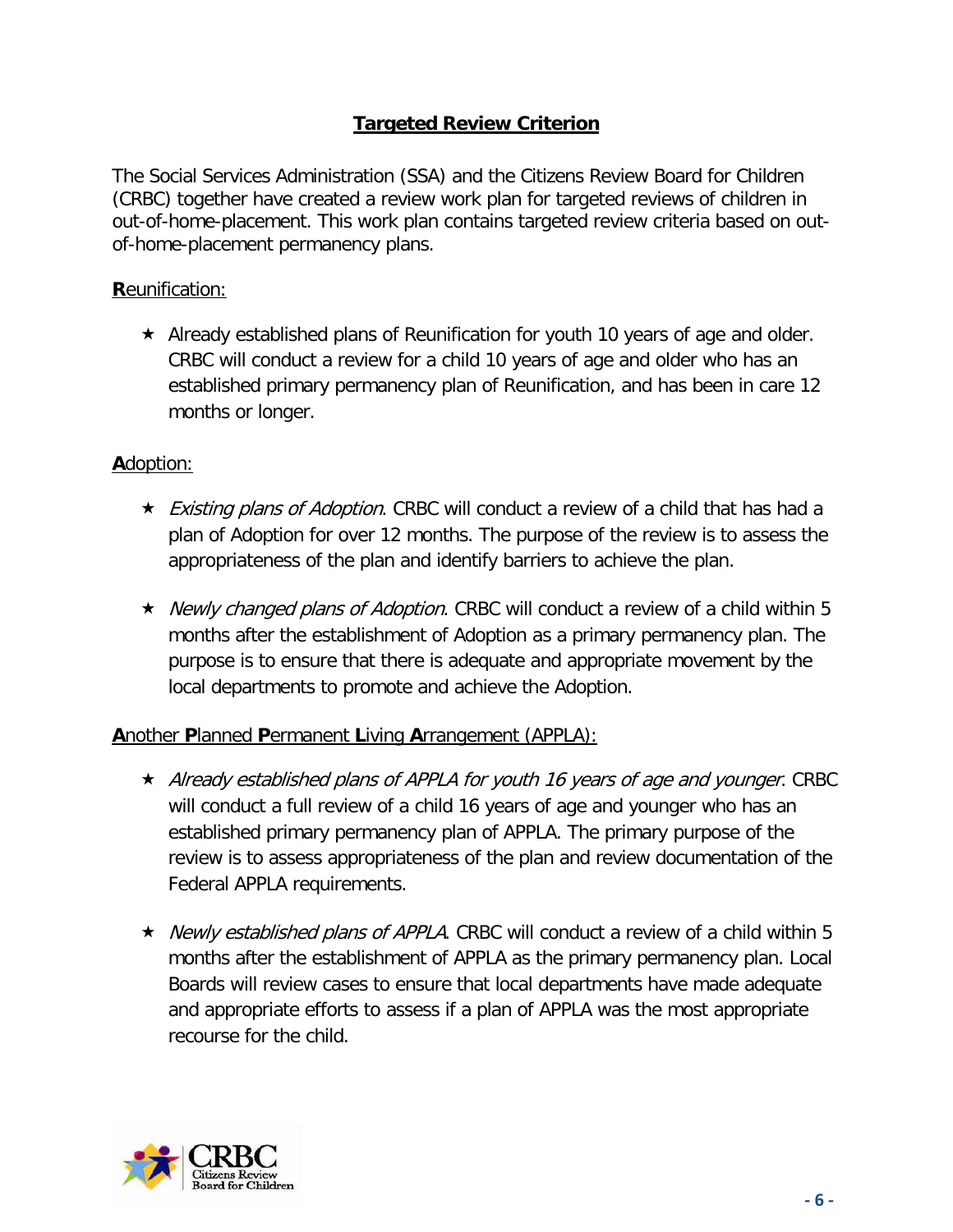## Older Youth Aging Out

 Older youth aging-out or remaining in out-of-home care at age 17 and 20 years old. CRBC will conduct reviews of youth that are 17 and 20 years of age. The primary purpose of the review is to assess if services were provided to prepare the youth to transition to adulthood.

## Re**-**Review Cases:

★ *Assessment of progress made by LDSS*. CRBC will conduct follow-up reviews during the fourth quarter of the current fiscal year of any cases wherein the Local Board identified barriers that may impede adequate progress. The purpose of the review is to assess the status of the child and any progress made by LDSS to determine if identified barriers have been removed.

# **Permanency Plan Hierarchy**

<span id="page-6-0"></span>In 2005, Maryland House Bill 771 adjusted the state permanency goals to align with the federal standards. The permanency plan hierarchy in Maryland is as follows: (Social Services Administration, 2012):

- Reunification with parent(s) or guardian
- Placement with a relative for adoption or custody/guardianship
- Adoption by a non-relative
- Custody/Guardianship with a non relative
- Another Planned Permanent Living Arrangement (APPLA)

# **Family Centered Practice Model**

<span id="page-6-1"></span>According to the Social Services Administration, Family Centered Practice assures that the entire system of care engages the family in helping them to improve their ability to adequately plan for the care and safety of their children. The safety, well-being and permanence of children are paramount. The strengths of the entire family are the focus of the engagement (2010).

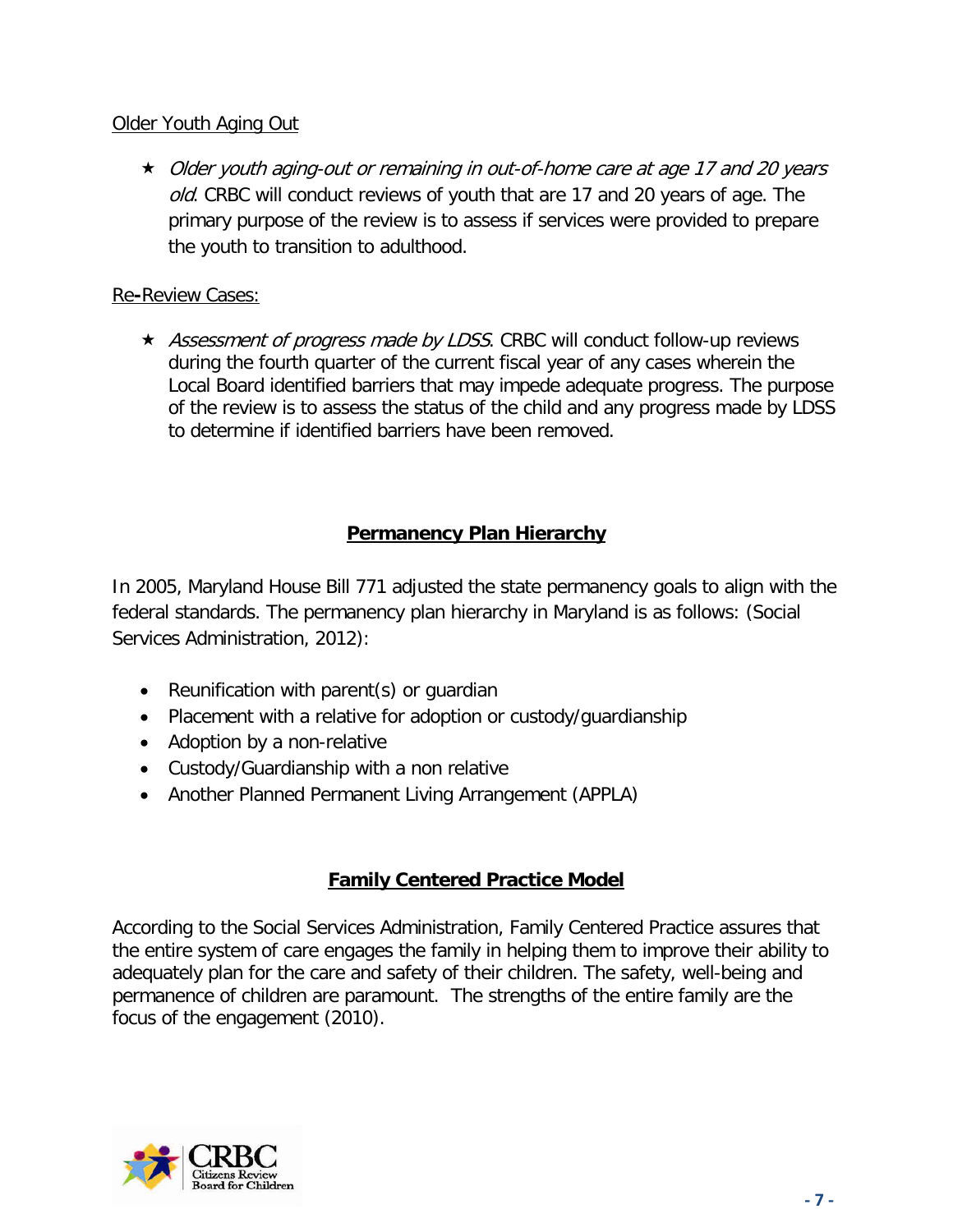# **3rd Quarter Case Review Statistics**

| 3rd Quarter 2016 |                                   |                 |                                     |                                |                         |                |                 |                              |
|------------------|-----------------------------------|-----------------|-------------------------------------|--------------------------------|-------------------------|----------------|-----------------|------------------------------|
| Jurn #           | <b>County</b>                     | <b>Adoption</b> | <b>Relative</b><br><b>Placement</b> | <b>Custody</b><br>Guardianship | <b>Reunification</b>    | <b>APPLA</b>   | <b>TOTAL</b>    | <b>Boards</b><br><b>Held</b> |
| 01               | Allegany                          | 4               | $\mathbf 0$                         | $\mathbf 0$                    | $\mathbf{3}$            | $\mathbf 0$    | 7               | 1                            |
| 02               | <b>Anne Arundel</b>               | 9               | $\mathbf{0}$                        | $\overline{2}$                 | 1                       | $\overline{7}$ | 19              | 3                            |
| 03               | <b>Baltimore</b><br><b>County</b> | 3               | $\bf{0}$                            | $\overline{2}$                 | 26                      | 27             | 58              | 8                            |
| 04               | <b>Calvert</b>                    | 3               | 0                                   | 0                              | 1                       | 3              | 7               | 1                            |
| 07               | <b>Cecil</b>                      | $\mathbf 2$     | 0                                   | 0                              | 4                       | $\mathbf 2$    | 8               | 1                            |
| 08               | <b>Charles</b>                    | $\mathbf 0$     | $\mathbf 0$                         | $\mathbf 0$                    | 1                       | $6\phantom{a}$ | $\overline{7}$  | 1                            |
| 09               | <b>Dorchester</b>                 | 1               | $\mathbf 0$                         | 1                              | 4                       | $\mathbf 0$    | $6\phantom{1}6$ | 1                            |
| 10               | <b>Frederick</b>                  | 5               | 0                                   | 1                              | 1                       | 1              | 8               | 1                            |
| 12               | <b>Harford</b>                    | $\mathbf 2$     | 0                                   | 0                              | $6\phantom{1}6$         | 8              | 16              | $\mathbf 2$                  |
| 15               | <b>Montgomery</b>                 | 3               | 0                                   | $\overline{2}$                 | 12                      | 19             | 36              | 6                            |
| 16               | <b>Prince Georges</b>             | 4               | $\bf{0}$                            | $\bf{0}$                       | 11                      | 17             | 32              | 5                            |
| 18               | <b>Saint Mary's</b>               | 0               | 0                                   | $\mathbf 0$                    | $\overline{\mathbf{4}}$ | $\overline{2}$ | $6\phantom{1}6$ | 1                            |
| 21               | Washington                        | 0               | 0                                   | $\mathbf 0$                    | $\overline{2}$          | 5              | $\overline{7}$  | 1                            |
| 49               | <b>Baltimore City</b>             | 25              | $\bf{0}$                            | 8                              | 36                      | 64             | 133             | 23                           |
|                  |                                   |                 |                                     |                                |                         |                |                 |                              |
| 14               | <b>Statewide</b><br><b>Totals</b> | 61              | $\bf{0}$                            | 16                             | 112                     | 161            | 350             | 55                           |
|                  | <b>Percentages</b>                | 17%             | 0%                                  | 5%                             | 32%                     | 46%            | 100%            |                              |

The following table shows the jurisdictions where reviews were conducted, the total number of children reviewed, permanency plans and the number of boards held.

CRBC conducted a total of 350 individual out-of-home case reviews (each case reviewed represents 1 child/youth) in 14 Jurisdictions on 55 boards that held reviews. However, 9 board reviews were not held due to adverse weather conditions in the following jurisdictions: Howard County 1, Frederick County 1, Montgomery County 2, Prince Georges County 1 and Baltimore City 4.

Although CRBC collects data on a number of data elements, this report will focus on the following.

- $\triangleright$  Permanency Plan (COMAR 07.01.06.05 (E))
- $\triangleright$  Placement Plan (COMAR 07.01.06.05 (I))
- Progress towards Permanent Placement (COMAR 07.01.06.05 (F))
- $\triangleright$  Case Planning
- $\triangleright$  Supportive Services
- $\triangleright$  Health/Mental Health (family article 5-545)

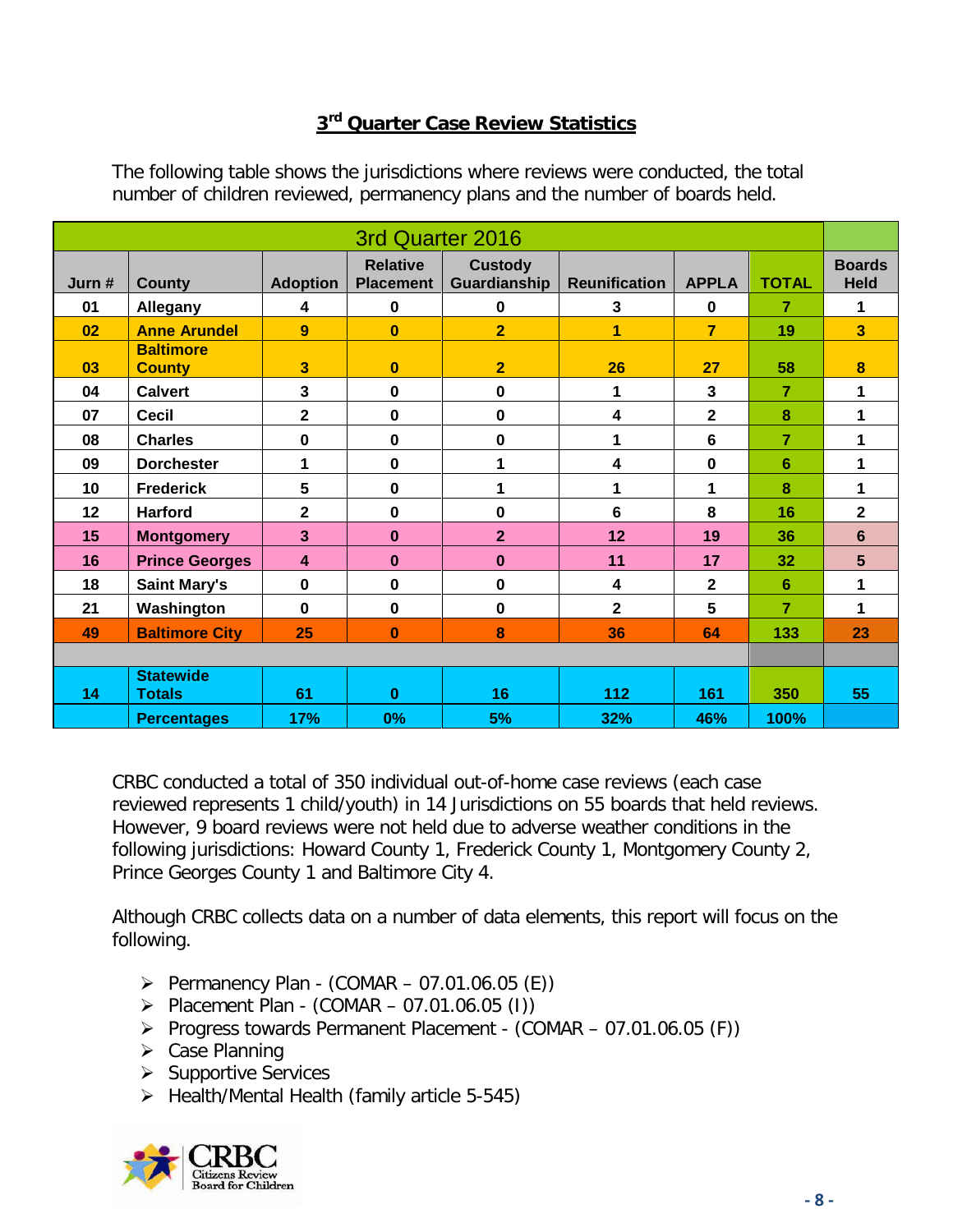- $\geq$  Education (family article 5-545)
- $\triangleright$  Ready by 21
	- $\triangleright$  Independent Living Skills (14 and older)
	- $\triangleright$  Employment (14 and older)
	- $\triangleright$  Housing (Transitioning Youth age 17 and older)
- Permanent Connections
- Court Appointed Special Advocate (CASA)
- Pre-Adoption Services
- > Post-Adoption Services
- > Barriers to Permanency
- <span id="page-8-0"></span> $\triangleright$  Miscellaneous Items

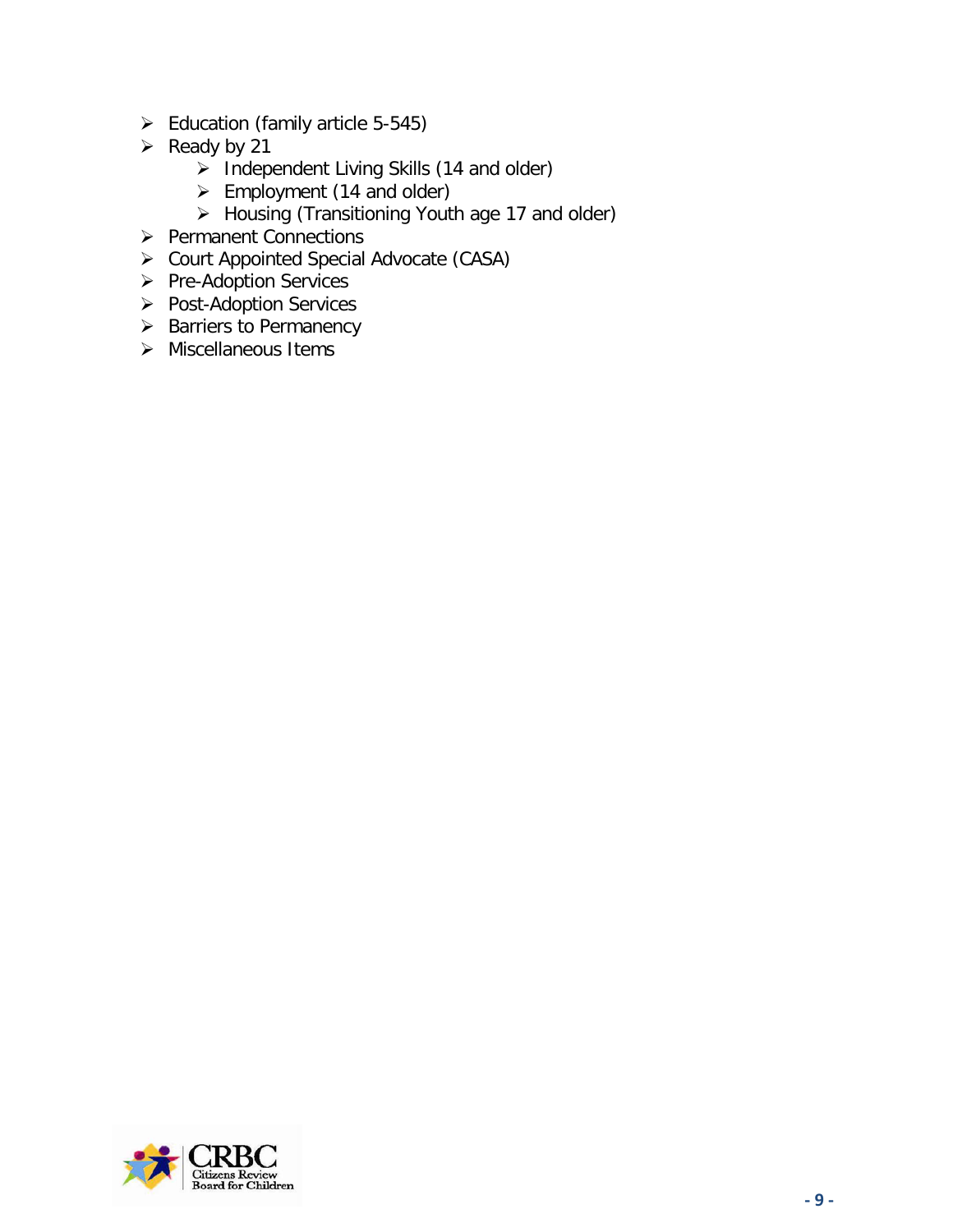# **Total Reviewed (350)**

# **Gender Totals**

| <b>Male</b> | Female    |
|-------------|-----------|
| 179 (51%)   | 171 (49%) |
|             |           |

# **Gender By Plan**

<span id="page-9-0"></span>Male(179):

| <b>Reunification</b> | <b>Relative</b><br><b>Placement</b> | Adoption | Guardianship | <b>APPLA</b> |
|----------------------|-------------------------------------|----------|--------------|--------------|
| 62(35%)              | $0(0\%)$                            | 29 (16%) | 9(5%)        | 79 (44%)     |
|                      |                                     |          |              |              |

## Female(171):

| <b>Reunification</b> | <b>Relative</b><br><b>Placement</b> | Adoption | Guardianship | <b>APPLA</b> |
|----------------------|-------------------------------------|----------|--------------|--------------|
| 50(29%)              | $0(0\%)$                            | 32 (19%) | 7(4%)        | 82(48%)      |
|                      |                                     |          |              |              |

# **Ethnicity Overall (350)**

<span id="page-9-1"></span>

| <b>African American</b> | Caucasian | Asian | <b>Other</b> |
|-------------------------|-----------|-------|--------------|
| 236 (67%)               | 100 (29%) | 2(1%) | 12(3%)       |
|                         |           |       |              |

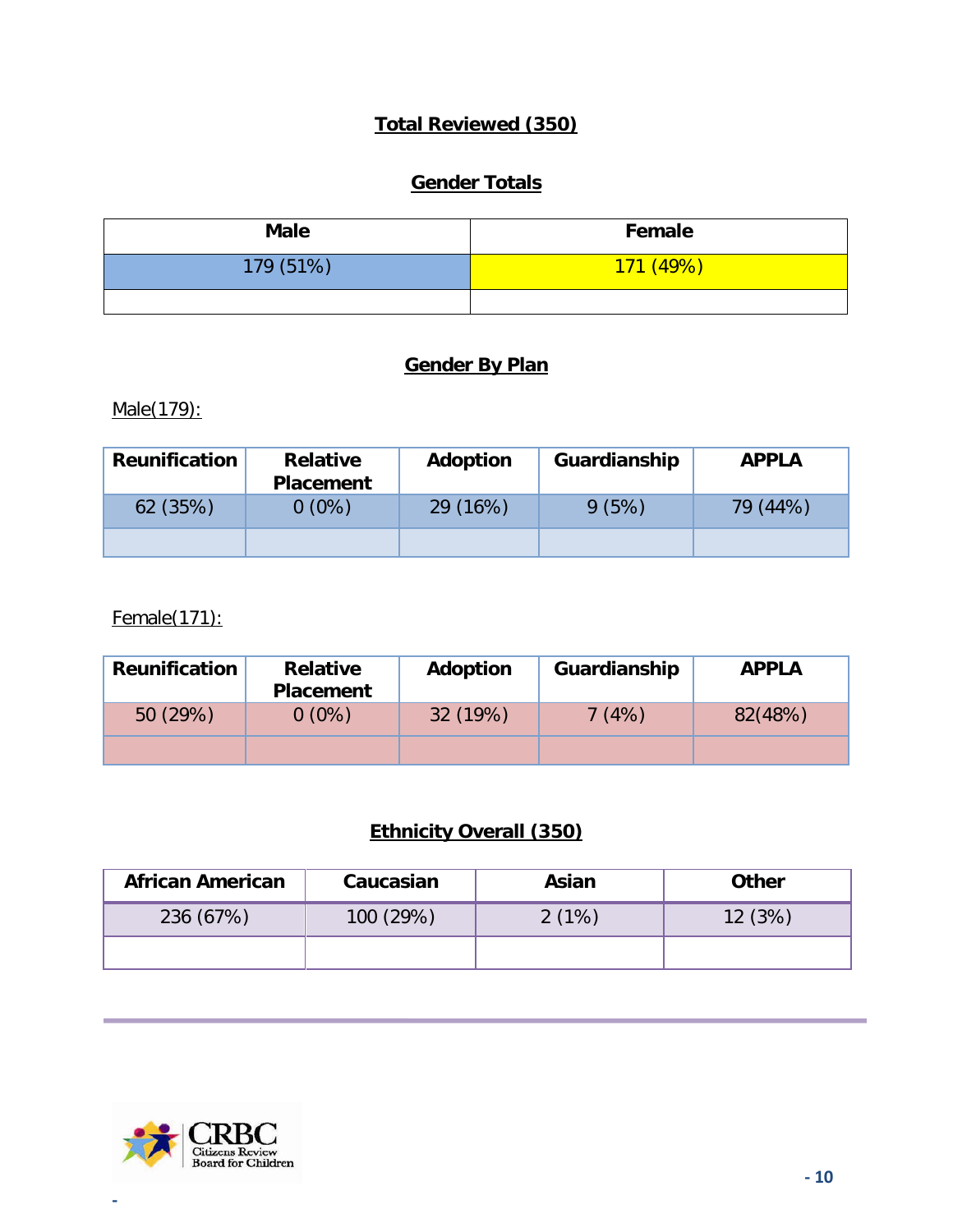## **Allegany County**



Allegany County had a total of 7 cases that were reviewed with the following permanency plans.

- $\triangleright$  Adoption: 4 cases
- $\triangleright$  Reunification: 3 cases

## **Permanency**

The local board agreed with the permanency plan in all 7 cases reviewed.

The local juvenile court had no concurrent permanency plan identified for any of the 7 cases reviewed.

Length of time Child/Youth had a Permanency Plan

| <b>LENGTH</b>         | <b>Reunif</b> | <b>Relative</b> | Adoption | Cust/Guad APPLA |  |
|-----------------------|---------------|-----------------|----------|-----------------|--|
| $\vert$ 0 to 6 months |               |                 |          |                 |  |
| 7 to 11 months        |               |                 |          |                 |  |
| 1 to 2 years          |               |                 |          |                 |  |
| 2 to 3 years          |               |                 |          |                 |  |
| 3 years or more       |               |                 |          |                 |  |

## Case Planning

The local department made efforts to involve the family in the case planning process in all 7 cases reviewed.

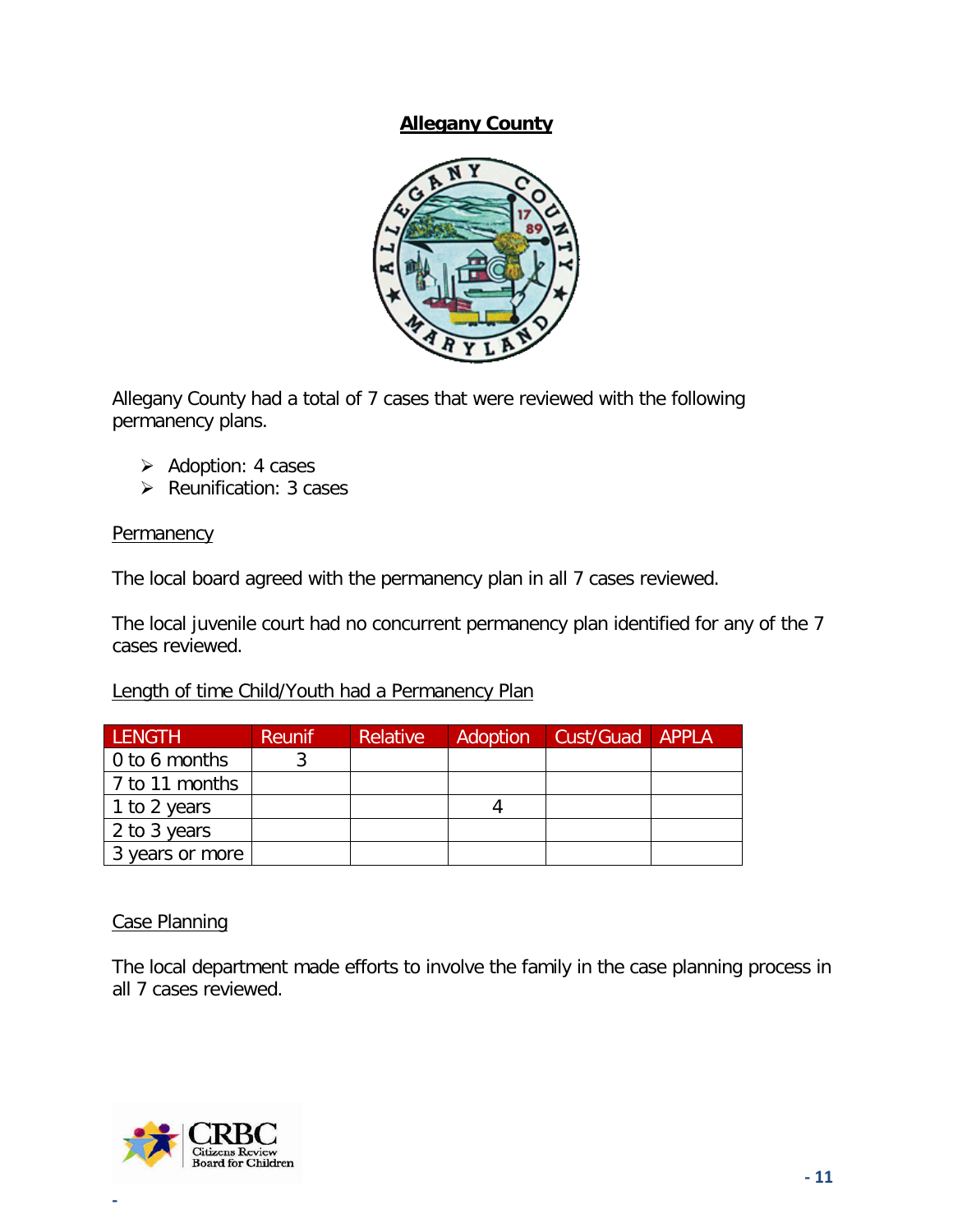## Placement

| Number of Cases   Placement |                               |
|-----------------------------|-------------------------------|
|                             | <b>Pre-Finalized Adoption</b> |
|                             | <b>Treatment Foster Care</b>  |

## **Placement Stability**

In all 7 cases reviewed the children were placed in their home jurisdiction in settings that were in close proximity to their communities which allowed for the continuity of services.

In 3 out of the 7 cases there was at least 1 change in placement within the 12 months prior to the review, and 2 placement changes for 4 of the children reviewed.

The local board agreed with the department's placement plan in all 7 cases reviewed.

## **Supportive Services**

The local board looked at services offered to the child, the birth family and the foster/kin family in the following areas:

- $\triangleright$  Housing
- $\triangleright$  Medical
- $\triangleright$  Mental health
- $\triangleright$  Education
- $\triangleright$  Employment
- $\triangleright$  Special needs
- $\triangleright$  Substance abuse treatment
- $\triangleright$  Visitation with family or referrals to needed resources

The local board agreed that appropriate services were being offered to the children in all 7 cases reviewed, and to the birth family in only 3 cases.

## Health/Mental Health

- Developmental/Special Needs: The local department reported that there were no developmental or special needs for any of the 7 children reviewed.
- $\triangleright$  Completed Medical Records: The local department reported that all 7 of the children had completed medical records in their case files.
- Comprehensive Health Assessment: The local department reported that all 7 of the children had received a comprehensive health assessment.

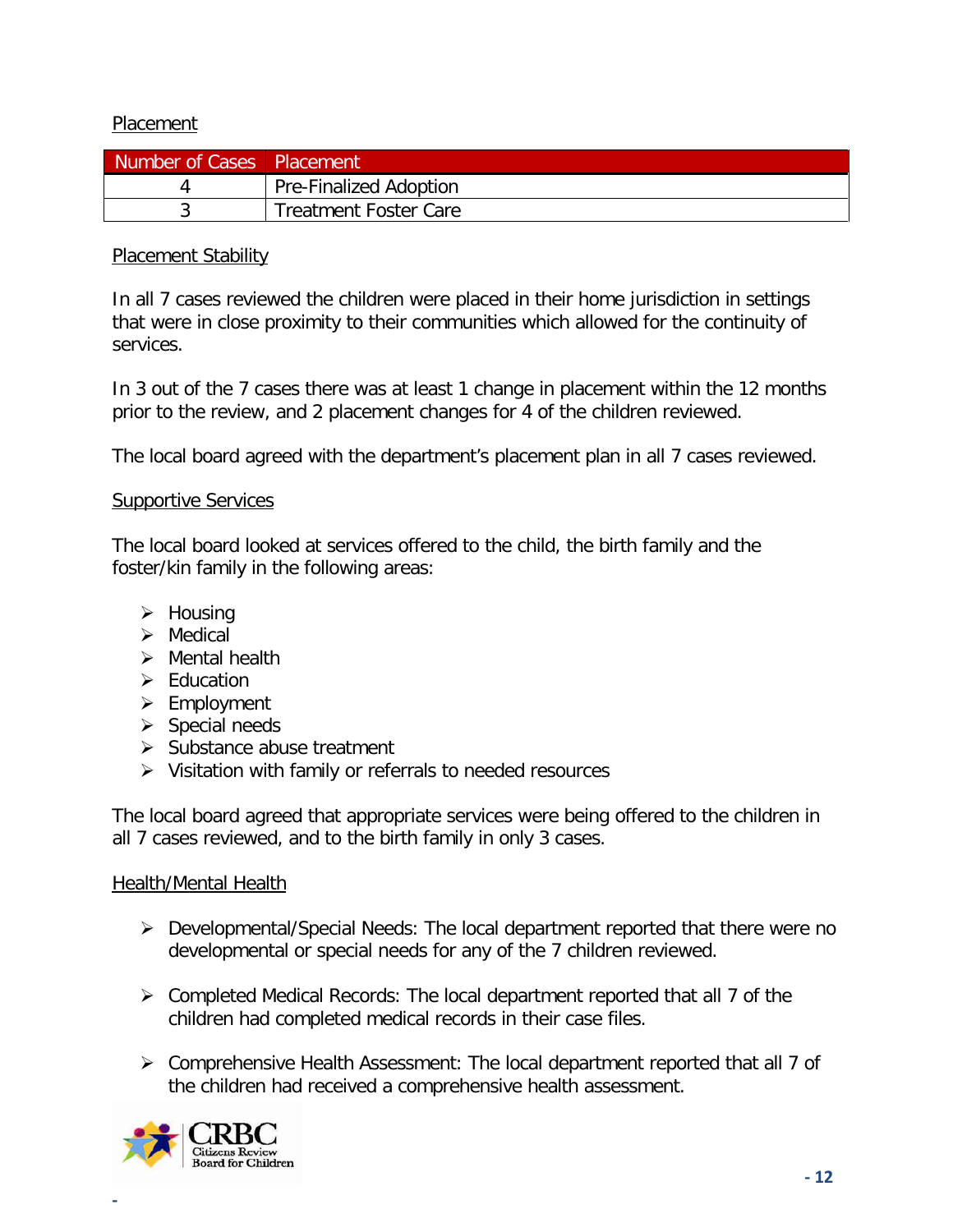- $\triangleright$  Prescription Medication: 1 child was on prescription medication.
- $\triangleright$  Psychotropic Medication: 1 child was on psychotropic medication.
- $\triangleright$  Mental Health Services/System: None of the children had an identified plan to obtain mental health services in the adult mental health system.
- $\triangleright$  Substance Abuse: None of the children had a substance abuse problem.
- $\triangleright$  Substance Abuse Addressed: Not applicable.
- $\triangleright$  Behavioral Issues: None of the children had behavioral issues.

The local board agreed that the health and mental health needs of all 7 children were being met.

#### Education

6 of the children reviewed were enrolled in school or another educational/vocational program.

The local board agreed that the children enrolled in school or another educational/vocational program were all being appropriately prepared to meet educational goals.

## Ready by 21

 $\triangleright$  Employment (age 14 and older)

None of the children were employed or participating in paid or unpaid work experience due to age.

Independent Living Services (age 14 and older)

Not applicable because all of the children were under 14 years of age.

▶ Housing (Transitioning Youth age 17 and older)

Housing had not been specified for any of the children because none were transitioning out of care.

## Court Appointed Special Advocate (CASA)

None of the 7 cases had a CASA.

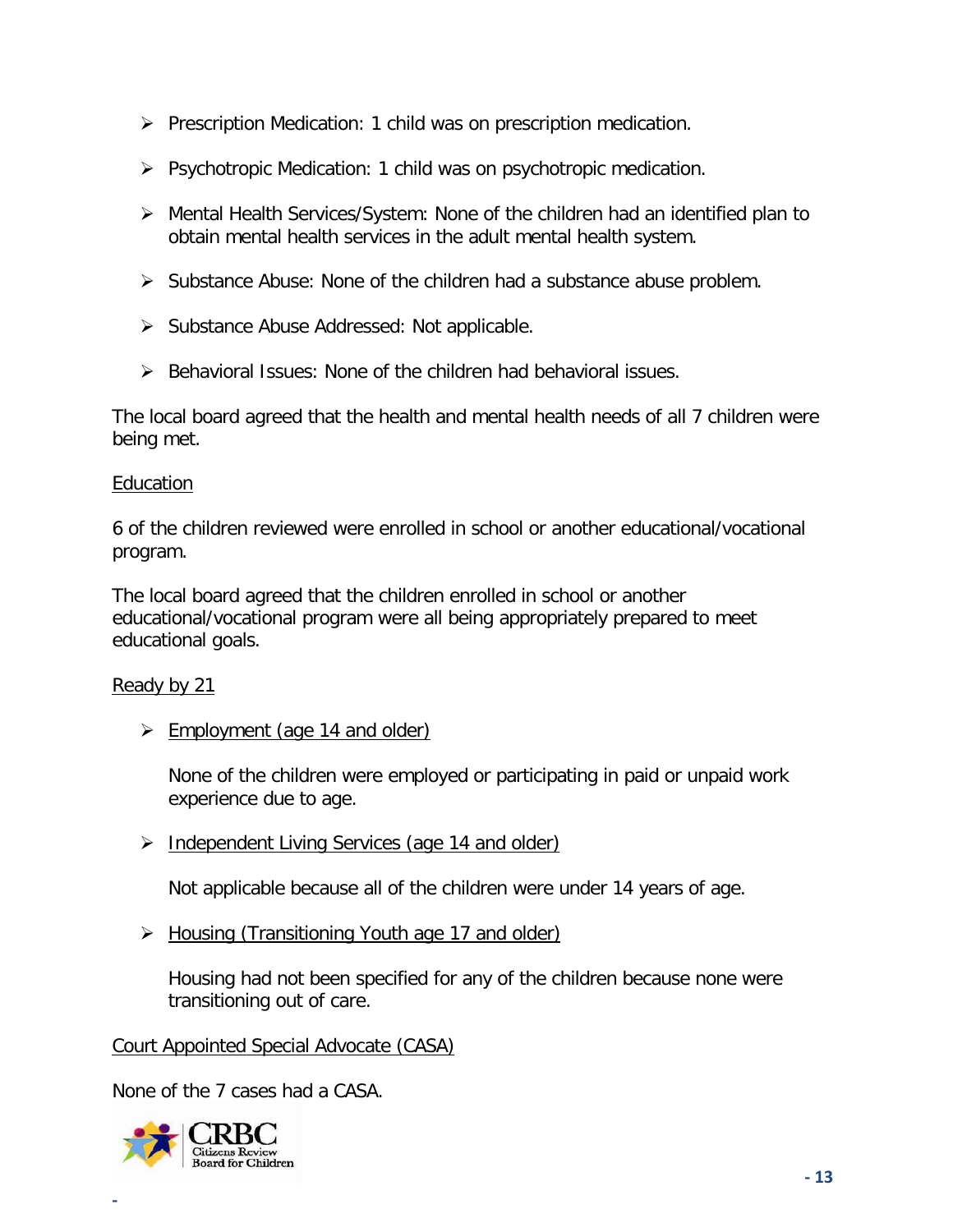## Risk and Safety

There were no indicators of risk in any of the 7 cases reviewed and all safety protocols were followed.

## Child's Consent to Adoption

The age of consent for adoption in the State of Maryland is 10. Children 10 and older must consent to be adopted.

| <b>Child's Consent to Adoption</b>        | Cases |
|-------------------------------------------|-------|
| Yes                                       |       |
| Child did not want to be Adopted          |       |
| N/A under age of consent                  |       |
| Unknown                                   |       |
| No, Medically Fragile/Mental Health Issue |       |
| Yes, with conditions                      |       |

## **Adoptive Placement**

Pre-Adoptive Services and Resources

All 4 children were placed in a pre-adoptive home.

The pre-adoptive family structure in the 4 cases comprised of a married couple in each case.

The pre-adoptive resource in all 4 cases was a former foster parent.

The lengths of time in the pre-adoptive placements were as follows;

- $\geq 2$  cases were from 7 to 9 months
- $\geq 1$  case was from 12 to 15 months
- $\geq 1$  case was from 21 months or longer

A home study was completed and approved in 3 out of the 4 cases.

The local board agreed that appropriate services and supports were in place for the pre-adoptive family to meet identified needs in all 4 cases.

The local board agreed that the pre-adoptive placement was appropriate for all 4 cases.

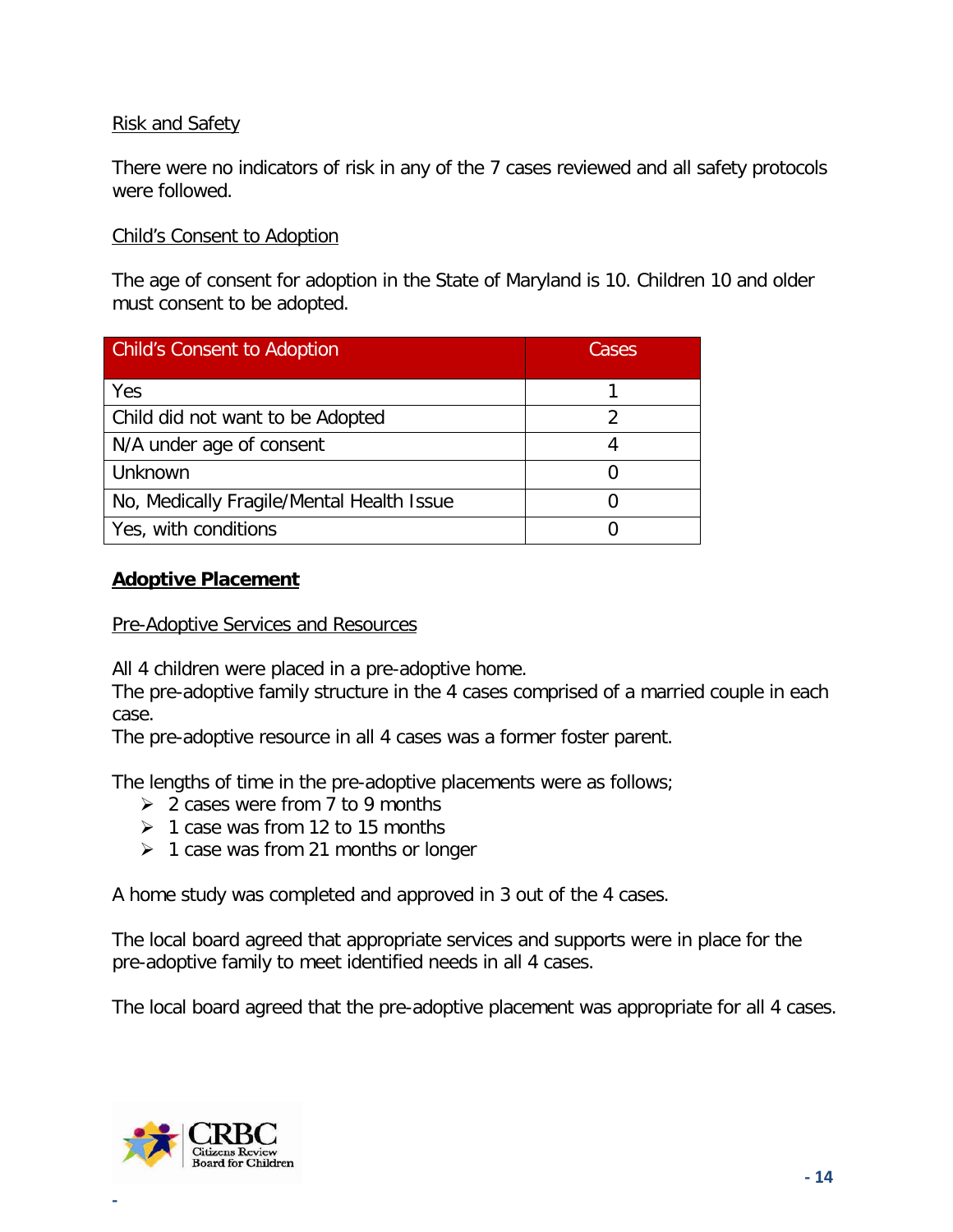## Post-Adoptive Services and Resources

Post-adoptive services were needed in all 4 cases. The post-adoptive service that was needed was medical in all 4 cases.

## **Miscellaneous Findings**

Frequency of Caseworker Visits (as reported by caseworker)

| Frequency                                          | Cases |
|----------------------------------------------------|-------|
| Daily                                              |       |
| Once a week                                        |       |
| More than once a week                              |       |
| Less than once a week, but at least twice a month  |       |
| Less than twice a month, but at least once a month |       |
| Less than once a month                             |       |
| Quarterly                                          |       |

## Barriers to Permanency

There were 3 cases that had court related barriers.

## **Summary**

Based on the findings of the review the local board determined that the local Department of Social Services made adequate progress towards a permanent placement (COMAR – 07.01.06.05 (F)) for all 7 children reviewed.

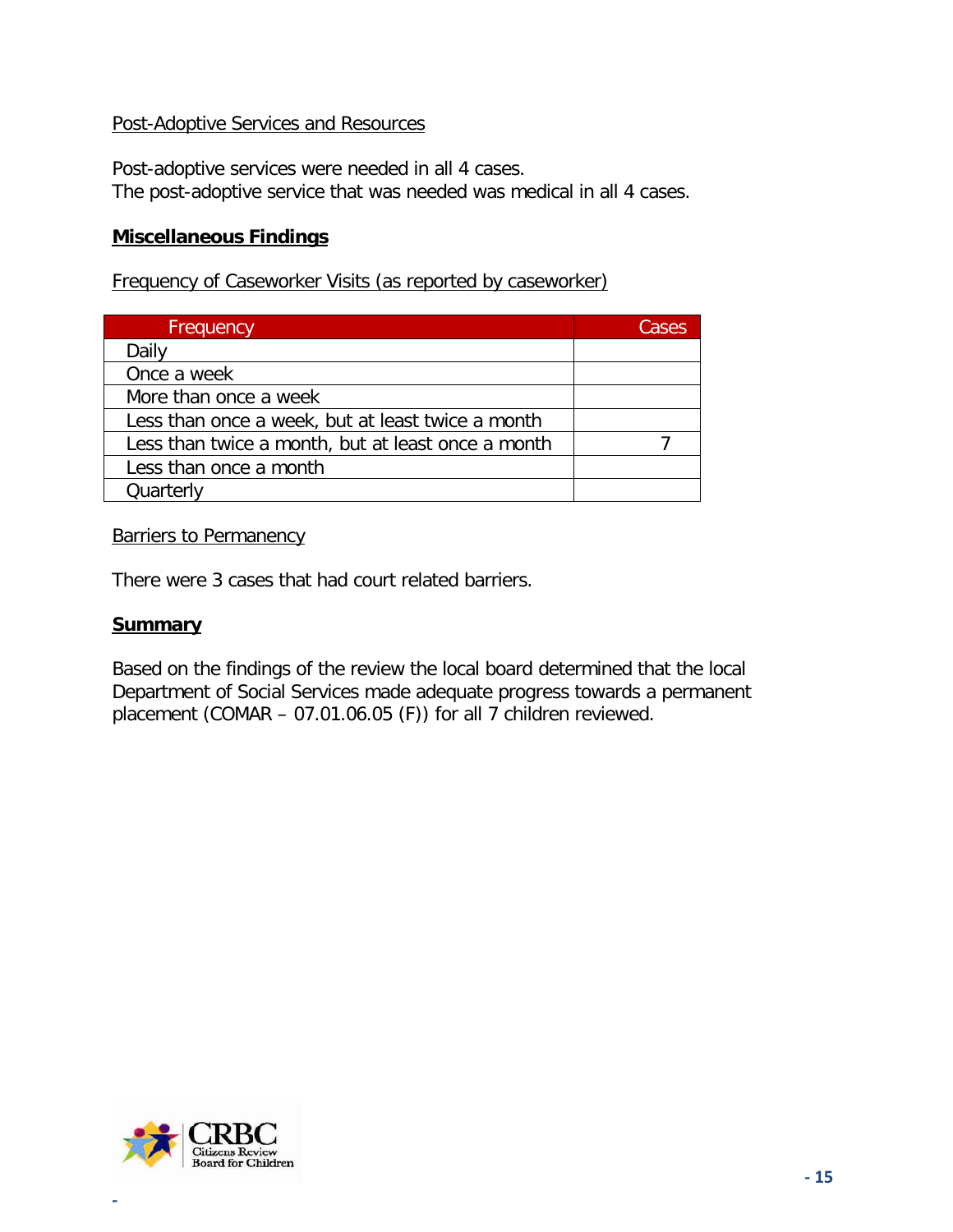## **Anne Arundel County**



Anne Arundel County had a total of 19 cases that were reviewed with the following permanency plans.

- $\triangleright$  Adoption: 9 cases
- Custody/Guardianship: 2 cases
- $\triangleright$  Reunification: 1 case
- $\triangleright$  APPLA: 7 cases

## **Permanency**

The local board agreed with the permanency plan in 15 out of the 19 cases reviewed.

The local juvenile court identified a concurrent permanency plan in 3 of the cases reviewed

The local department was not implementing the concurrent permanency plan set by the court.

## Category of APPLA plan

The cases with a plan of APPLA (7) had the following categories of APPLA:

- $\triangleright$  4 cases: Emancipation/Independence
- $\geq 1$  case : Long term out-of-home care with a non-relative
- $\geq 2$  cases: Placement in long-term care facility until transition to an adult facility.

## Permanent Connections (APPLA)

All 7 APPLA cases had a permanent connection identified and the local board agreed that the connections were appropriate for 6 out of the 7 cases.

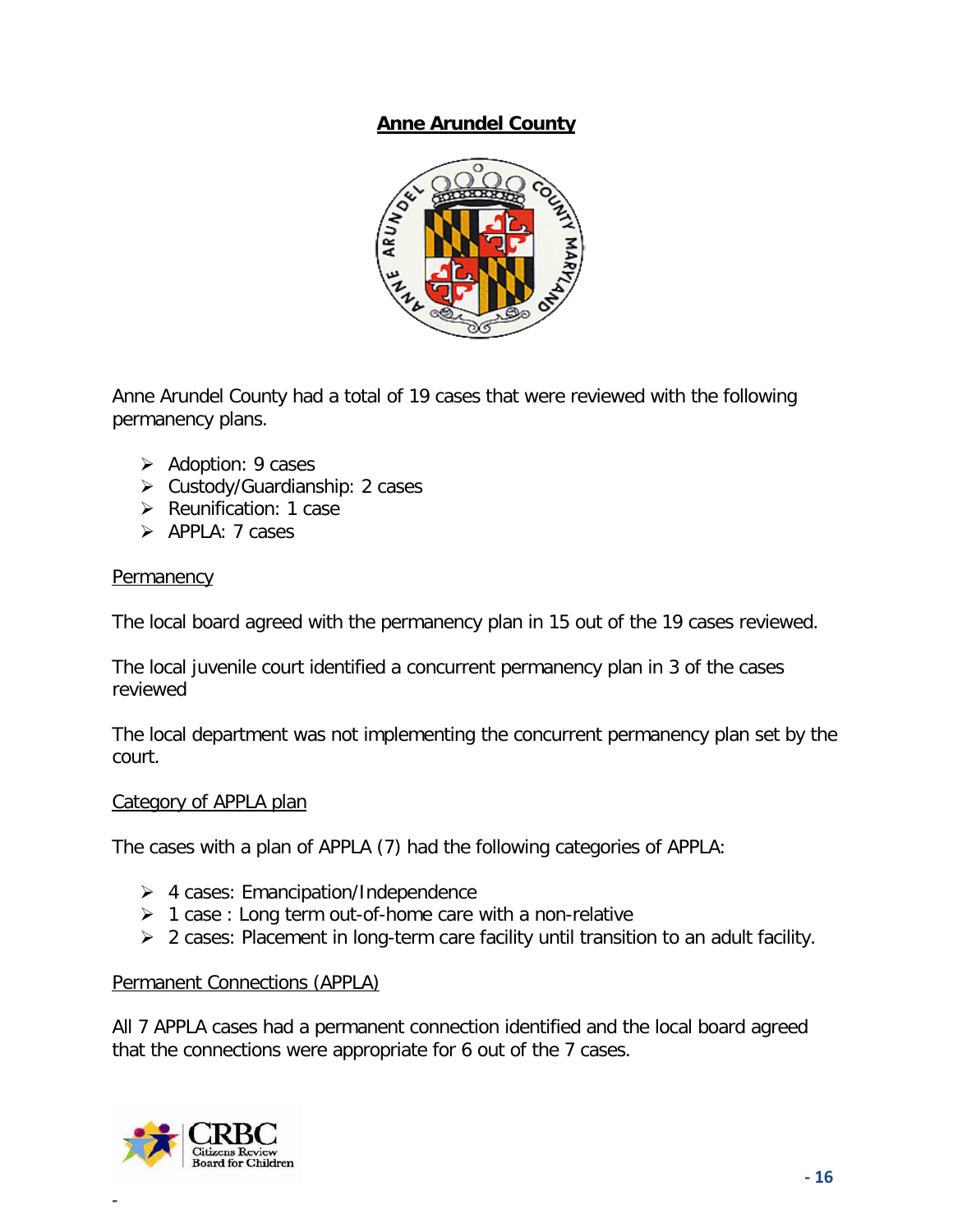## Length of time Child/Youth had a Permanency Plan

| <b>LENGTH</b>          | <b>Reunif</b> | <b>Relative</b> | Adoption | Cust/Guad APPLA |  |
|------------------------|---------------|-----------------|----------|-----------------|--|
| $\vert$ 0 to 6 months  |               |                 |          |                 |  |
| $\vert$ 7 to 11 months |               |                 |          |                 |  |
| 1 to 2 years           |               |                 |          |                 |  |
| 2 to 3 years           |               |                 |          |                 |  |
| 3 years or more        |               |                 |          |                 |  |

## Case Planning

The local department made efforts to involve the family in the case planning process in 5 out of the 19 cases reviewed.

## Placement

| Number of Cases Placement |                                        |
|---------------------------|----------------------------------------|
|                           | Formal Kinship Care                    |
|                           | <b>Regular Foster Care</b>             |
|                           | Treatment Foster Care (Private)        |
|                           | Therapeutic Group Home                 |
|                           | Residential Independent Living Program |
|                           | <b>Residential Treatment Center</b>    |
|                           | Relative                               |

## Placement Stability

In 11 of the 19 cases reviewed the children were placed in their home jurisdiction in settings that were in close proximity to their communities which allowed for the continuity of services.

In 10 of the 19 cases reviewed there was at least 1 change in placement within the 12 months prior to the review, 8 cases with at least 2 placement changes and 1 case with 4 or more placement changes.

The local board agreed with the department's placement plan in all 19 cases reviewed.

## Supportive Services

The local board looked at services offered to the child, the birth family and the foster/kin family in the following areas:

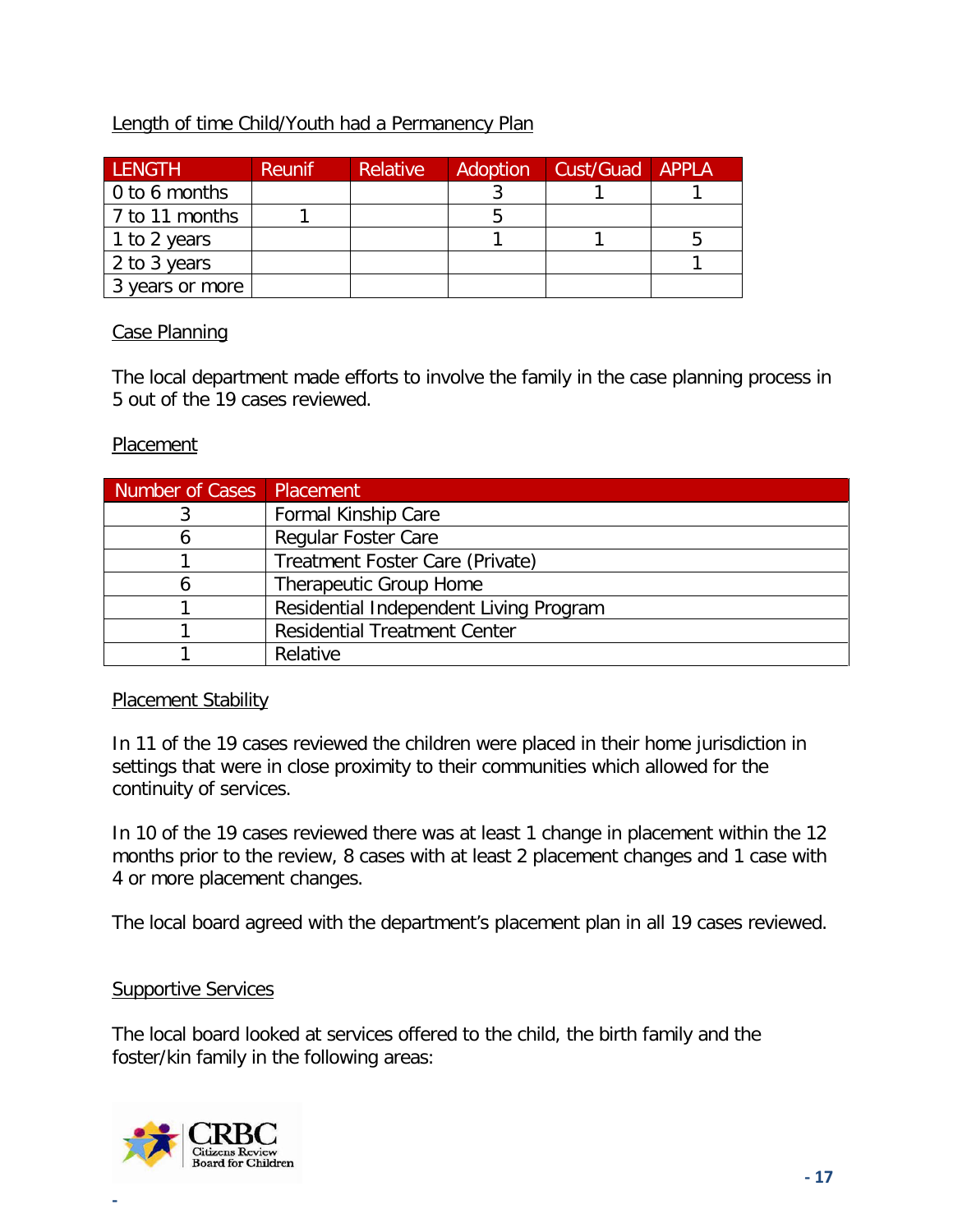- $\triangleright$  Housing
- $\triangleright$  Medical
- $\triangleright$  Mental health
- $\triangleright$  Fducation
- $\triangleright$  Employment
- $\triangleright$  Special needs
- $\triangleright$  Substance abuse treatment
- $\triangleright$  Visitation with family or referrals to needed resources

The local board agreed that appropriate services were being offered to the children in all 19 cases reviewed, to the foster/kin family in 8 cases and to the birth family in 12 cases.

## Health/Mental Health

- Developmental/Special Needs: The local department reported that 10 out of 19 children reviewed had developmental or special needs.
- Completed Medical Records: The local department reported that 5 out of 19 children had completed medical records in their case files.
- Comprehensive Health Assessment: The local department reported that 15 out of 19 children had received a comprehensive health assessment.
- $\triangleright$  Prescription Medication: 13 out of 19 children were on prescription medication.
- Psychotropic Medication: 8 out of 19 children were on psychotropic medication.
- Mental Health Services/System: 1 child had an identified plan to obtain mental health services in the adult mental health system.
- $\triangleright$  Substance Abuse: 2 out of 19 children had a substance abuse problem.
- $\triangleright$  Substance Abuse Addressed: The substance abuse problem was been addressed for 1 out of the 2 children.
- $\triangleright$  Behavioral Issues: 1 out of 19 children had behavioral issues.

The local board agreed that the health and mental health needs of 14 out of the 19 children were being met.

## Education

**-**

16 out of 19 children reviewed were enrolled in school or another

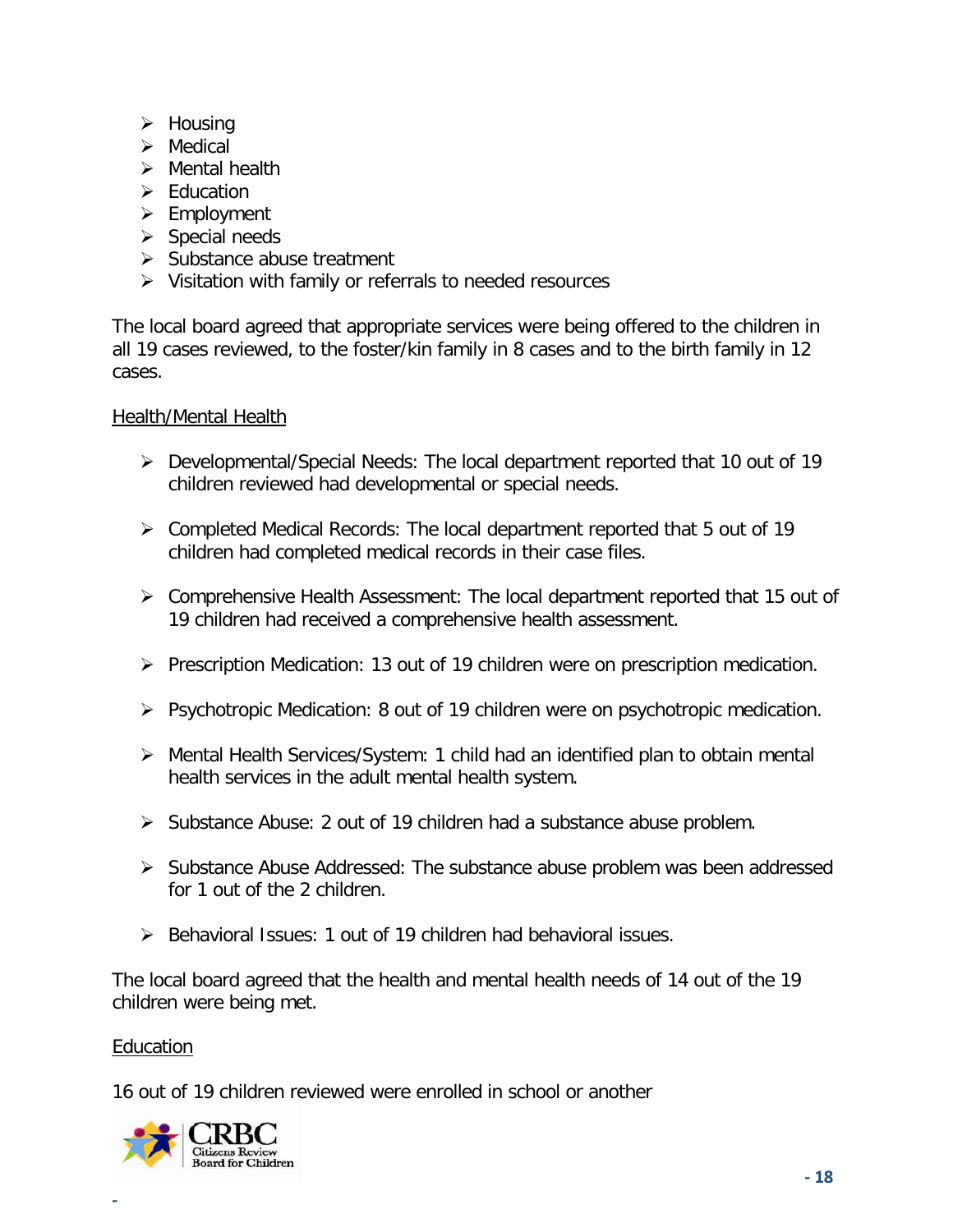educational/vocational program.

The local board agreed that the children enrolled in school or another educational/vocational program were all being appropriately prepared to meet educational goals.

## Ready by 21

 $\triangleright$  Employment (age 14 and older – 11 cases)

6 out of the 11 youths were employed or participating in paid or unpaid work experience and the local board agreed that 3 out of the 6 youths were being appropriately prepared to meet employment goals.

> Independent Living Services (age 14 and older – 11 cases)

The local board agreed that 6 out of the 11 youths were receiving appropriate services to prepare for independent living.

▶ Housing (Transitioning Youth age 17 and older)

Housing had not been specified for any of the youths because none were transitioning out of care.

## Court Appointed Special Advocate (CASA)

12 out of the 19 cases had a CASA.

## Risk and Safety

There were no indicators of risk in any of the 19 cases reviewed and all safety protocols were followed.

## Child's Consent to Adoption

The age of consent for adoption in the State of Maryland is 10. Children 10 and older must consent to be adopted.

| <b>Child's Consent to Adoption</b> | Cases |  |
|------------------------------------|-------|--|
| Yes                                |       |  |
| Child did not want to be Adopted   |       |  |
| N/A under age of consent           |       |  |

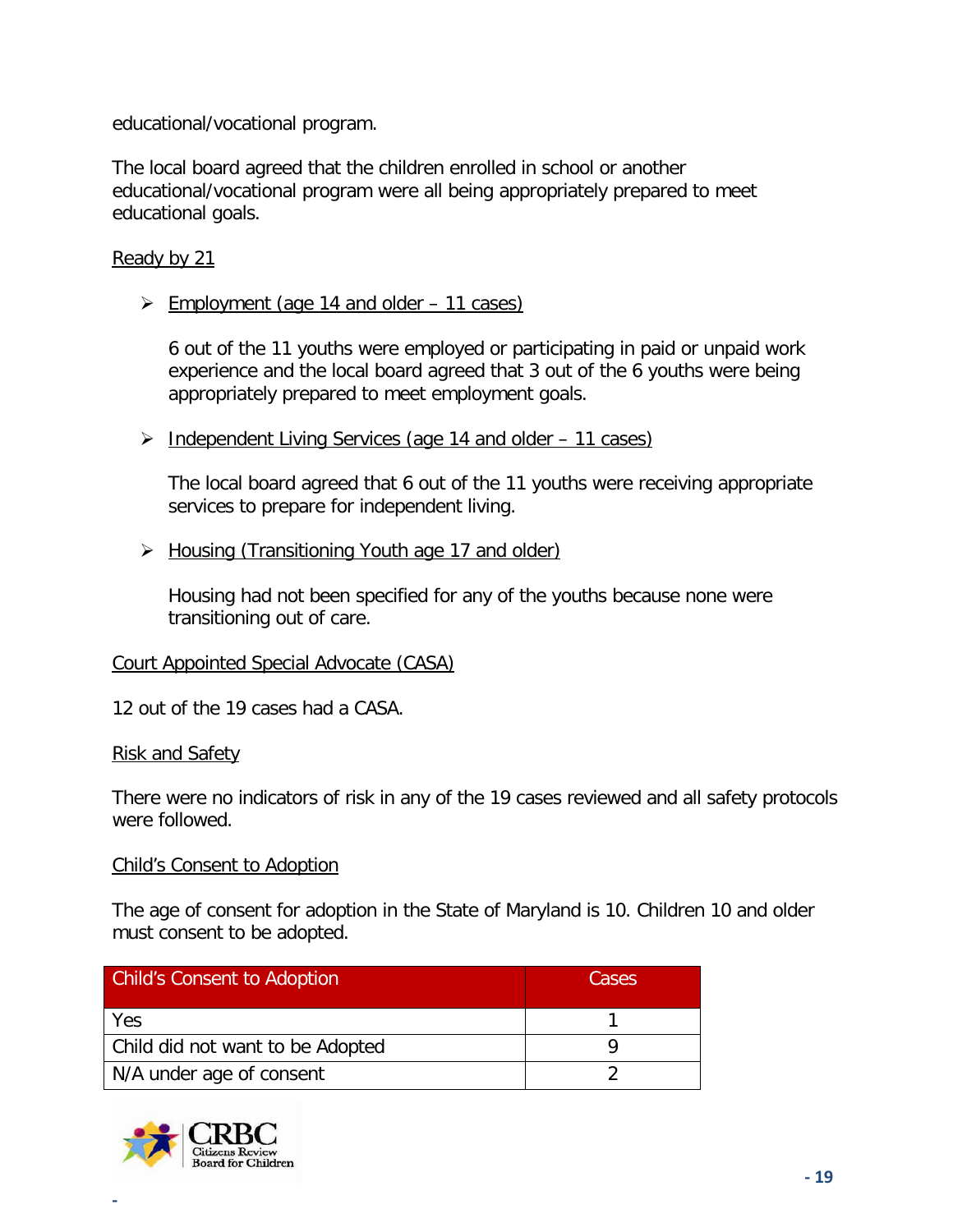| Unknown                                   |  |
|-------------------------------------------|--|
| No, Medically Fragile/Mental Health Issue |  |
| Yes, with conditions                      |  |

## **Adoptive Placement**

#### Pre-Adoptive Services and Resources

8 out of the 9 adoptive children were placed in a pre-adoptive home.

The pre-adoptive family structure in 5 cases comprised of a married couple for each case and an unmarried couple for each of the 3 other cases.

The pre-adoptive resource was a relative/kin in 4 cases and a non-relative/foster parent in the other 4 cases.

The lengths of time in the pre-adoptive placements were as follows;

- $\geq 3$  cases were from 7 to 9 months
- $\geq 4$  cases were from 12 to 15 months
- $\geq 1$  case was from 21 months or longer

A home study was completed and approved in 3 out of the 8 cases.

The local board agreed that appropriate services and supports were in place for the pre-adoptive family to meet identified needs in 5 out of the 8 cases.

The local board agreed that the pre-adoptive placement was appropriate for 5 out of the 8 cases.

## Post-Adoptive Services and Resources

Post-adoptive services were needed in 5 cases. The post-adoptive service that was needed was medical in all 5 cases.

## **Miscellaneous Findings**

Frequency of Caseworker Visits (as reported by caseworker)

| Frequency                                          | Cases |
|----------------------------------------------------|-------|
| Daily                                              |       |
| Once a week                                        |       |
| More than once a week                              |       |
| Less than once a week, but at least twice a month  |       |
| Less than twice a month, but at least once a month | 14    |

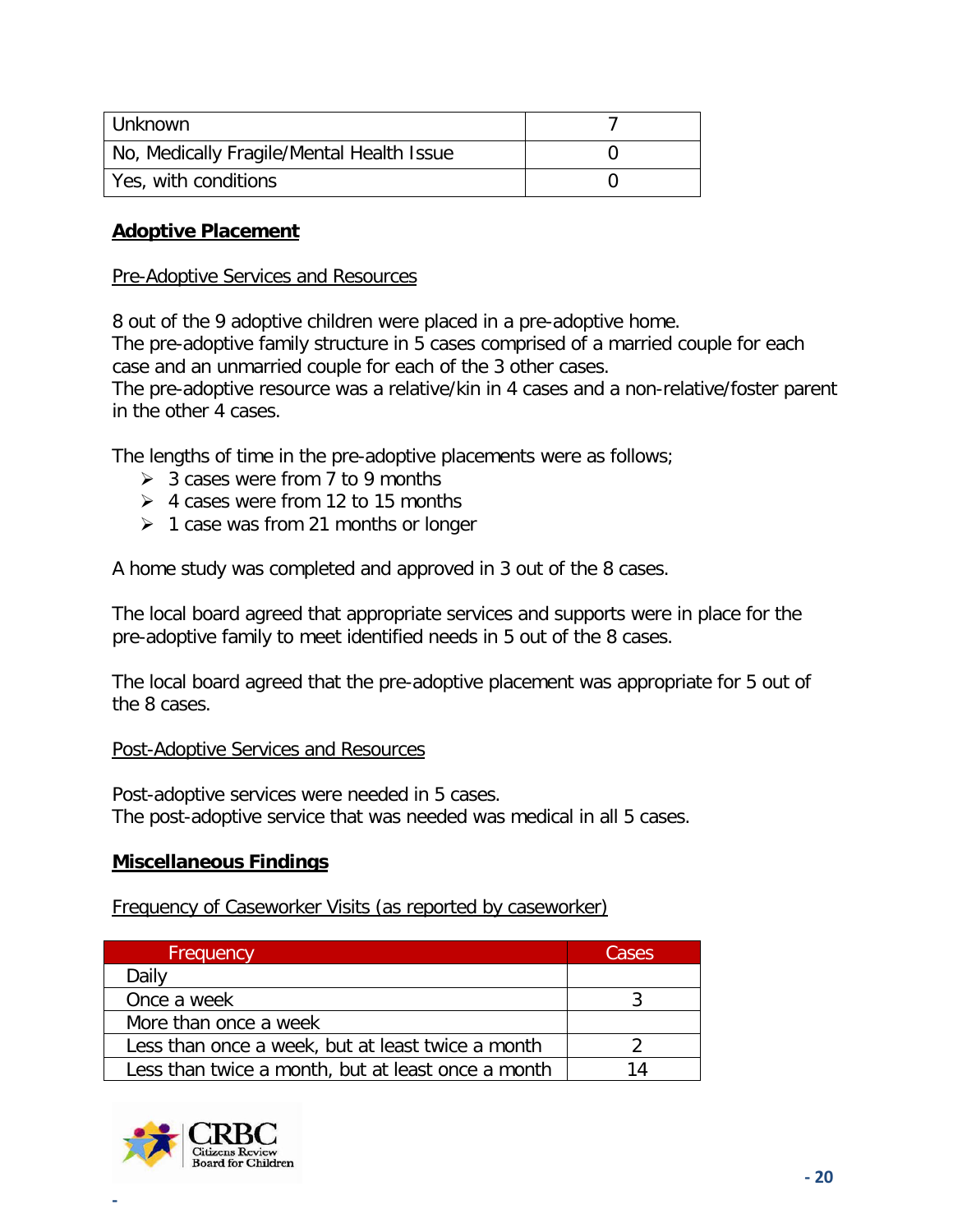| Less than once a month |  |
|------------------------|--|
| Quarterly              |  |

Barriers to Permanency

The following barriers to permanency were found.

- ▶ Poor Inter-County/Inter-State Coordination
- $\triangleright$  Pre-Adoptive Resources Not Identified
- Lack Of Available Post-Adoption Services in Area
- $\triangleright$  No Service Agreement With Youth
- Child Has Behavior Problems In The Home
- $\triangleright$  Appeal By Birth Parents
- ▶ Disrupted Pre-Adoption Placement
- Youth Non-Compliant With Medication

## **Summary**

Based on the findings of the review the local board determined that the local Department of Social Services made adequate progress towards a permanent placement (COMAR – 07.01.06.05 (F)) for 18 out of 19 children reviewed.

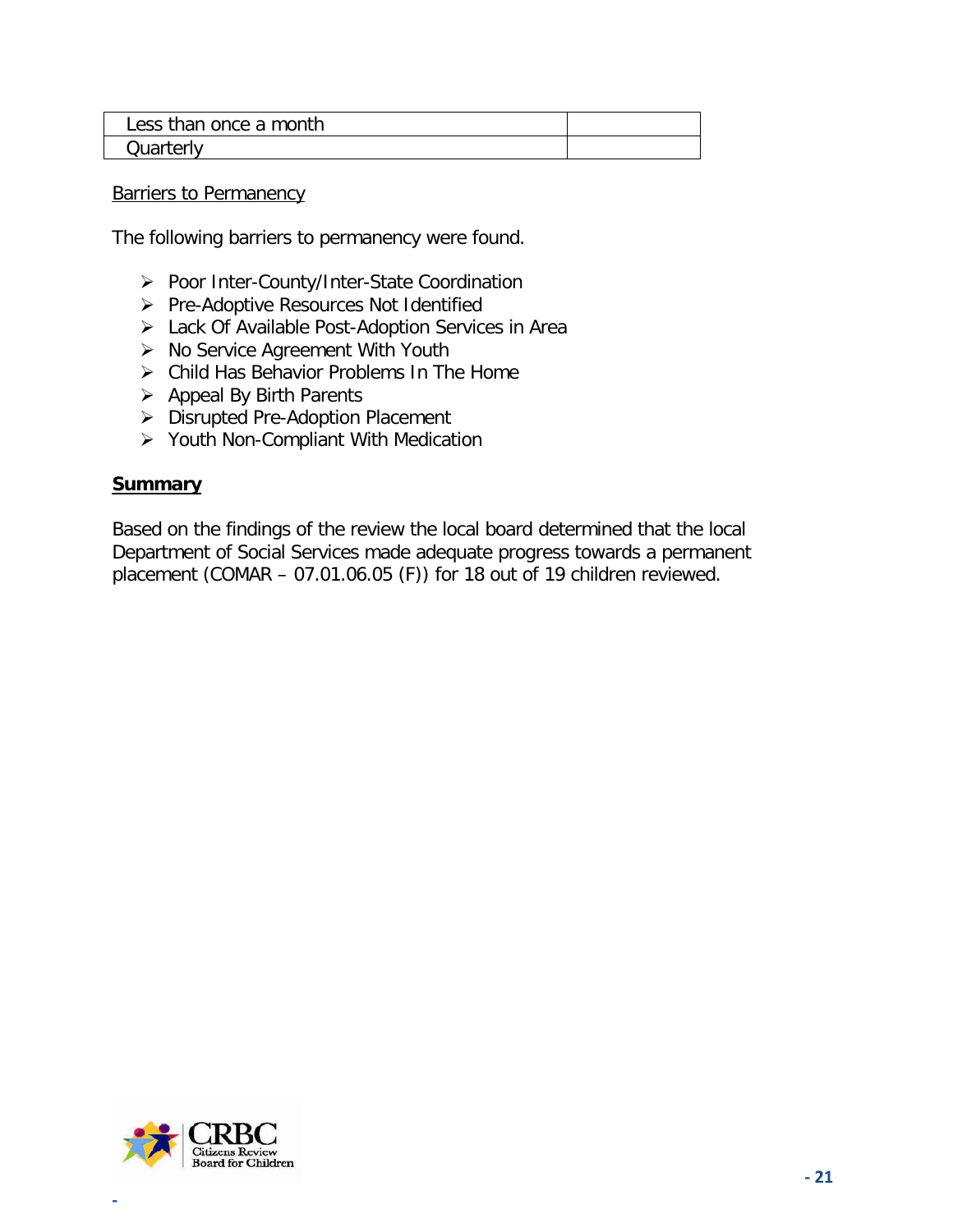## **Baltimore County**



<span id="page-21-0"></span>Baltimore County had a total of 58 cases that were reviewed with the following permanency plans.

- $\triangleright$  Adoption: 3 cases
- Custody/Guardianship: 2 cases
- $\triangleright$  Reunification: 26 cases
- $\triangleright$  APPLA: 27 cases

#### **Permanency**

The local board agreed with the permanency plan in all 58 cases reviewed.

The local juvenile court identified a concurrent permanency plan for 10 out of the 58 cases reviewed.

The local department was implementing the concurrent plan set by the court for 7 out of the 10 cases.

## Category of APPLA plan

The cases with a plan of APPLA (27) had the following categories of APPLA:

- $\geq$  25 cases: Emancipation/Independence
- $\triangleright$  2 cases: Placement in long-term care facility until transition to an adult facility.

## Permanent Connections (APPLA)

15 out of the 27 APPLA cases had a permanent connection identified and the local board agreed that the connections were appropriate for the 15 cases.

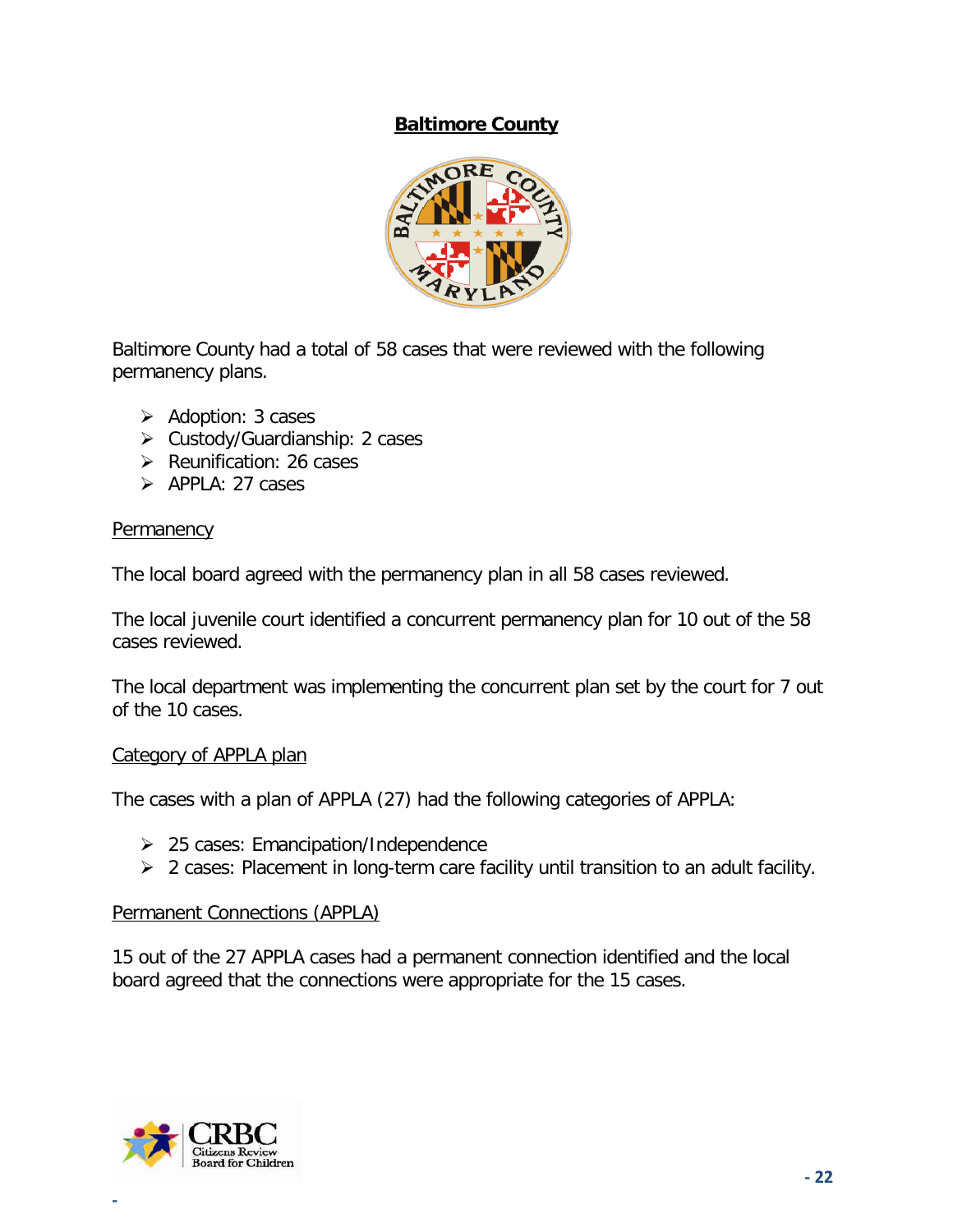## Length of time Child/Youth had a Permanency Plan

| <b>LENGTH</b>          | <b>Reunif</b> | <b>Relative</b> | Adoption | Cust/Guad | APPLA |
|------------------------|---------------|-----------------|----------|-----------|-------|
| $\vert$ 0 to 6 months  |               |                 |          |           |       |
| $\vert$ 7 to 11 months |               |                 |          |           |       |
| 1 to 2 years           | 14            |                 |          |           |       |
| 2 to 3 years           |               |                 |          |           |       |
| 3 years or more        |               |                 |          |           |       |

## Case Planning

The local department made efforts to involve the family in the case planning process in all 58 cases reviewed.

## Placement

| Number of Cases   Placement |                                        |
|-----------------------------|----------------------------------------|
|                             | Pre-Finalized Adoptive Home            |
|                             | <b>Restricted Relative Foster Care</b> |
| 18                          | <b>Treatment Foster Care</b>           |
|                             | Treatment Foster Care (Private)        |
| h                           | Therapeutic Group Home                 |
|                             | Residential Independent Living Program |
| n                           | <b>Residential Treatment Center</b>    |
| າ                           | <b>Own Dwelling</b>                    |
|                             | Other                                  |

## Placement Stability

In 43 out of 58 cases reviewed the children were placed in their home jurisdictions in settings that were in close proximity to their communities which allowed for the continuity of services.

In 32 out of 58 cases reviewed there was at least 1 change in placement within the 12 months prior to the review and 26 cases with at least 2 placement changes.

The local board agreed with the department's placement plan in all 58 cases reviewed.

## Supportive Services

The local board looked at services offered to the child, the birth family and the foster/kin family in the following areas:

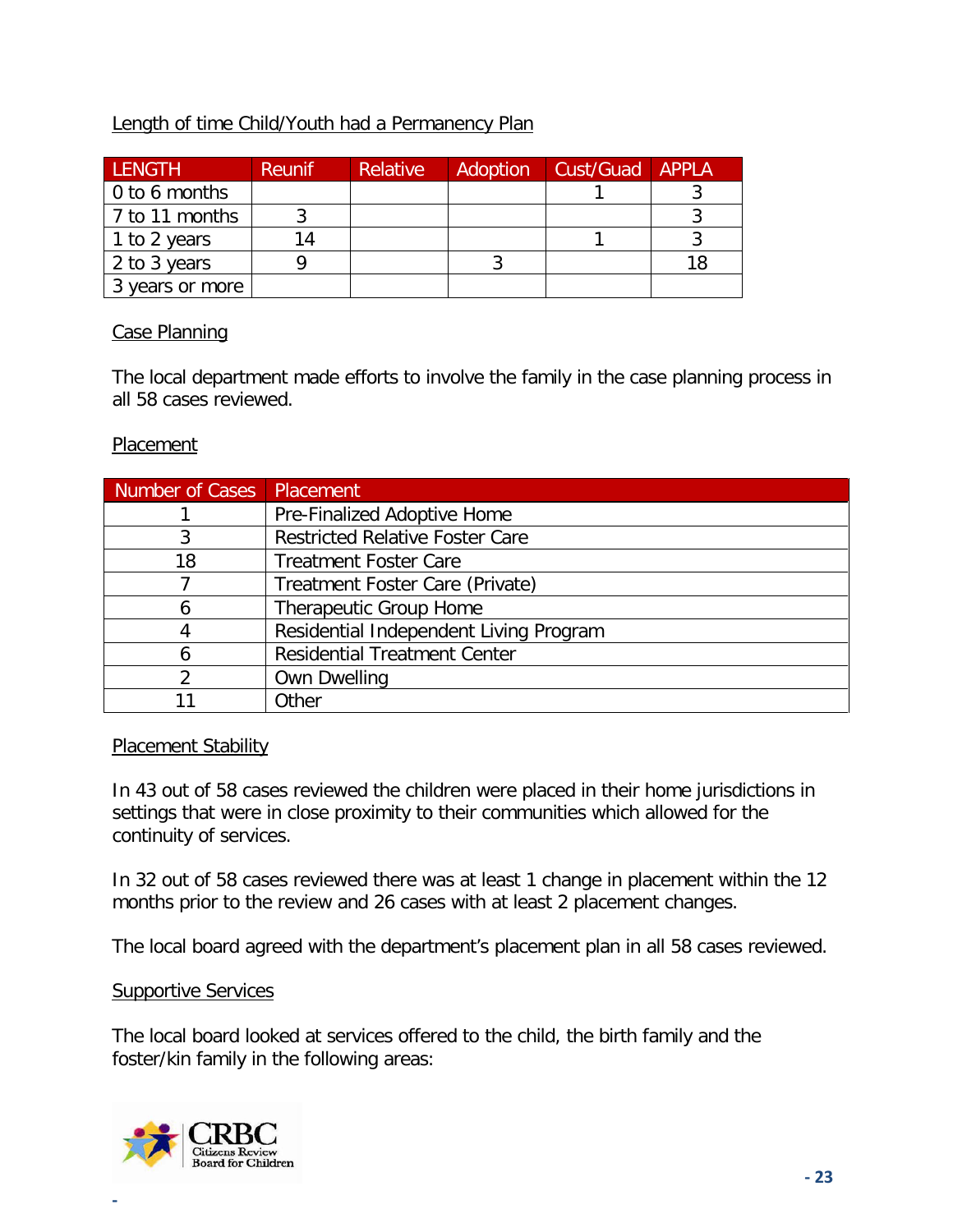- $\triangleright$  Housing
- $\triangleright$  Medical
- $\triangleright$  Mental health
- $\triangleright$  Fducation
- $\triangleright$  Employment
- $\triangleright$  Special needs
- $\triangleright$  Substance abuse treatment
- $\triangleright$  Visitation with family or referrals to needed resources

The local board agreed that appropriate services were being offered to the children in 56 out of 58 cases reviewed and to the birth family in 25 cases.

## Health/Mental Health

- Developmental/Special Needs: The local department reported that 12 out of 58 children reviewed had developmental or special needs.
- $\triangleright$  Completed Medical Records: The local department reported that 52 out of 58 children had completed medical records in their case files.
- $\triangleright$  Comprehensive Health Assessment: The local department reported that all 58 children had received a comprehensive health assessment.
- $\triangleright$  Prescription Medication: 25 out of 58 children were on prescription medication.
- $\triangleright$  Psychotropic Medication: 25 out of 58 children were on psychotropic medication.
- Mental Health Services/System: 2 children had an identified plan to obtain mental health services in the adult mental health system.
- $\triangleright$  Substance Abuse: 4 out of 58 children had a substance abuse problem.
- $\triangleright$  Substance Abuse Addressed: The substance abuse problem was been addressed for 1 out of the 4 children.
- $\triangleright$  Behavioral Issues: 2 out of the 58 children had behavioral issues.

The local board agreed that the health and mental health needs of 51 out of the 58 children were being met.

## Education

**-**

49 out of the 58 children reviewed were enrolled in school or another educational/vocational program.

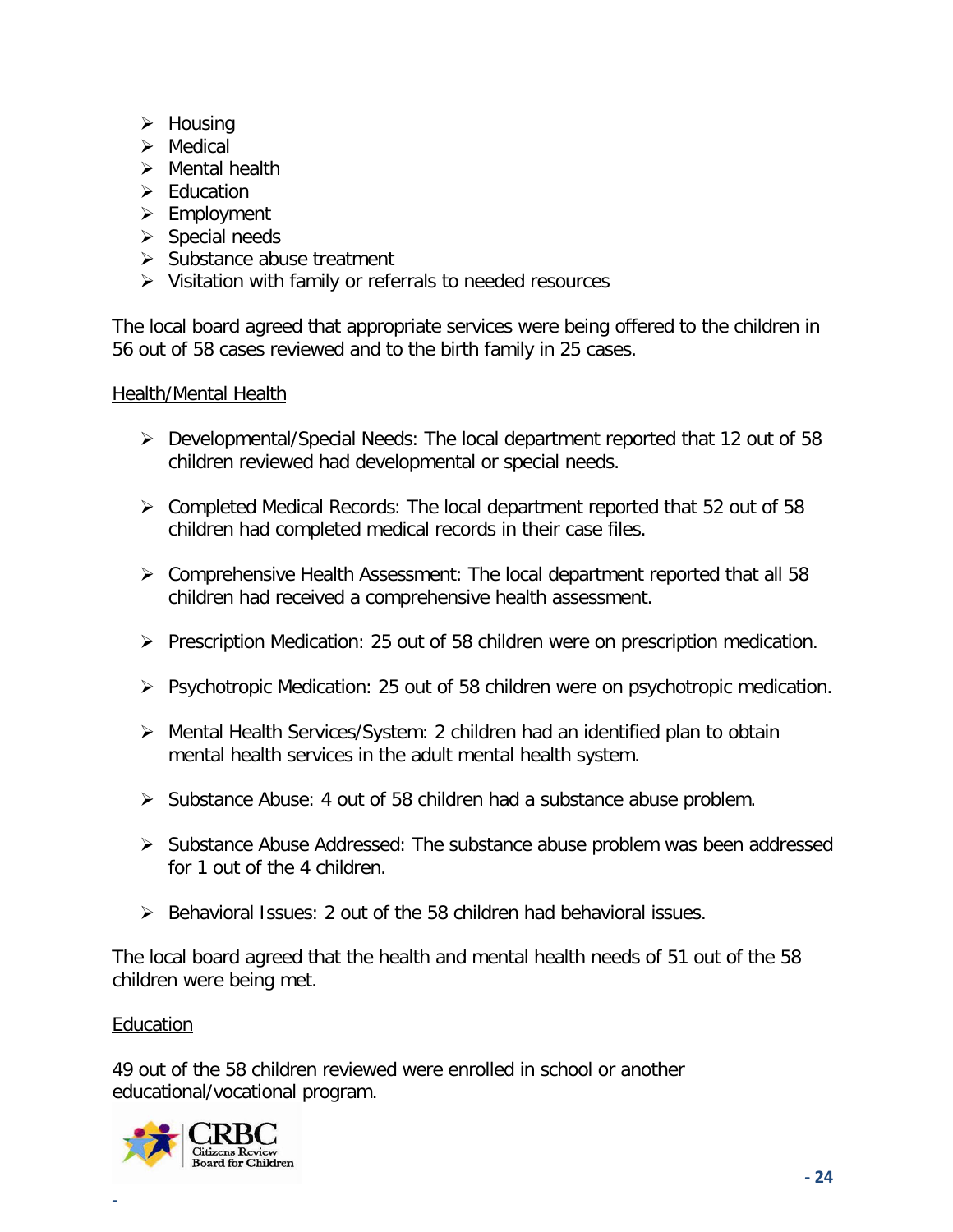The local board agreed that the children enrolled in school or another educational/vocational program were all being appropriately prepared to meet educational goals.

## Ready by 21

Employment (age 14 and older  $-$  42 cases)

8 out of the 42 youths were employed or participating in paid or unpaid work experience and the local board agreed that all 8 youths were being appropriately prepared to meet employment goals.

## $\triangleright$  Independent Living Services (age 14 and older  $-$  42 cases)

The local board agreed that there were 34 out of the 42 youths receiving appropriate services to prepare for independent living.

> Housing (Transitioning Youth age 17 and older)

Housing had been specified for 5 youths that were transitioning out of care.

The local board agreed with the housing and found that the 5 youths were being appropriately prepared to transition out of care.

## Court Appointed Special Advocate (CASA)

19 out of the 58 cases had a CASA.

## Risk and Safety

There were no indicators of risk in any of the 58 cases reviewed and all safety protocols were followed.

## Child's Consent to Adoption

The age of consent for adoption in the State of Maryland is 10. Children 10 and older must consent to be adopted.

| <b>Child's Consent to Adoption</b> | Cases |
|------------------------------------|-------|
| Yes                                |       |
| Child did not want to be Adopted   |       |
| N/A under age of consent           |       |

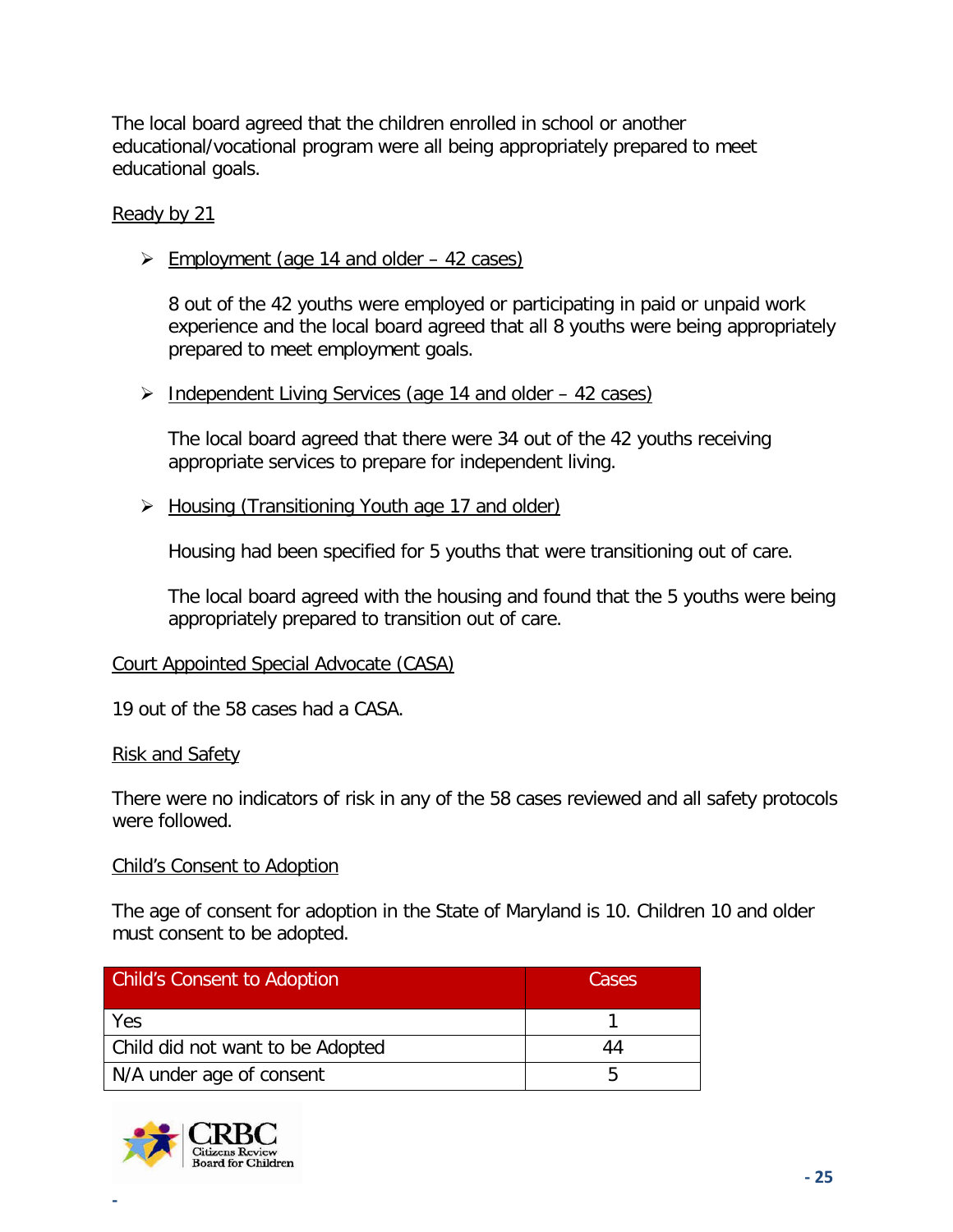| l Unknown                                 |  |
|-------------------------------------------|--|
| No, Medically Fragile/Mental Health Issue |  |
| Yes, with conditions                      |  |

## **Adoptive Placement**

#### Pre-Adoptive Services and Resources

None of the 3 adoptive children were placed in a pre-adoptive home.

The pre-adoptive family structure was not applicable.

The pre-adoptive resource was not applicable.

The length of time in the pre-adoptive placement was not applicable.

A home study was not applicable.

Appropriate services and supports for the pre-adoptive family were not applicable.

Documented efforts to find an adoptive resource was made in 2 out of the 3 adoptive cases.

## Post-Adoptive Services and Resources – Not Applicable

## **Miscellaneous Findings**

Frequency of Caseworker Visits (as reported by caseworker)

| Frequency                                  | Cases |
|--------------------------------------------|-------|
| Daily                                      |       |
| Once a week                                |       |
| More than once a week                      |       |
| Less than once a week, but at least twice  |       |
| Less than twice a month, but at least once | 56    |
| Less than once a month                     |       |
| Quarterly                                  |       |

## Barriers to Permanency

Pre-Adoptive placement resources were not identified in all 3 cases.

#### **Summary**

**-**

Based on the findings of the review the local board determined that the local Department of Social Services made adequate progress towards a permanent placement (COMAR – 07.01.06.05 (F)) for 57 out of 58 children reviewed.

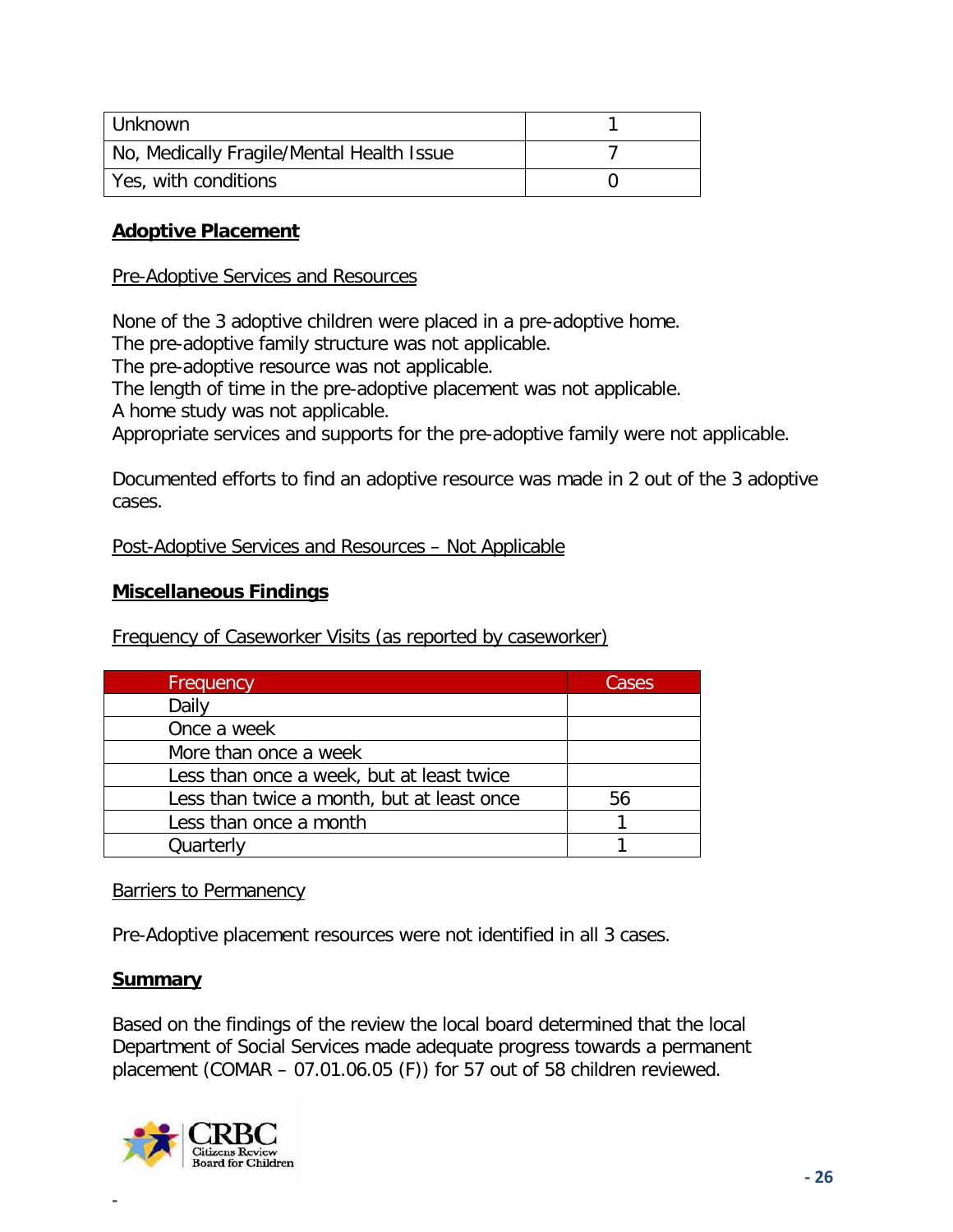## **Calvert County**



Calvert County had a total of 7 cases that were reviewed with the following permanency plans.

- $\triangleright$  Adoption: 3 cases
- $\triangleright$  Reunification: 1 case
- $\triangleright$  APPLA: 3 cases

## **Permanency**

The local board agreed with the permanency plan in all 7 cases reviewed.

The local juvenile court had no concurrent permanency plan identified for any of the 7 cases reviewed.

## Category of APPLA plan

The cases with a plan of APPLA (3) had the following categories of APPLA:

> 3 cases: Emancipation/Independence

#### Permanent Connections (APPLA)

All 3 APPLA cases had a permanent connection identified and the local board agreed that the connections were appropriate for all 3 cases.

## Length of time Child/Youth had a Permanency Plan

| <b>LENGTH</b>         | Reunif | <b>Relative</b> | <b>Adoption</b> | Cust/Guad APPLA |  |
|-----------------------|--------|-----------------|-----------------|-----------------|--|
| $\vert$ 0 to 6 months |        |                 |                 |                 |  |
| 7 to 11 months        |        |                 |                 |                 |  |
| 1 to 2 years          |        |                 |                 |                 |  |
| 2 to 3 years          |        |                 |                 |                 |  |

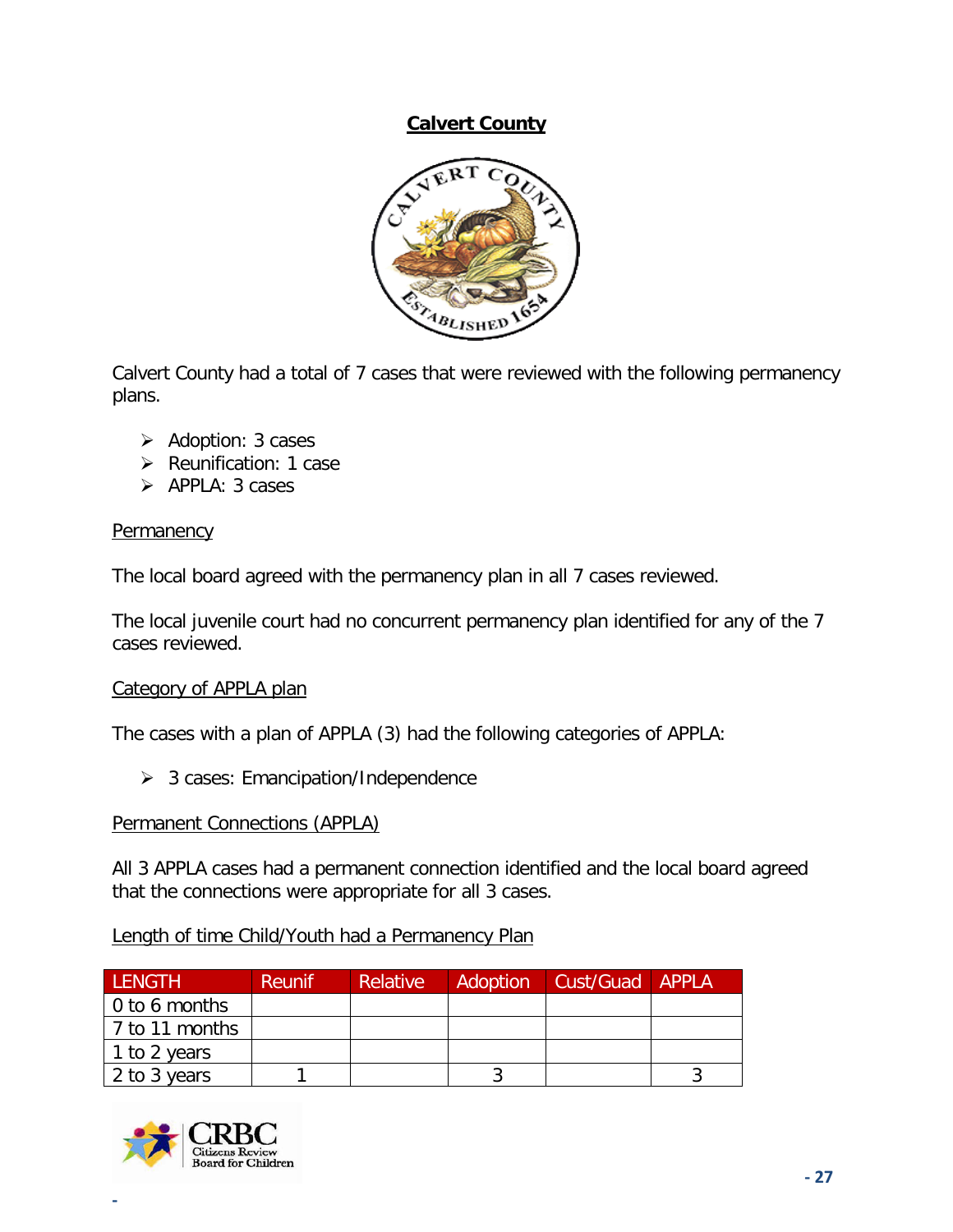| - -- - |  |  |  |
|--------|--|--|--|

#### Case Planning

The local department made efforts to involve the family in the case planning process in all 7 cases reviewed.

#### Placement

| Number of Cases   Placement |                                     |
|-----------------------------|-------------------------------------|
|                             | <b>Pre-Finalized Adoption</b>       |
|                             | <b>Treatment Foster Care</b>        |
|                             | <b>Residential Treatment Center</b> |
|                             | Relative                            |
|                             | <b>Own Dwelling</b>                 |

#### Placement Stability

In all 7 cases reviewed the children were placed in their home jurisdiction in settings that were in close proximity to their communities which allowed for the continuity of services.

In 4 out of 7 cases reviewed there was at least 1 change in placement within the 12 months prior to the review, and 2 placement changes for 3 of the children reviewed.

The local board agreed with the department's placement plan in all 7 cases reviewed.

#### Supportive Services

The local board looked at services offered to the child, the birth family and the foster/kin family in the following areas:

- $\triangleright$  Housing
- $\triangleright$  Medical
- $\triangleright$  Mental health
- $\triangleright$  Education
- $\triangleright$  Employment
- $\triangleright$  Special needs
- $\triangleright$  Substance abuse treatment
- $\triangleright$  Visitation with family or referrals to needed resources

The local board agreed that appropriate services were being offered to the children in all 7 cases reviewed, and to the birth family in 3 cases.

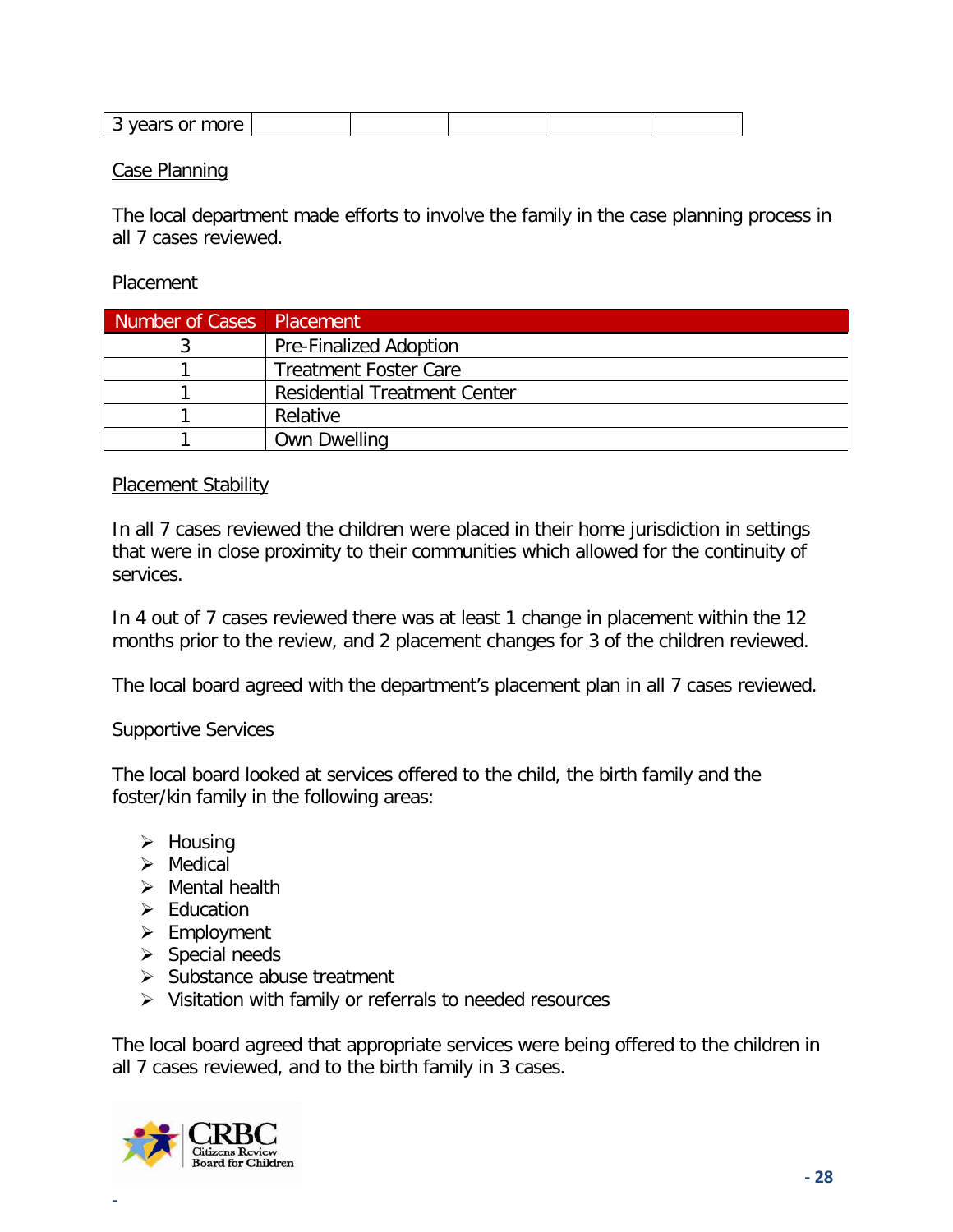## Health/Mental Health

- Developmental/Special Needs: The local department reported that 1 child had a developmental or special need.
- $\triangleright$  Completed Medical Records: The local department reported that all 7 of the children reviewed had completed medical records in their case files.
- Comprehensive Health Assessment: The local department reported that all 7 of the children reviewed had received a comprehensive health assessment.
- $\triangleright$  Prescription Medication: 4 out of 7 children were on prescription medication.
- $\triangleright$  Psychotropic Medication: 4 out of 7 children were on psychotropic medication.
- Mental Health Services/System: None of children had an identified plan to obtain health services in the adult mental health system.
- $\triangleright$  Substance Abuse: None of the children had a substance abuse problem.
- $\triangleright$  Substance Abuse Addressed: Not applicable.
- $\triangleright$  Behavioral Issues: None of the children had behavioral issues.

The local board agreed that the health and mental health needs of all 7 children were being met.

## Education

5 out of 7 children reviewed were enrolled in school or another educational/vocational program.

The local board agreed that the children enrolled in school or another educational/vocational program were all being appropriately prepared to meet educational goals.

## Ready by 21

 $\geq$  Employment (age 14 and older – 4 cases)

2 out of the 4 youths were employed or participating in paid or unpaid work experience and the local board agreed that both youths were being appropriately prepared to meet employment goals.

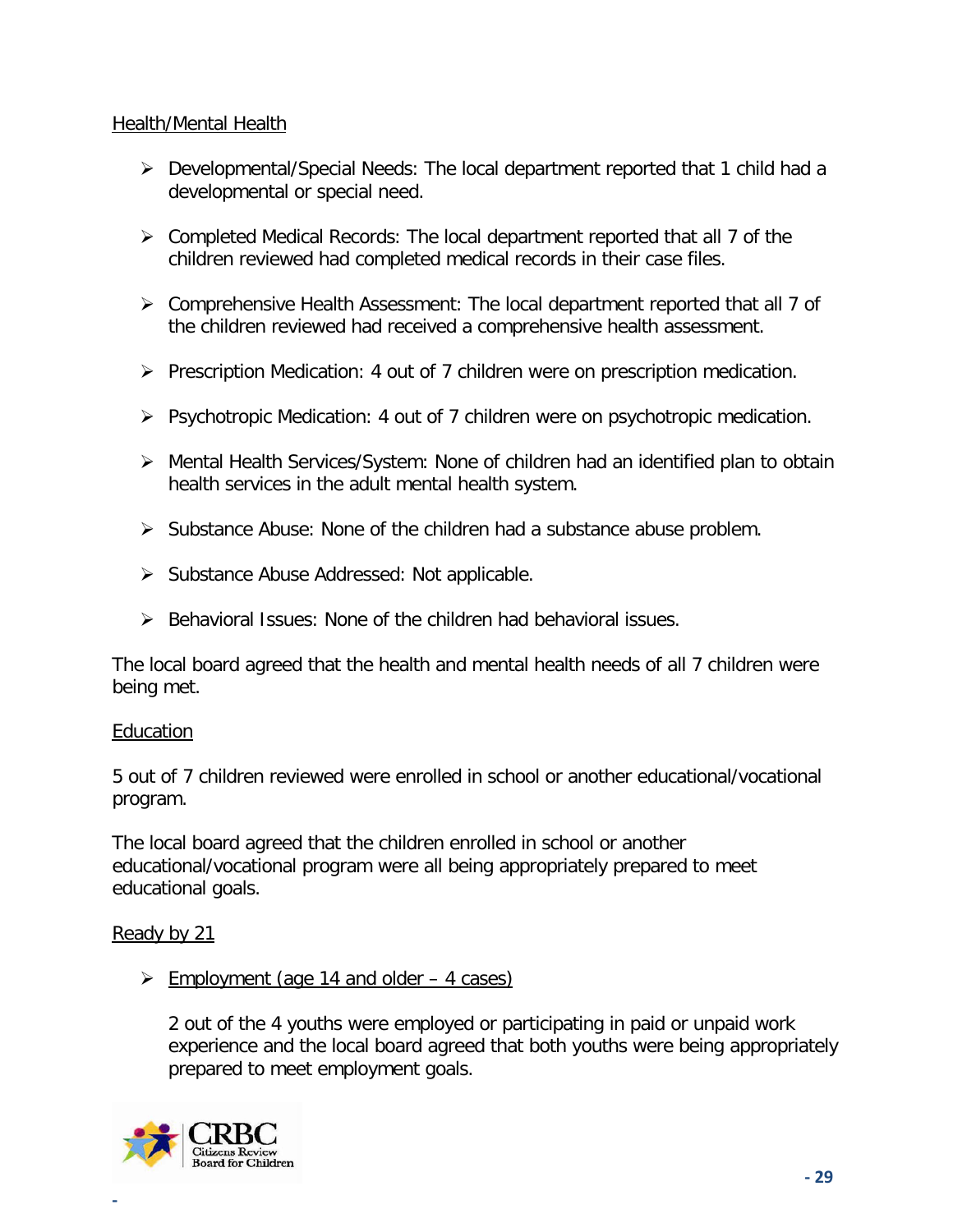$\triangleright$  Independent Living Services (age 14 and older  $-$  4 cases)

The local board agreed that all 4 youths were receiving appropriate services to prepare for independent living.

▶ Housing (Transitioning Youth age 17 and older)

Housing had not been specified for any of the youths because none were transitioning out of care.

## Court Appointed Special Advocate (CASA)

None of the 7 cases had a CASA.

Risk and Safety

There were no indicators of risk in any of the 7 cases reviewed and all safety protocols were followed.

## Child's Consent to Adoption

The age of consent for adoption in the State of Maryland is 10. Children 10 and older must consent to be adopted.

| <b>Child's Consent to Adoption</b>        | Cases |  |
|-------------------------------------------|-------|--|
| Yes                                       |       |  |
| Child did not want to be Adopted          |       |  |
| N/A under age of consent                  |       |  |
| Unknown                                   |       |  |
| No, Medically Fragile/Mental Health Issue |       |  |
| Yes, with conditions                      |       |  |

## **Adoptive Placement**

Pre-Adoptive Services and Resources

All 3 adoptive children were placed in a pre-adoptive home.

The pre-adoptive family structure in the 3 cases comprised of 1 married couple for 1 case, and 1 single female each for the other 2 cases.

The pre-adoptive resource was a foster parent in all 3 cases.

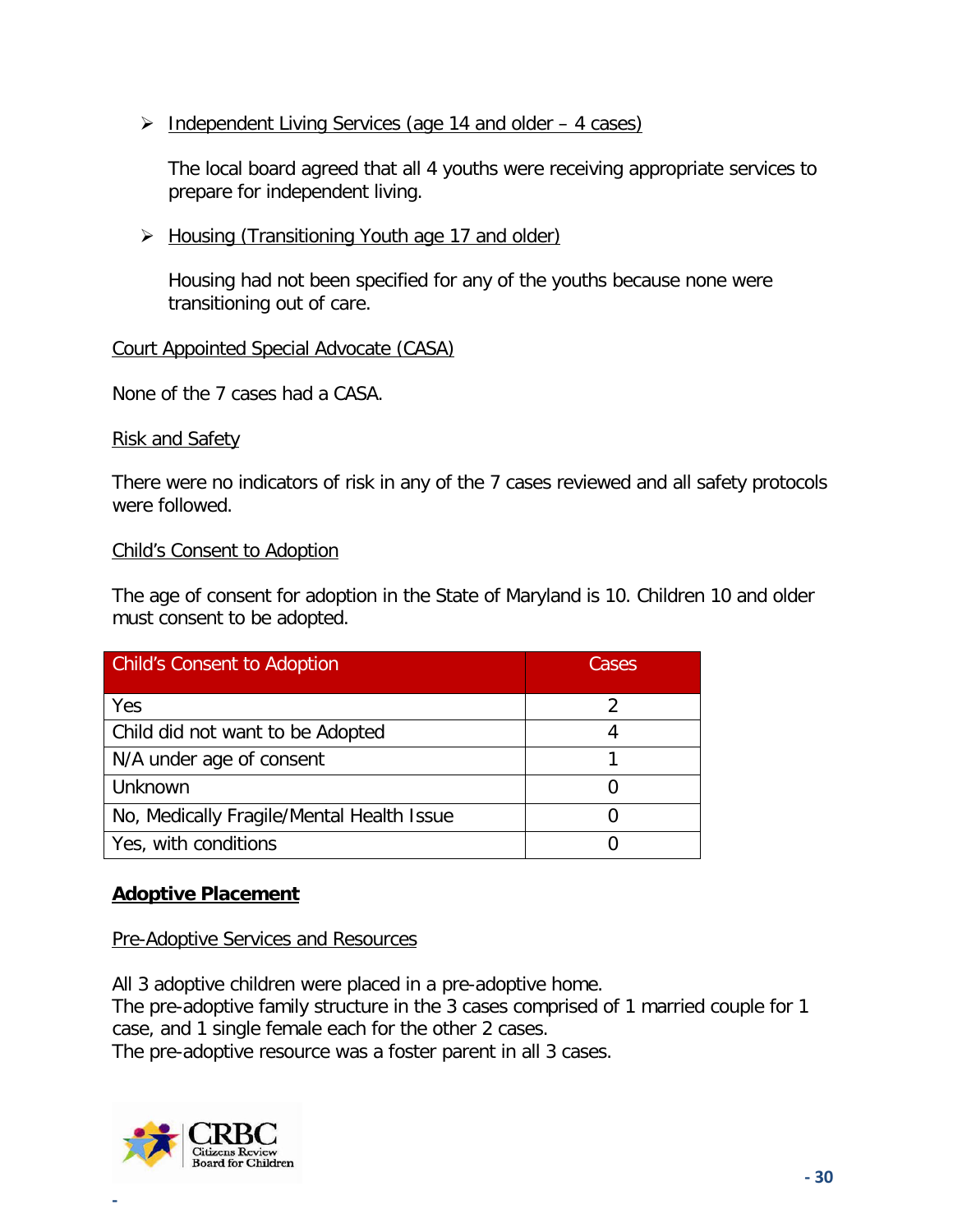The lengths of time in the pre-adoptive placements were as follows;

 $\geq$  3 cases were from 16 to 20 months

A home study was completed and approved in all 3 cases.

The local board agreed that appropriate services and supports were in place for the pre-adoptive family to meet identified needs in all 3 cases.

The local board agreed that the pre-adoptive placement was appropriate for all 3 cases.

## Post-Adoptive Services and Resources

Post-adoptive services were needed in all 3 cases. The post-adoptive service that was needed was medical in all 3 cases.

## **Miscellaneous Findings**

Frequency of Caseworker Visits (as reported by caseworker)

| Frequency                                          | Cases |
|----------------------------------------------------|-------|
| Daily                                              |       |
| Once a week                                        |       |
| More than once a week                              |       |
| Less than once a week, but at least twice a month  |       |
| Less than twice a month, but at least once a month |       |
| Less than once a month                             |       |
| Quarterly                                          |       |

Barriers to Permanency

There were no barriers to permanency found.

## **Summary**

Based on the findings of the review, the local board determined that the local Department of Social Services made adequate progress towards a permanent placement (COMAR – 07.01.06.05 (F)) for all 7 children reviewed.

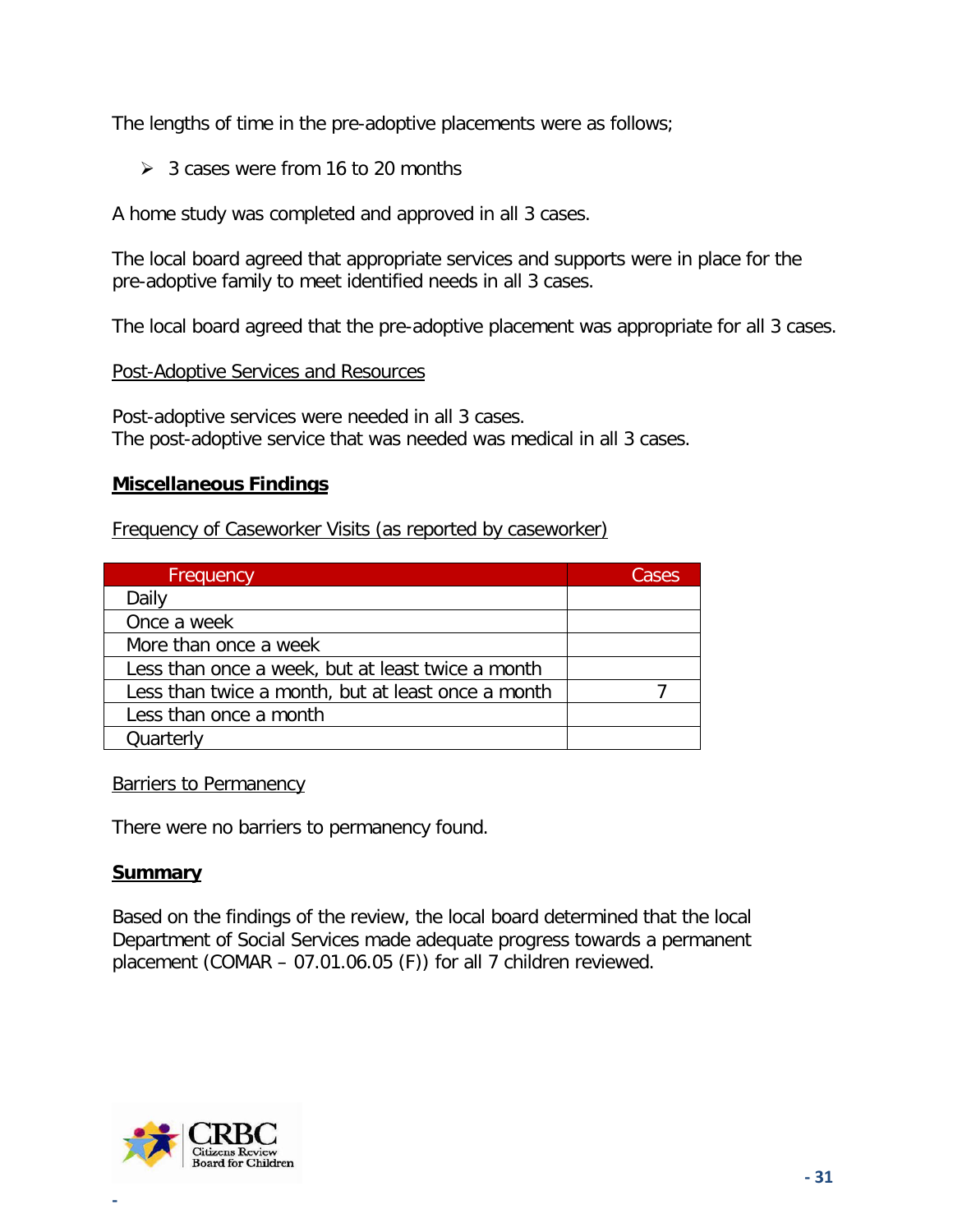**Cecil County**



Cecil County had a total of 8 cases that were reviewed with the following permanency plans.

- $\triangleright$  Adoption: 2 cases
- $\triangleright$  Reunification: 4 cases
- $\triangleright$  APPLA: 2 cases

## **Permanency**

The local board agreed with the permanency plan in all 8 cases reviewed.

The local juvenile court had no concurrent permanency plan identified for any of the 8 cases reviewed.

## Category of APPLA plan

The cases with a plan of APPLA (2) had the following categories of APPLA:

- ▶ 1 case: Emancipation/Independence
- $\triangleright$  1 case: Placement in a long term care facility until transition to an adult facility

## Permanent Connections (APPLA – 2 children)

Both APPLA cases had a permanent connection identified and the local board agreed that the connections were appropriate for both cases.

## Length of time Child/Youth had a Permanency Plan

| LENGTH         | <b>Reunif</b> | <b>Relative</b> | <b>Adoption</b> | Cust/Guad APPLA |  |
|----------------|---------------|-----------------|-----------------|-----------------|--|
| 0 to 6 months  |               |                 |                 |                 |  |
| 7 to 11 months |               |                 |                 |                 |  |
| 1 to 2 years   |               |                 |                 |                 |  |

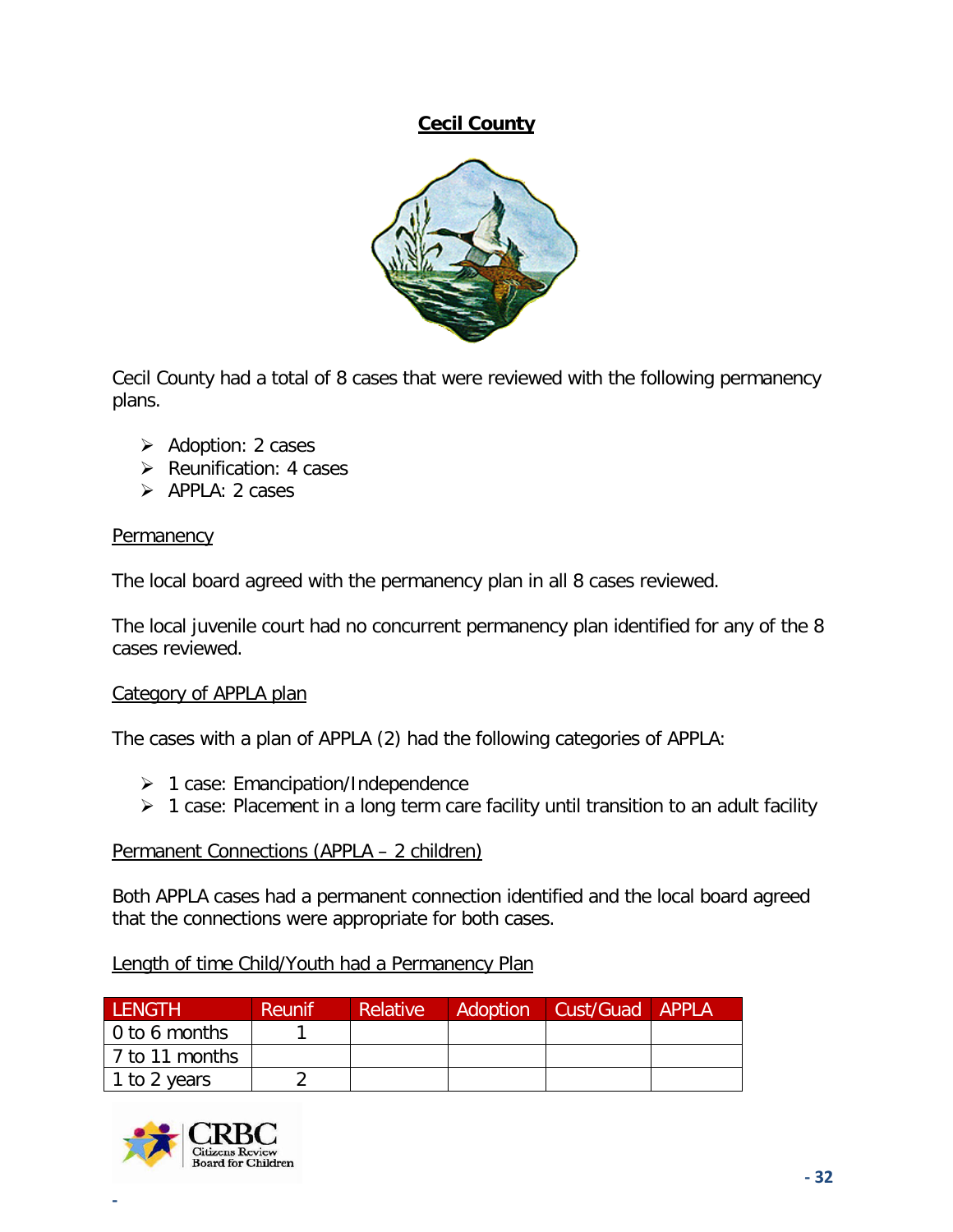| 2 to 3 years    |  |  |  |
|-----------------|--|--|--|
| 3 years or more |  |  |  |

## Case Planning

The local department made efforts to involve the family in the case planning process in all 8 cases reviewed.

## **Placement**

| Number of Cases   Placement |                                     |
|-----------------------------|-------------------------------------|
|                             | <b>Treatment Foster Care</b>        |
|                             | <b>Residential Group Home</b>       |
|                             | <b>Residential Treatment Center</b> |
|                             | <b>Own Dwelling</b>                 |

## Placement Stability

In 2 of the 8 cases reviewed the children were placed in their home jurisdiction in settings that were in close proximity to their communities which allowed for the continuity of services.

In 5 of the 8 cases reviewed there was at least 1 change in placement within the 12 months prior to the review, and no placement changes for 3 of the children reviewed.

The local board agreed with the department's placement plan in all 8 cases reviewed.

## Supportive Services

The local board looked at services offered to the child, the birth family and the foster/kin family in the following areas:

- $\triangleright$  Housing
- $\triangleright$  Medical
- $\triangleright$  Mental health
- $\triangleright$  Education
- $\triangleright$  Employment
- $\triangleright$  Special needs
- $\triangleright$  Substance abuse treatment
- $\triangleright$  Visitation with family or referrals to needed resources

Appropriate services were being offered to the children in all 8 cases reviewed, to the foster/kin family in 1 case and to the birth family in 7 cases.

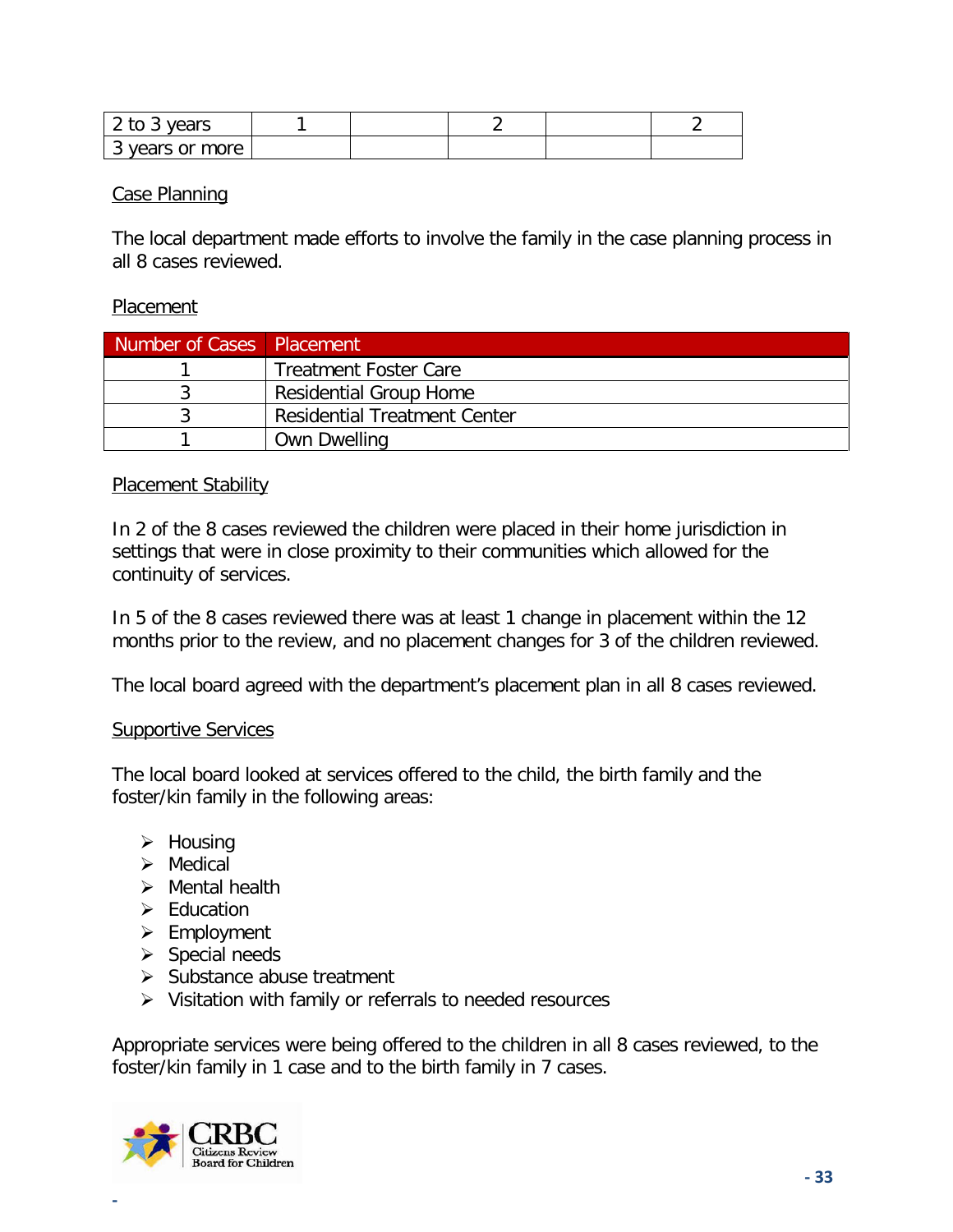## Health/Mental Health

- Developmental/Special Needs: The local department reported that 3 out of 8 children had developmental or special needs.
- $\triangleright$  Completed Medical Records: The local department reported that 5 out of 8 children had completed medical records in their case files.
- Comprehensive Health Assessment: The local department reported that 7 out of 8 children had received a comprehensive health assessment.
- $\triangleright$  Prescription Medication: 7 out of 8 children were on prescription medication.
- $\triangleright$  Psychotropic Medication: 7 out of 8 children were on psychotropic medication.
- Mental Health Services/System: 4 out of 8 children had an identified plan to obtain health services in the adult mental health system.
- $\triangleright$  Substance Abuse: None of the children had a substance abuse problem.
- $\triangleright$  Substance Abuse Addressed: Not applicable.
- $\triangleright$  Behavioral Issues: None of the children had behavioral issues.

The local board agreed that the health and mental health needs of all 8 children were being met.

## Education

7 out of the 8 children reviewed were enrolled in school or another educational/vocational program.

The local board agreed that the children enrolled in school or another educational/vocational program were all being appropriately prepared to meet educational goals.

## Ready by 21

 $\geq$  Employment (age 14 and older – 6 cases)

2 out of the 6 youths were employed or participating in paid or unpaid work experience and the local board agreed that both youths were being appropriately prepared to meet employment goals.

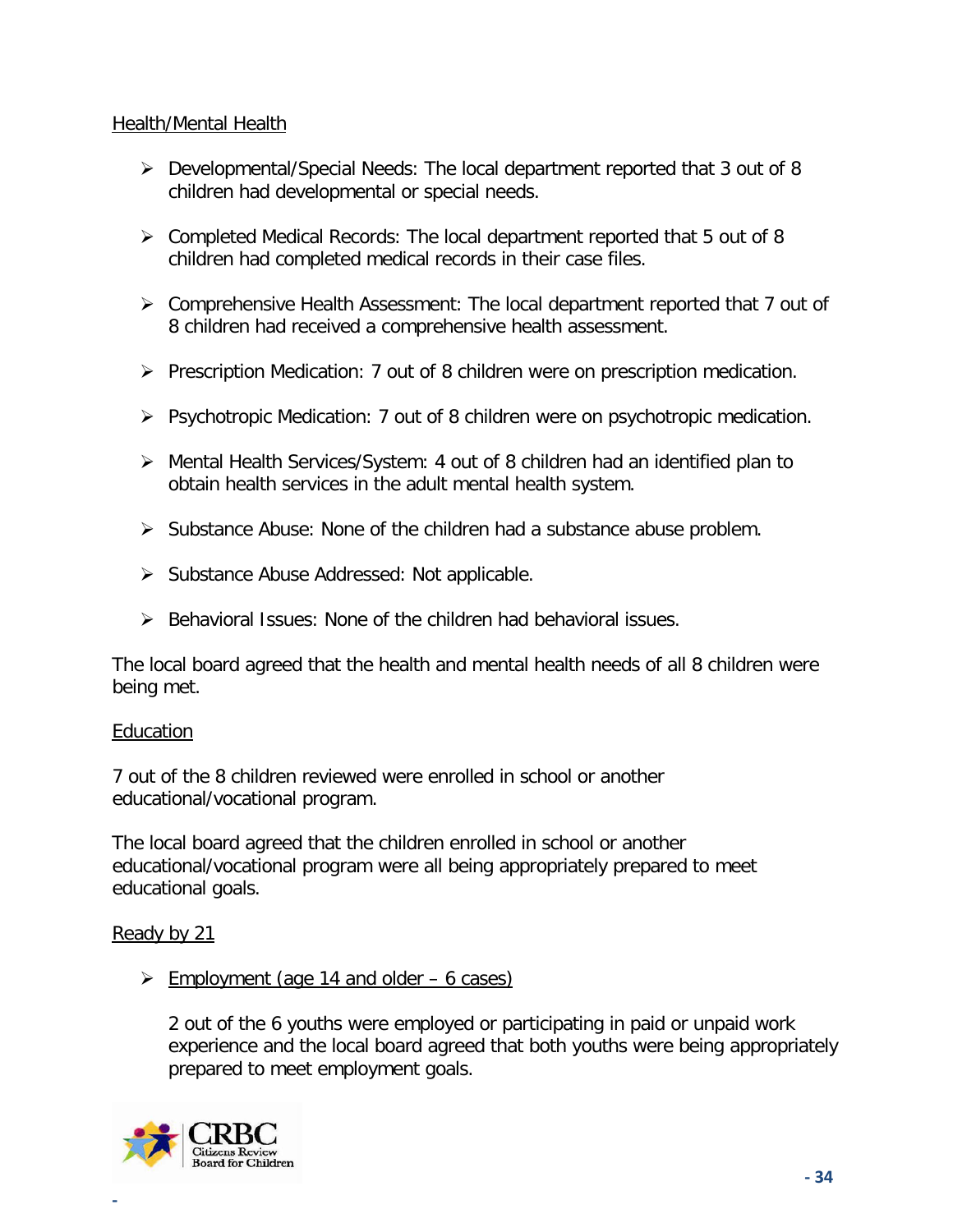$\triangleright$  Independent Living Services (age 14 and older – 6 cases)

The local board agreed that 5 out of the 6 youths were receiving appropriate services to prepare for independent living.

 $\triangleright$  Housing (Transitioning Youth age 17 and older)

Housing had been specified for 4 of the youths transitioning out of care.

The local board agreed with the housing and found that the 4 youths were being appropriately prepared to transitioning out of care.

#### Court Appointed Special Advocate (CASA)

None of the 8 cases had a CASA.

#### Risk and Safety

There were no indicators of risk in any of the 8 cases reviewed and all safety protocols were followed.

#### Child's Consent to Adoption

The age of consent for adoption in the State of Maryland is 10. Children 10 and older must consent to be adopted.

| <b>Child's Consent to Adoption</b>        | Cases |  |
|-------------------------------------------|-------|--|
| Yes                                       |       |  |
| Child did not want to be Adopted          | 5     |  |
| N/A under age of consent                  |       |  |
| Unknown                                   | າ     |  |
| No, Medically Fragile/Mental Health Issue |       |  |
| Yes, with conditions                      |       |  |

## **Adoptive Placement**

Pre-Adoptive Services and Resources

None of the 2 adoptive children were placed in a pre-adoptive home. The pre-adoptive family structure was not applicable. The pre-adoptive resource was not applicable.

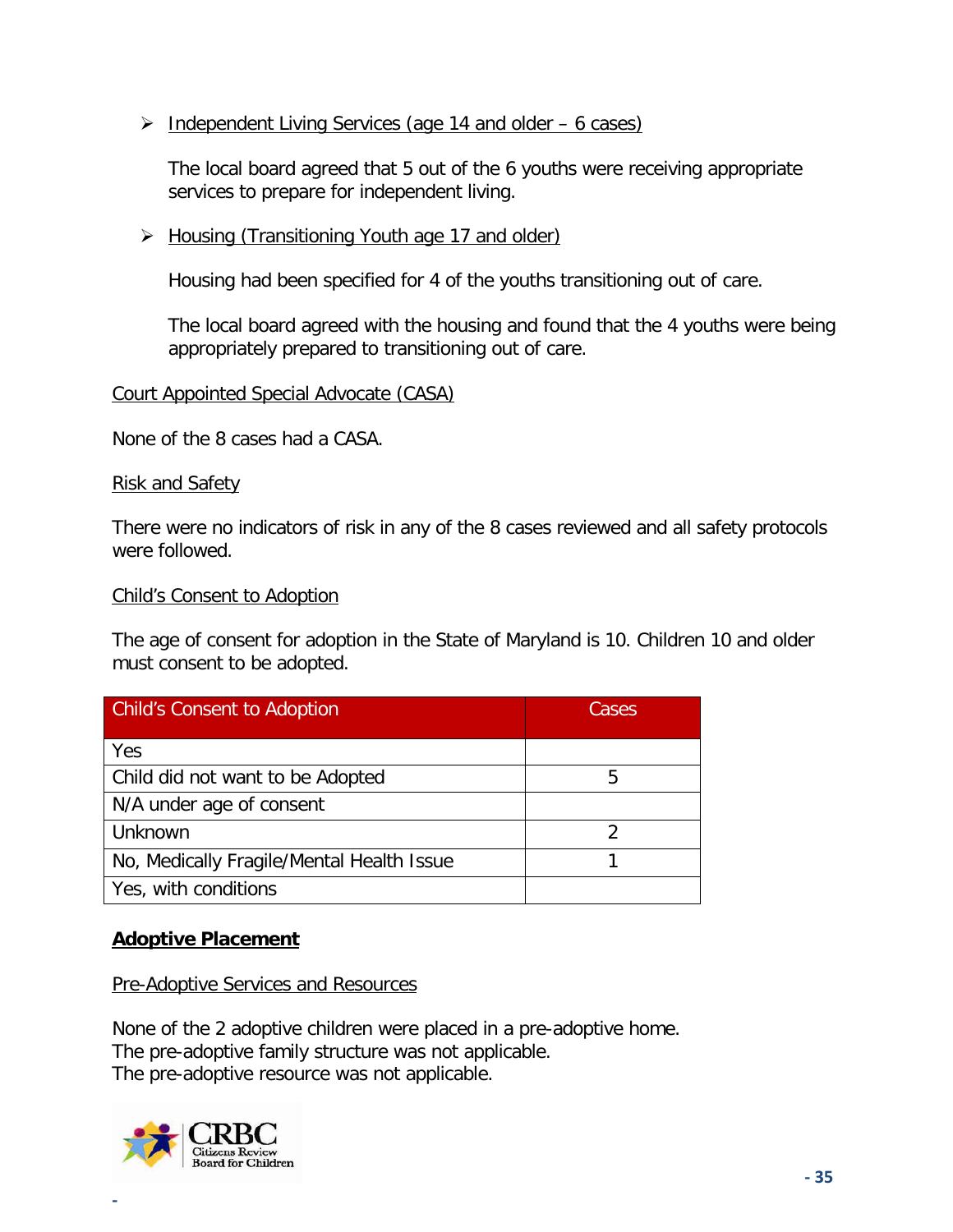The length of time in the pre-adoptive placement was not applicable. A home study was not applicable. Appropriate services and supports for the pre-adoptive family were not applicable.

Documented efforts to find an adoptive resource was made in both adoptive cases.

## Post-Adoptive Services and Resources

Post-adoptive services were needed in both cases. The post-adoptive service that was needed was medical.

## **Miscellaneous Findings**

Frequency of Caseworker Visits (as reported by caseworker)

| Frequency                                          | Cases |
|----------------------------------------------------|-------|
| Daily                                              |       |
| Once a week                                        |       |
| More than once a week                              |       |
| Less than once a week, but at least twice a month  |       |
| Less than twice a month, but at least once a month |       |
| Less than once a month                             |       |
| Quarterly                                          |       |

## Barriers to Permanency

The following barriers to permanency were found.

- $\triangleright$  No service agreement with parents
- $\triangleright$  Missing or lack of documentation

## **Summary**

Based on the findings of the review, the local board determined that the local Department of Social Services made adequate progress towards a permanent placement (COMAR – 07.01.06.05 (F)) for all 8 children reviewed.

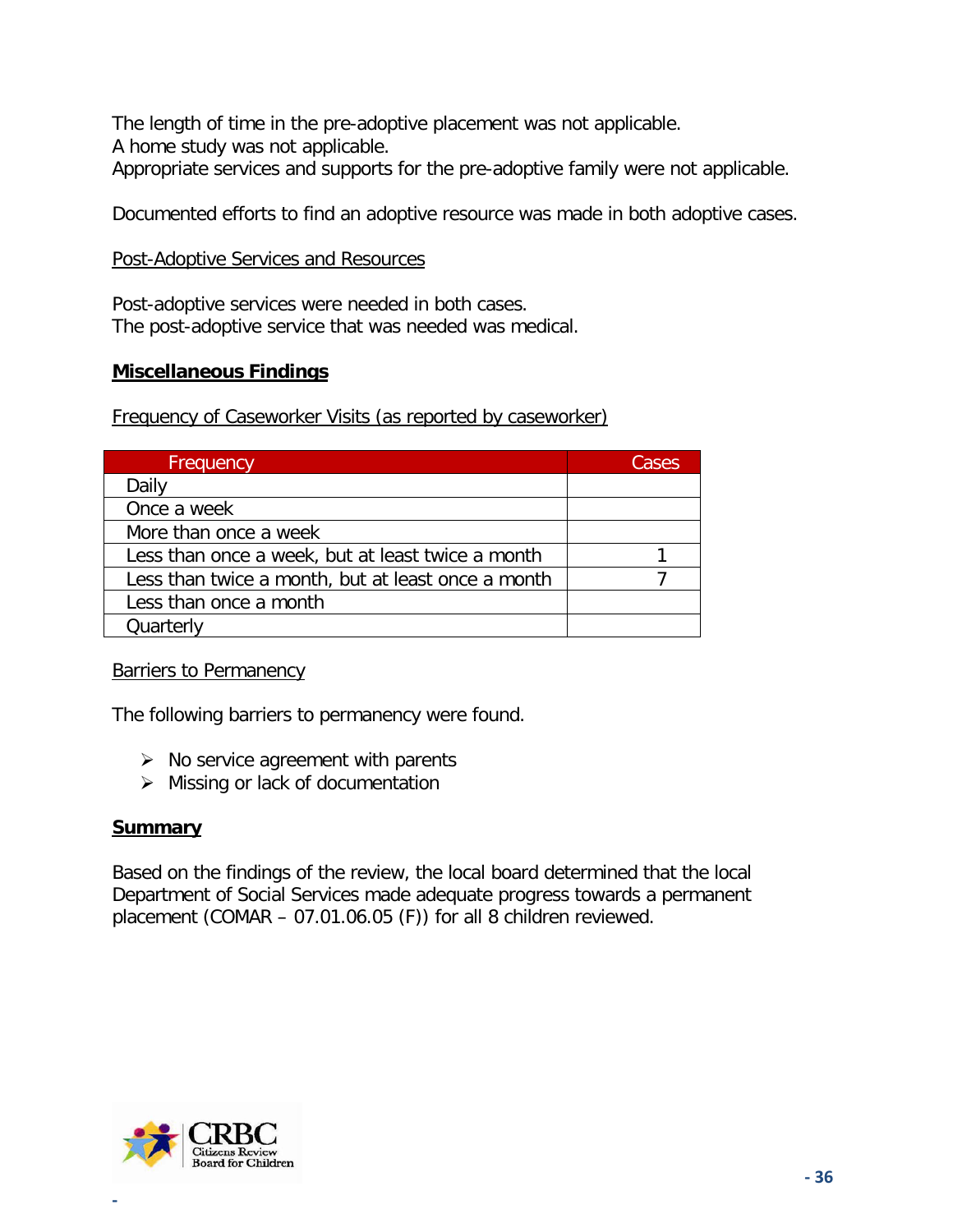# **Charles County**



Charles County had a total of 7 cases that were reviewed with the following permanency plans.

- $\triangleright$  Reunification: 1 case
- $\triangleright$  APPLA: 6 cases

#### **Permanency**

The local board agreed with the permanency plan in all 7 cases reviewed.

The local juvenile court had no concurrent permanency plan identified for any of the 7 cases reviewed.

#### Category of APPLA plan

The cases with a plan of APPLA (6) had the following categories of APPLA:

- $\geq 5$  cases: Emancipation/Independence
- $\geq 1$  case: Placement in a long term care facility until transition to an adult facility

#### Permanent Connections (APPLA – 6 cases)

5 out of the 6 APPLA cases had a permanent connection identified and the local board agreed that the connections were appropriate for the 5 cases.

#### Length of time Child/Youth had a Permanency Plan

| LENGTH                | <b>Reunif</b> | <b>Relative</b> | <b>Adoption</b> | Cust/Guad APPLA |  |
|-----------------------|---------------|-----------------|-----------------|-----------------|--|
| $\vert$ 0 to 6 months |               |                 |                 |                 |  |
| 7 to 11 months        |               |                 |                 |                 |  |
| 1 to 2 years          |               |                 |                 |                 |  |
| 2 to 3 years          |               |                 |                 |                 |  |

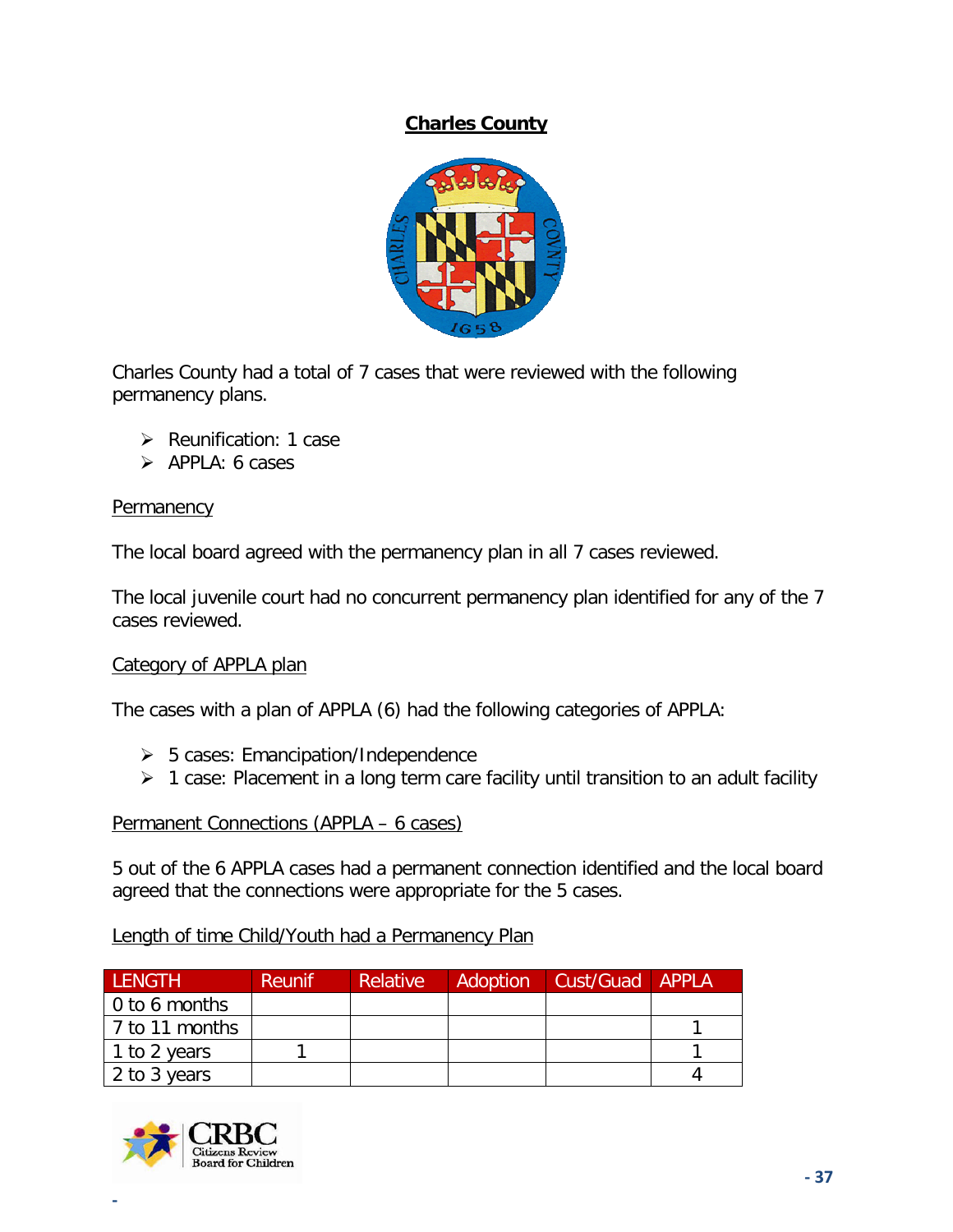| - -- - |  |  |  |
|--------|--|--|--|

#### Case Planning

The local department made efforts to involve the family in the case planning process in all 7 cases reviewed.

#### Placement

| Number of Cases Placement |                                     |
|---------------------------|-------------------------------------|
|                           | <b>Treatment Foster Care</b>        |
|                           | Treatment Foster Care (Private)     |
|                           | <b>Residential Treatment Center</b> |
|                           | Other                               |

#### Placement Stability

In 5 of the 7 cases reviewed the children were placed in their home jurisdiction in settings that were in close proximity to their communities which allowed for the continuity of services.

In 4 of the 7 cases reviewed there was at least 1 change in placement within the 12 months prior to the review, and 3 cases with 2 placement changes.

The local board agreed with the department's placement plan in all 7 cases reviewed.

#### Supportive Services

The local board looked at services offered to the child, the birth family and the foster/kin family in the following areas:

- $\triangleright$  Housing
- $\triangleright$  Medical
- $\triangleright$  Mental health
- $\triangleright$  Education
- $\triangleright$  Employment
- $\triangleright$  Special needs
- $\triangleright$  Substance abuse treatment
- $\triangleright$  Visitation with family or referrals to needed resources

The local board agreed that appropriate services were being offered to the children in all 7 cases reviewed, were not being offered in 3 cases to the foster/kin family, and not being offered to the birth family in all 7 cases.

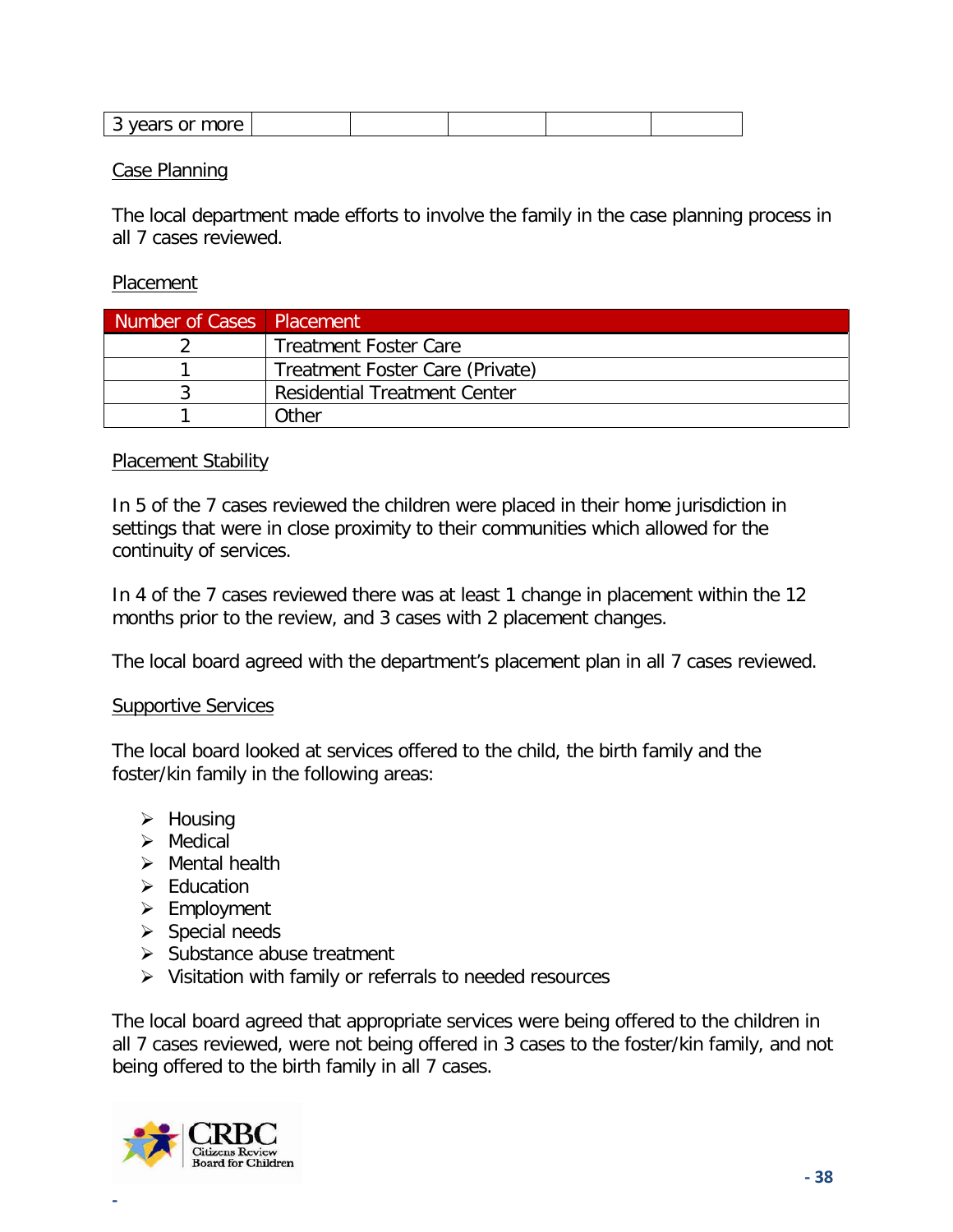### Health/Mental Health

- Developmental/Special Needs: The local department reported that 1 out of 7 children had developmental or special needs.
- $\triangleright$  Completed Medical Records: The local department reported that 6 out of 7 children had completed medical records in their case files.
- $\triangleright$  Comprehensive Health Assessment: The local department reported that all 7 children had received a comprehensive health assessment.
- $\triangleright$  Prescription Medication: 2 out of 7 children were on prescription medication.
- $\triangleright$  Psychotropic Medication: 2 out of 7 children were on psychotropic medication.
- Mental Health Services/System: 1 out of 7 children had an identified plan to obtain health services in the adult mental health system.
- Substance Abuse: 1 out of 7 children had a substance abuse problem.
- $\triangleright$  Substance Abuse Addressed: The substance abuse problem was being addressed for the 1 child.
- $\triangleright$  Behavioral Issues: None of the children had behavioral issues.

The local board agreed that the health and mental health needs of all 7 children were being met.

# Education

5 out of the 7 children reviewed were enrolled in school or another educational/vocational program.

The local board agreed that the children enrolled in school or another educational/vocational program were being appropriately prepared to meet educational goals.

# Ready by 21

**-**

 $\geq$  Employment (age 14 and older – 6 cases)

4 out of the 6 youths were employed or participating in paid or unpaid work experience and the local board agreed that the 4 youths were being appropriately prepared to meet employment goals.

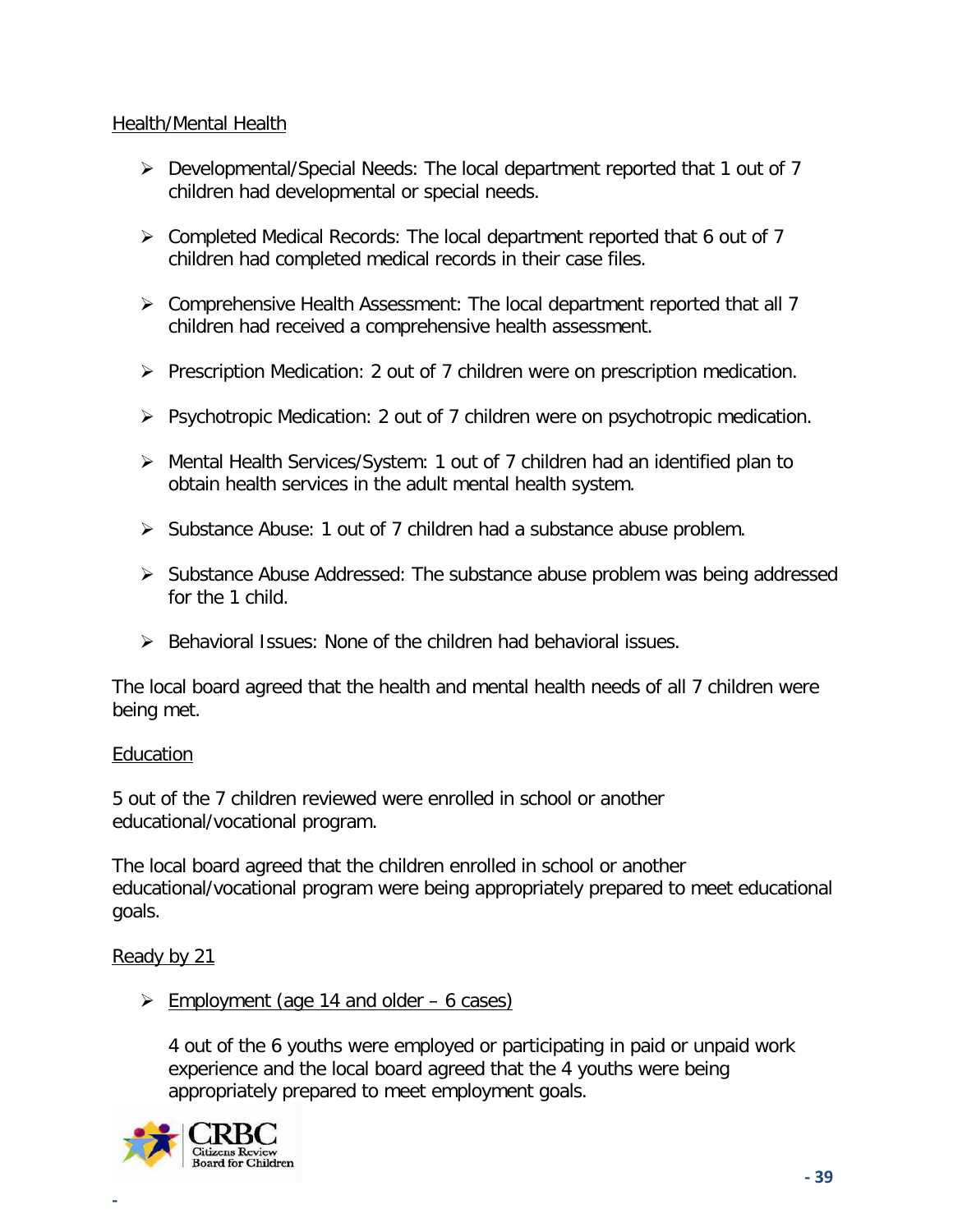$\triangleright$  Independent Living Services (age 14 and older – 6 cases)

The local board agreed that 5 out of the 6 youths were receiving appropriate services to prepare for independent living.

▶ Housing (Transitioning Youth age 17 and older)

Housing had not been specified for any of the youths because none were transitioning out of care.

# Court Appointed Special Advocate (CASA)

None of the 7 cases had a CASA.

Risk and Safety

There were no indicators of risk in any of the 7 cases reviewed and all safety protocols were followed.

### Child's Consent to Adoption

The age of consent for adoption in the State of Maryland is 10. Children 10 and older must consent to be adopted.

| <b>Child's Consent to Adoption</b>        | Cases |
|-------------------------------------------|-------|
| Yes                                       |       |
| Child did not want to be Adopted          |       |
| N/A under age of consent                  |       |
| Unknown                                   |       |
| No, Medically Fragile/Mental Health Issue |       |
| Yes, with conditions                      |       |

# **Miscellaneous Findings**

Frequency of Caseworker Visits (as reported by caseworker)

| Frequency             | Cases |
|-----------------------|-------|
| Dailv                 |       |
| Once a week           |       |
| More than once a week |       |

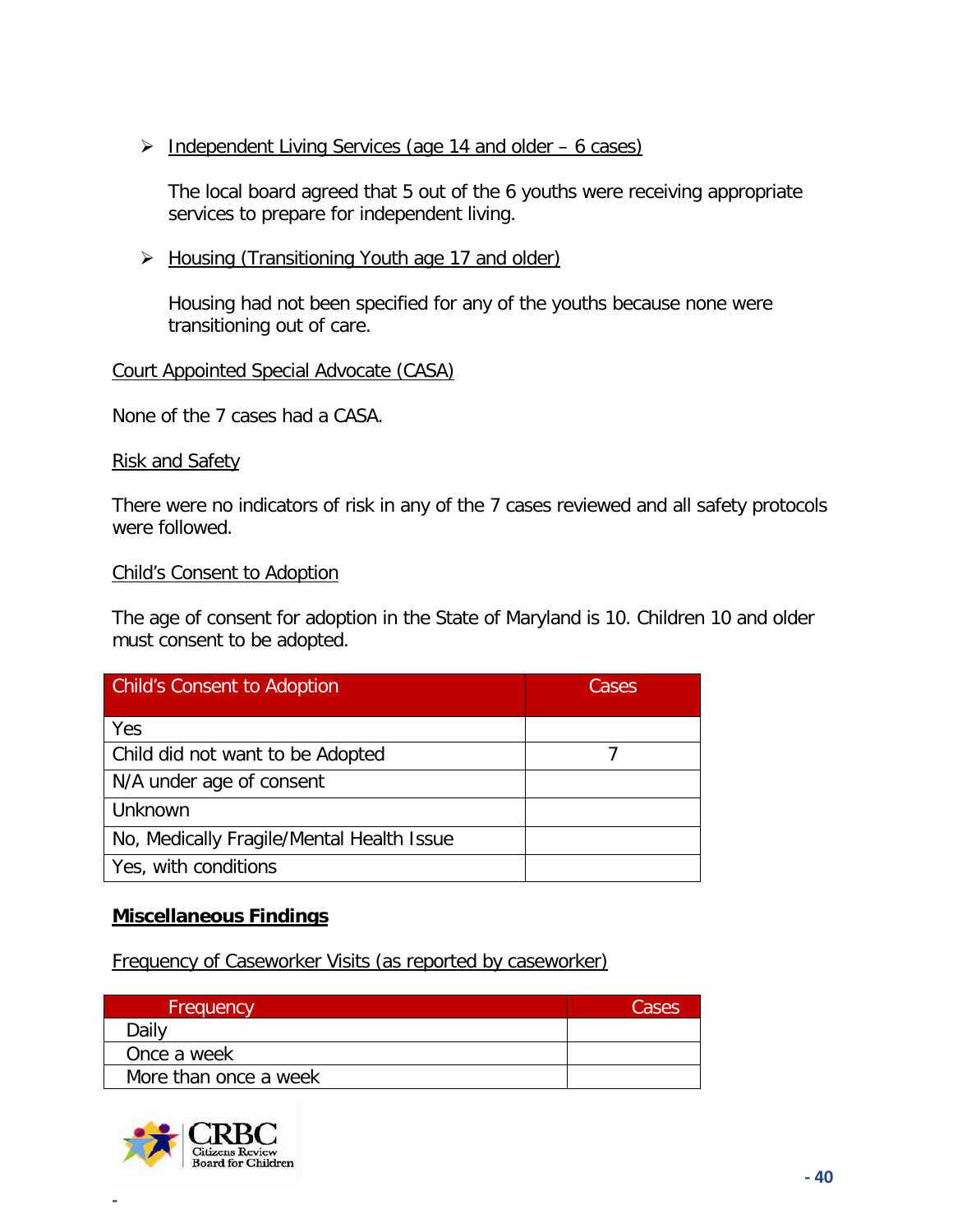| Less than once a week, but at least twice a month  |  |
|----------------------------------------------------|--|
| Less than twice a month, but at least once a month |  |
| Less than once a month                             |  |
| Quarterly                                          |  |
|                                                    |  |

Barriers to Permanency

There were no barriers to permanency found.

#### **Summary**

Based on the findings of the review, the local board determined that the local Department of Social Services made adequate progress towards a permanent placement (COMAR – 07.01.06.05 (F)) for all 7 children reviewed.

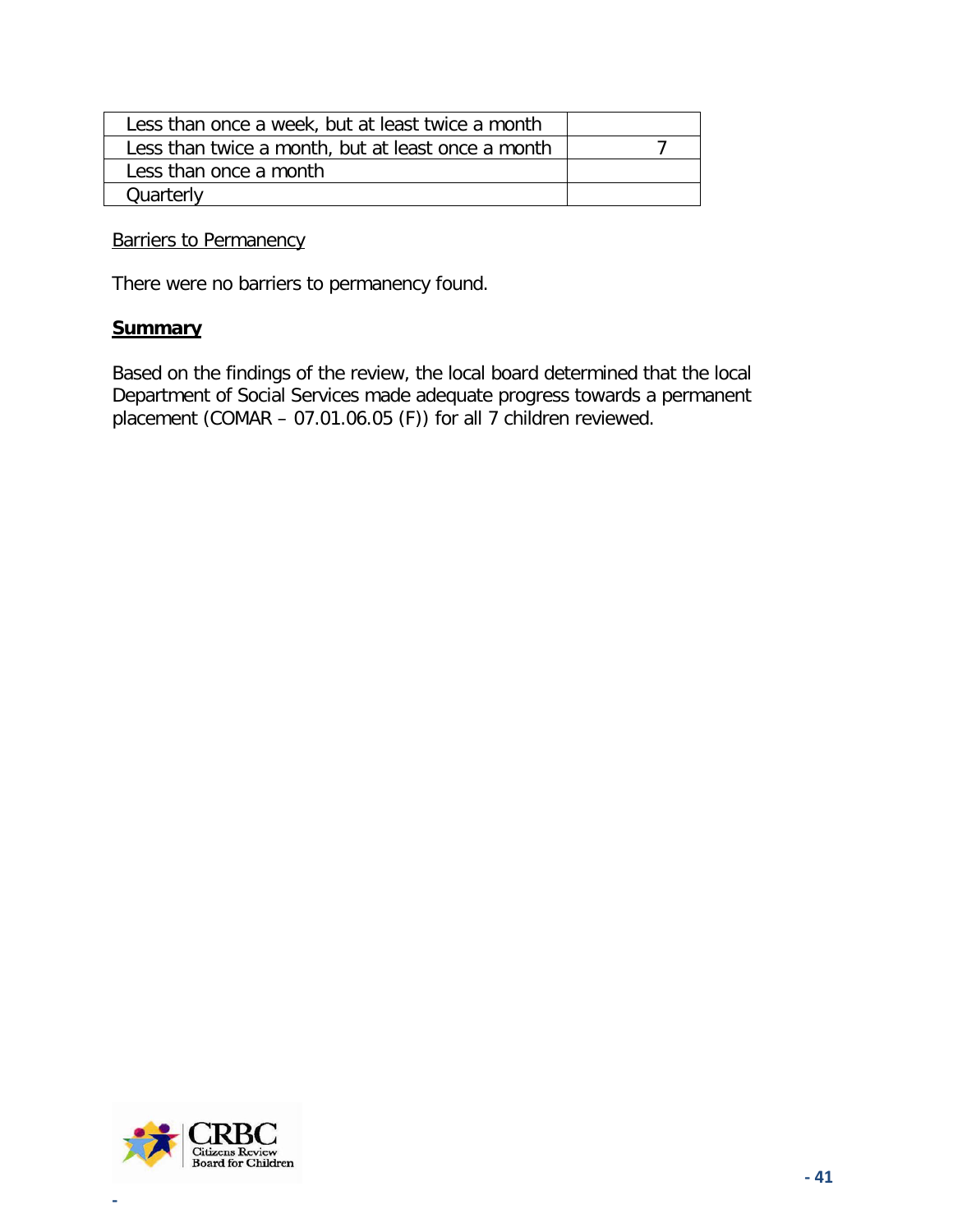# **Dorchester County**



Dorchester County had a total of 6 cases that were reviewed with the following permanency plans.

- $\triangleright$  Adoption: 1 case
- Custody/Guardianship: 1 case
- $\triangleright$  Reunification: 4 case

### **Permanency**

The local board agreed with the permanency plan in 5 of the 6 cases reviewed.

The local juvenile court did not identify a concurrent permanency plan for any of the 6 cases reviewed.

# Length of time Child/Youth had a Permanency Plan

| <b>LENGTH</b>         | <b>Reunif</b> | <b>Relative</b> | Adoption | Cust/Guad APPLA |  |
|-----------------------|---------------|-----------------|----------|-----------------|--|
| $\vert$ 0 to 6 months |               |                 |          |                 |  |
| 7 to 11 months        |               |                 |          |                 |  |
| 1 to 2 years          |               |                 |          |                 |  |
| 2 to 3 years          |               |                 |          |                 |  |
| 3 years or more       |               |                 |          |                 |  |

# Case Planning

The local department made efforts to involve the family in the case planning process in all 6 cases reviewed.

#### Placement

| Number of Cases   Placement |                                 |
|-----------------------------|---------------------------------|
|                             | Treatment Foster Care (Private) |

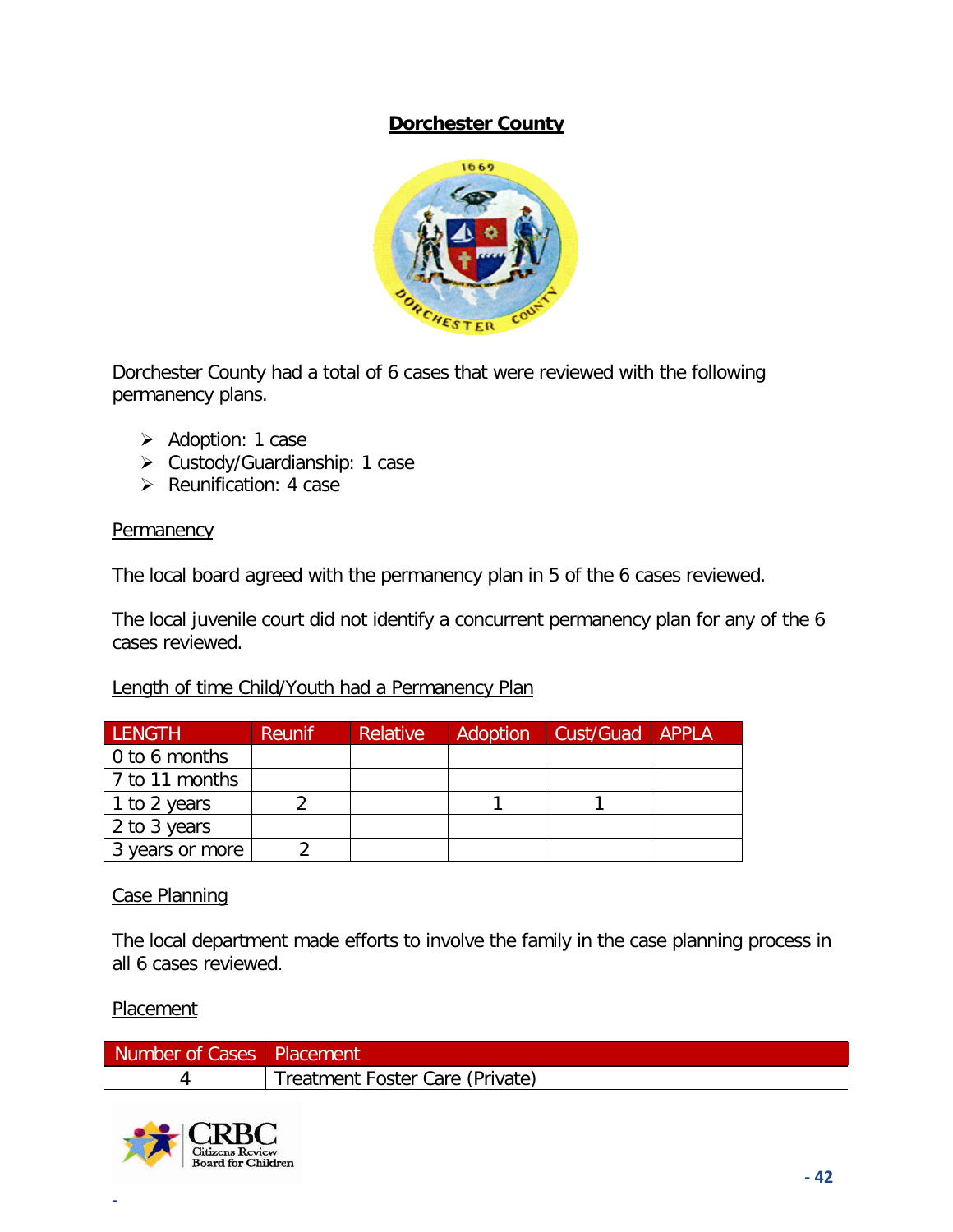| Therapeutic Group Home              |
|-------------------------------------|
| <b>Residential Treatment Center</b> |

#### Placement Stability

In 3 out of the 6 cases reviewed the children were placed in their home jurisdiction in settings that were in close proximity to their communities which allowed for the continuity of services.

In all 6 cases reviewed there was at least 1 change in placement within the 12 months prior to the review.

The local board agreed with the department's placement plan in all 6 cases reviewed.

#### Supportive Services

The local board looked at services offered to the child, the birth family and the foster/kin family in the following areas:

- $\triangleright$  Housing
- $\triangleright$  Medical
- $\triangleright$  Mental health
- $\triangleright$  Education
- $\triangleright$  Employment
- $\triangleright$  Special needs
- $\triangleright$  Substance abuse treatment
- $\triangleright$  Visitation with family or referrals to needed resources

The local board agreed that appropriate services were being offered to the children in all 6 cases reviewed, to the foster/kin family in 3 cases and to the birth family in 5 cases.

#### Health/Mental Health

- Developmental/Special Needs: The local department reported that none of the children had developmental or special needs.
- $\triangleright$  Completed Medical Records: The local department reported that none of the children had completed medical records in their case files.
- Comprehensive Health Assessment: The local department reported that 3 out of the 6 children had received a comprehensive health assessment.
- $\triangleright$  Prescription Medication: All 6 children were on prescription medication.

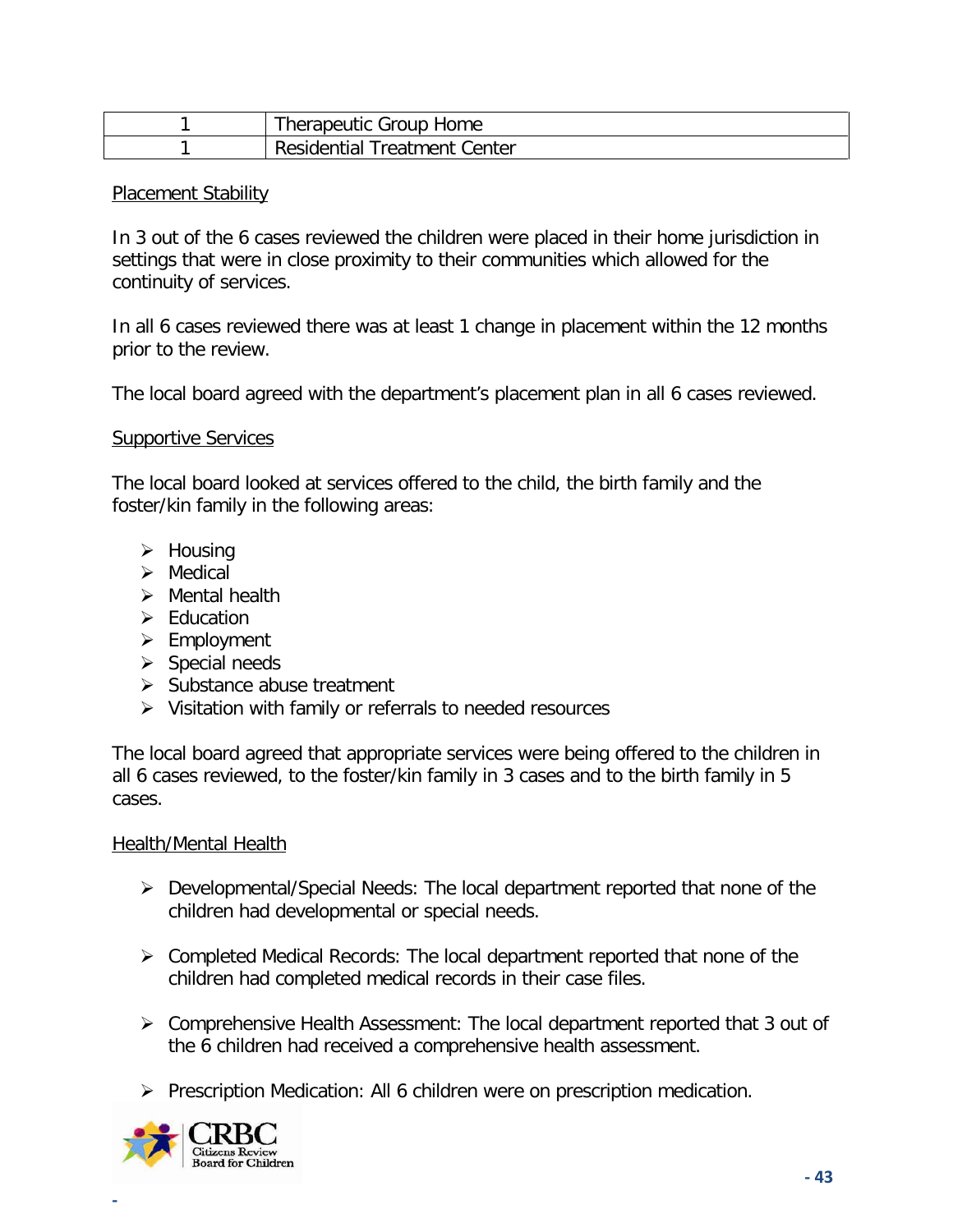- $\triangleright$  Psychotropic Medication: All 6 children were on psychotropic medication.
- Mental Health Services/System: 1 child had an identified plan to obtain mental health services in the adult mental health system.
- $\triangleright$  Substance Abuse: None of the children had a substance abuse problem.
- $\triangleright$  Substance Abuse Addressed: Not applicable.
- $\triangleright$  Behavioral Issues: None of the children had behavioral issues.

The local board agreed that the health and mental health needs of all 6 children were being met.

### Education

All 6 children reviewed were enrolled in school or another educational/vocational program.

The local board agreed that the children enrolled in school or another educational/vocational program were all being appropriately prepared to meet educational goals.

# Ready by 21

 $\triangleright$  Employment (age 14 and older – 4 cases)

2 out of the 4 youths were employed or participating in paid or unpaid work experience and the local board agreed that both children were being appropriately prepared to meet employment goals.

 $\triangleright$  Independent Living Services (age 14 and older – 4 cases)

The local board agreed that 3 out of the 4 youths were receiving appropriate services to prepare for independent living.

▶ Housing (Transitioning Youth age 17 and older)

Housing had been specified for all 4 youths transitioning out of care.

The local board agreed with the housing and found that the 4 youths were being appropriately prepared to transition out of care.

Court Appointed Special Advocate (CASA)

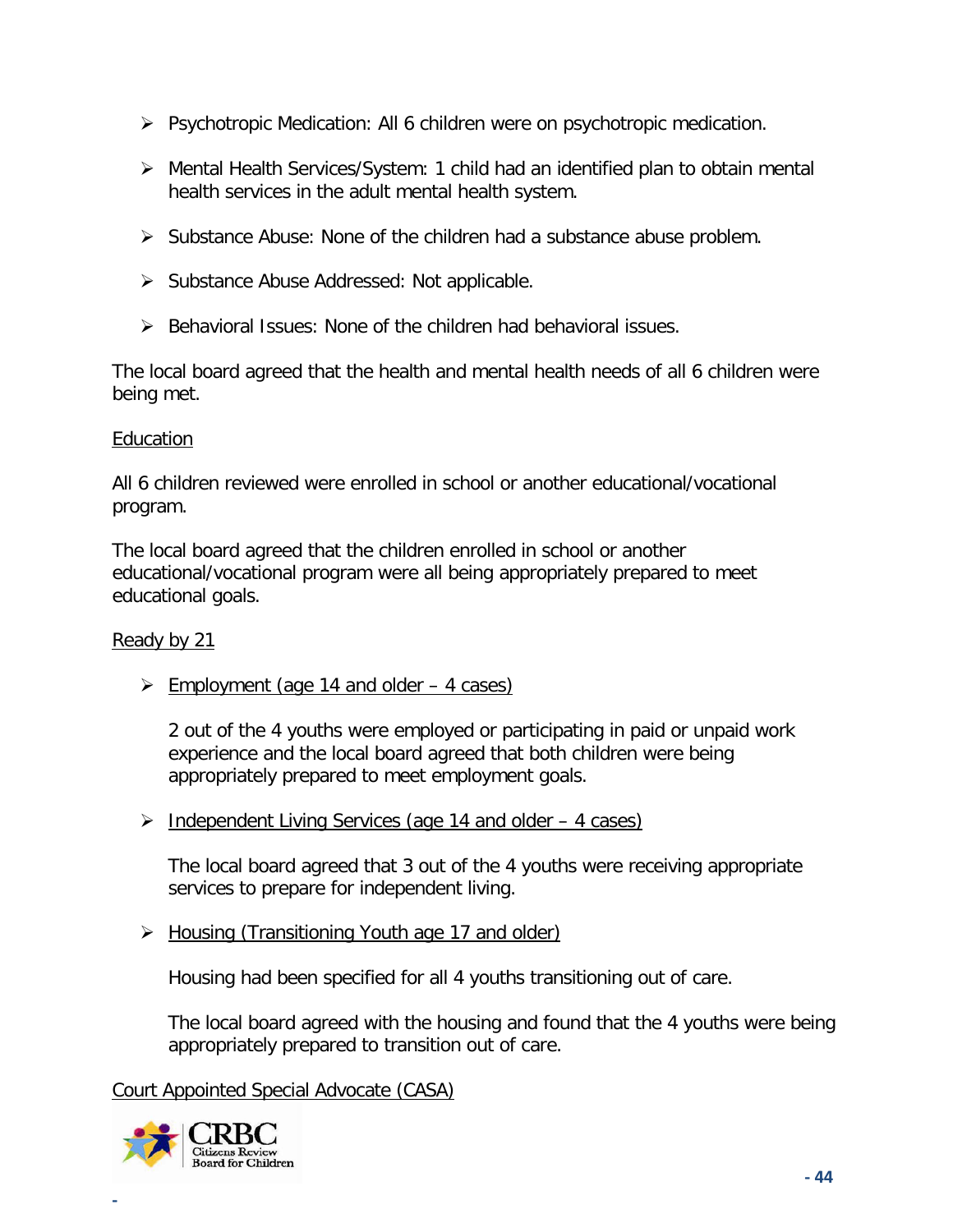5 out of the 6 cases had a CASA.

### Risk and Safety

There were no indicators of risk in any of the 6 cases reviewed and all safety protocols were followed.

#### Child's Consent to Adoption

The age of consent for adoption in the State of Maryland is 10. Children 10 and older must consent to be adopted.

| <b>Child's Consent to Adoption</b>        | Cases |
|-------------------------------------------|-------|
| Yes                                       |       |
| Child did not want to be Adopted          | ς     |
| N/A under age of consent                  |       |
| Unknown                                   |       |
| No, Medically Fragile/Mental Health Issue |       |
| Yes, with conditions                      |       |

### **Adoptive Placement**

#### Pre-Adoptive Services and Resources

The 1 adoptive child was placed in a pre-adoptive home. The pre-adoptive family structure in the 1 case comprised of a single parent. The pre-adoptive resource in the 1 case was a non-relative or foster parent.

The lengths of time in the pre-adoptive placements were as follows;

 $\geq 1$  case was from 21 months or longer

A home study was completed and approved in the 1 case.

The local board agreed that appropriate services and supports were in place for the pre-adoptive family to meet identified needs in the 1 case.

The local board agreed that the pre-adoptive placement was appropriate in the 1 case.

Post-Adoptive Services and Resources

Post-adoptive services were needed in the 1 case.

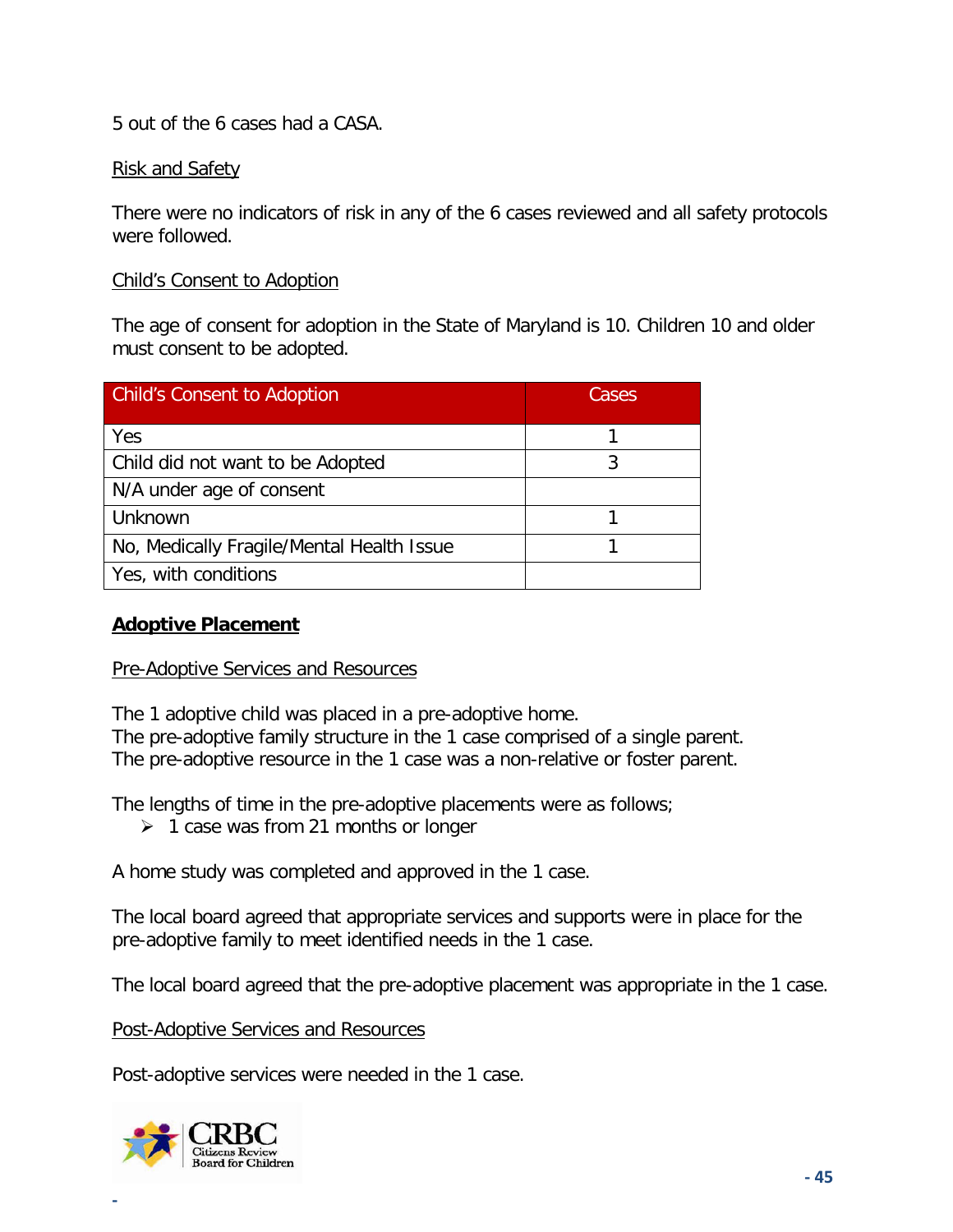The post-adoptive service that was needed was medical.

### **Miscellaneous Findings**

Frequency of Caseworker Visits (as reported by caseworker)

| Frequency                                          | Cases |
|----------------------------------------------------|-------|
| Daily                                              |       |
| Once a week                                        |       |
| More than once a week                              |       |
| Less than once a week, but at least twice a month  |       |
| Less than twice a month, but at least once a month |       |
| Less than once a month                             |       |
| Quarterly                                          |       |

#### **Barriers to Permanency**

The following barriers to permanency were found.

Child In Pre-Adoptive Home, But Adoption Not Finalized

#### **Summary**

Based on the findings of the review the local board determined that the local Department of Social Services made adequate progress towards a permanent placement (COMAR – 07.01.06.05 (F)) for all 6 children reviewed.

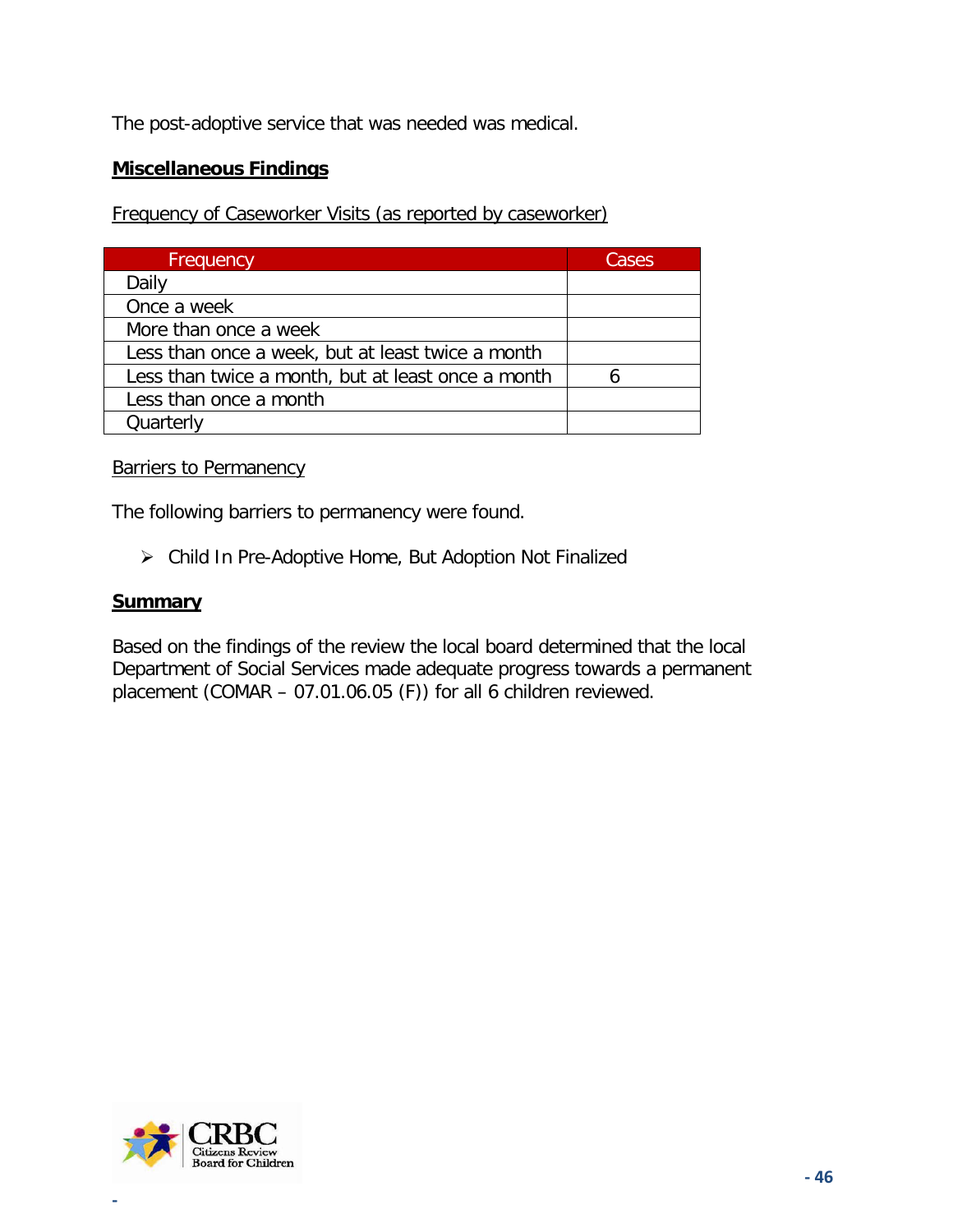# **Frederick County**



Frederick County had a total of 8 cases that were reviewed with the following permanency plans.

- $\triangleright$  Adoption: 5 cases
- Custody/Guardianship: 1 case
- $\triangleright$  Reunification: 1 case
- > APPLA: 1 case

### **Permanency**

The local board agreed with the permanency plan in 7 out of the 8 cases reviewed.

The local juvenile court had concurrent permanency plans identified for 2 out of the 8 cases reviewed. 1 plan was for adoption and the other reunification.

The local department was implementing the concurrent reunification plan set by the court and pursuing a relative placement instead of adoption for the other.

#### Category of APPLA plan

The 1 case with a plan of APPLA (1) had the following categories of APPLA:

 $\geq 1$  case: Placement in a long term care facility until transition to an adult facility

#### Permanent Connections (APPLA – 1 case)

The 1 APPLA case had a permanent connection identified and the board agreed that the connections were appropriate for the case.

Length of time Child/Youth had a Permanency Plan

| <b>IFNGTH</b> | <b>/ Reunif</b> | <b>Relative</b> | Adoption | Cust/Guad APPLA |  |
|---------------|-----------------|-----------------|----------|-----------------|--|
| 0 to 6 months |                 |                 |          |                 |  |

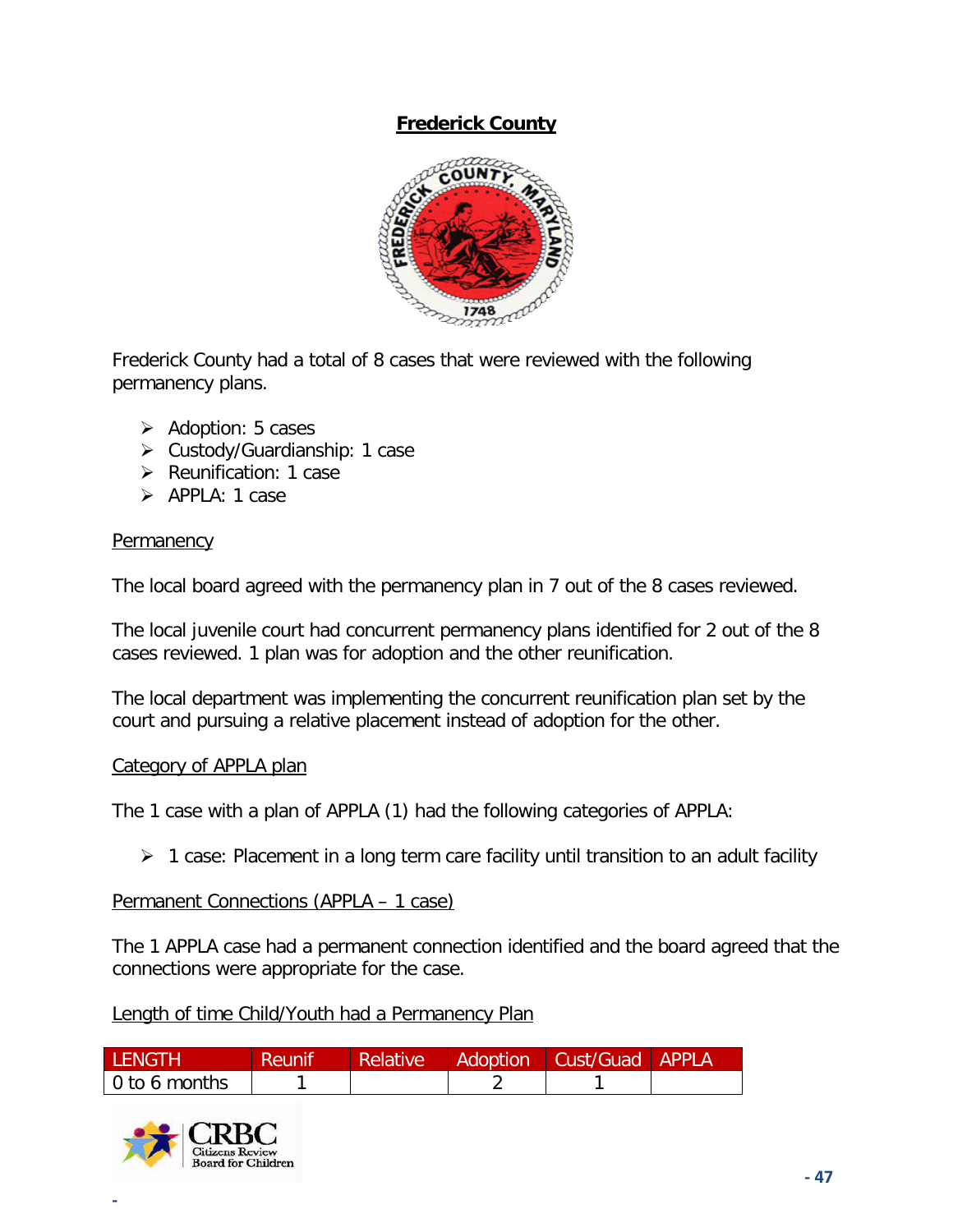| 7 to 11 months    |  |  |  |
|-------------------|--|--|--|
| 1 to 2 years      |  |  |  |
| 2 to 3 years      |  |  |  |
| 3 years or more 1 |  |  |  |

### Case Planning

The local department made efforts to involve the family in the case planning process in 6 out of the 8 cases reviewed.

#### Placement

| Number of Cases Placement |                                        |
|---------------------------|----------------------------------------|
|                           | Regular Foster Care                    |
|                           | <b>Restricted Relative Foster Care</b> |
|                           | Treatment Foster Care (Private)        |
|                           | Therapeutic Group Home                 |

### Placement Stability

In 6 of the 8 cases reviewed the children were placed in their home jurisdiction in settings that were in close proximity to their communities which allowed for the continuity of services.

In 6 of the 8 cases reviewed there was at least 1 change in placement within the 12 months prior to the review, and 2 cases with 2 placement changes.

The local board agreed with the department's placement plan in 7 out of the 8 cases reviewed.

#### Supportive Services

The local board looked at services offered to the child, the birth family and the foster/kin family in the following areas:

- $\triangleright$  Housing
- $\triangleright$  Medical
- $\triangleright$  Mental health
- $\triangleright$  Education
- $\triangleright$  Employment
- $\triangleright$  Special needs
- $\triangleright$  Substance abuse treatment
- $\triangleright$  Visitation with family or referrals to needed resources

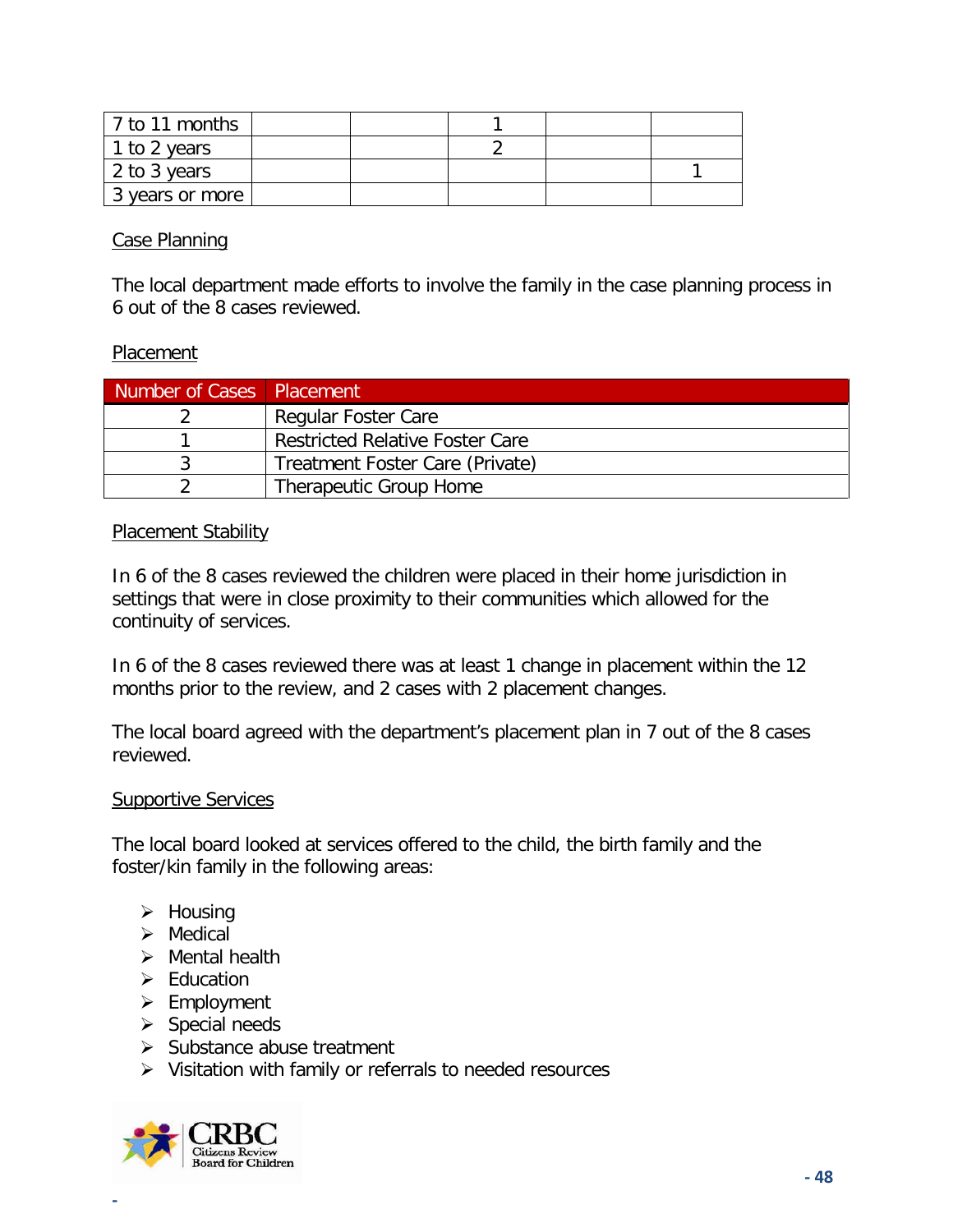The local board agreed that appropriate services were being offered to the children in all 8 cases reviewed, were being offered in 1 case to the foster/kin family, and in 2 cases to the birth family.

### Health/Mental Health

- Developmental/Special Needs: The local department reported that 5 out of 8 children had developmental or special needs.
- Completed Medical Records: The local department reported that 5 out of 8 children had completed medical records in their case files.
- $\triangleright$  Comprehensive Health Assessment: The local department reported that all 8 children had received a comprehensive health assessment.
- $\triangleright$  Prescription Medication: 5 out of 8 children were on prescription medication.
- $\triangleright$  Psychotropic Medication: 5 out of 8 children were on psychotropic medication.
- Mental Health Services/System: 1 out of 8 children had an identified plan to obtain health services in the adult mental health system.
- $\triangleright$  Substance Abuse: None of children had a substance abuse problem.
- $\triangleright$  Substance Abuse Addressed: Not applicable.
- $\triangleright$  Behavioral Issues: 1 out of 8 children had behavioral issues.

The local board agreed that the health and mental health needs of 6 out of 8 children were being met.

#### Education

7 out of the 8 children reviewed were enrolled in school or another educational/vocational program.

The local board agreed that the children enrolled in school or another educational/vocational program were all being appropriately prepared to meet educational goals.

Ready by 21

**-**

 $\geq$  Employment (age 14 and older – 3 cases)

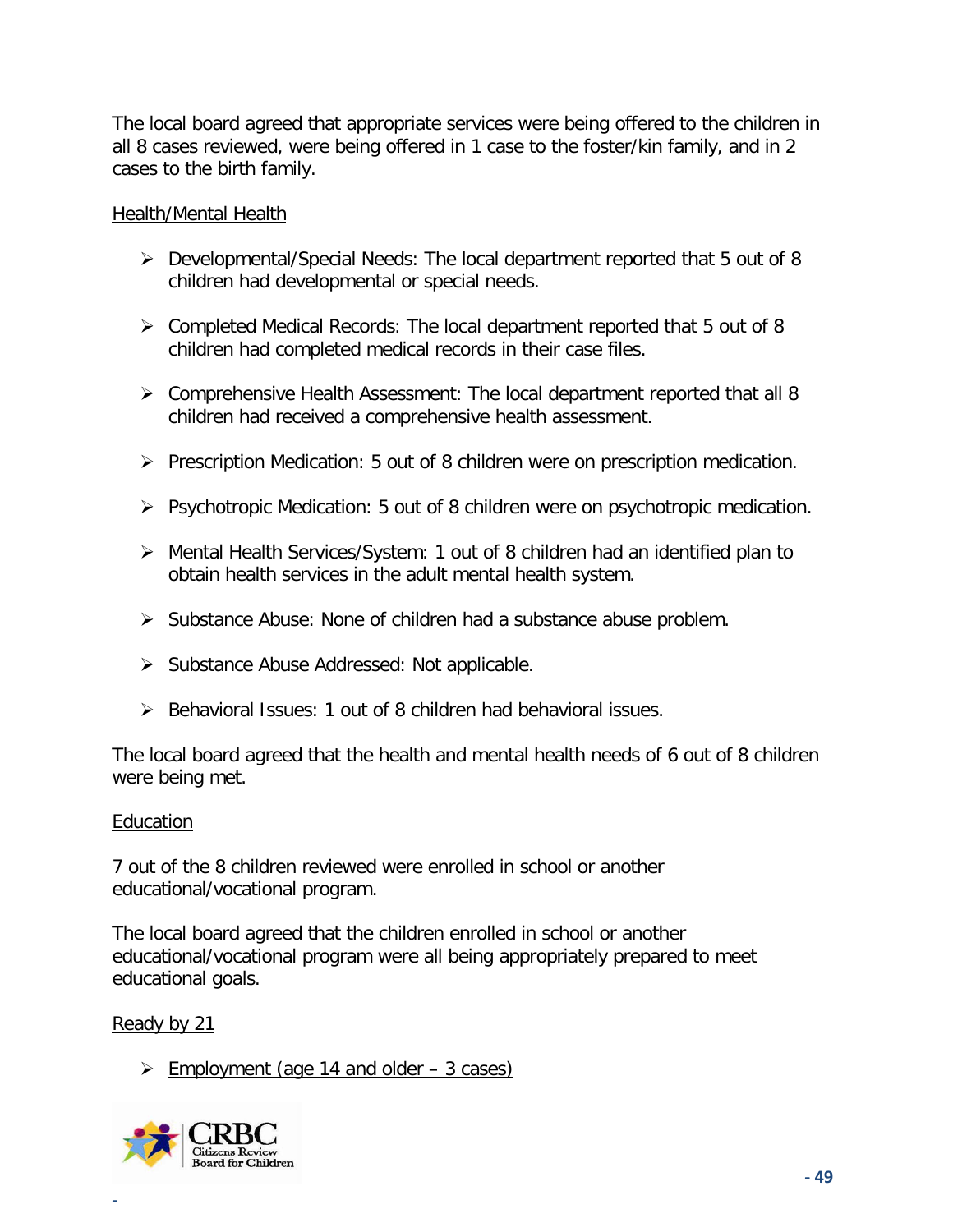1 out of the 3 youths was employed or participating in paid or unpaid work experience and the local board agreed that the 1 youth was being appropriately prepared to meet employment goals.

 $\triangleright$  Independent Living Services (age 14 and older – 3 cases)

The local board agreed that 1 out of the 3 youths were receiving appropriate services to prepare for independent living.

▶ Housing (Transitioning Youth age 17 and older)

Housing had been specified for 1 youth transitioning out of care.

The local board agreed with the housing and found that the youth was being appropriately prepared to transition out of care.

#### Court Appointed Special Advocate (CASA)

4 out of the 8 cases had a CASA.

#### Risk and Safety

There were no indicators of risk in any of the 8 cases reviewed and all safety protocols were followed.

#### Child's Consent to Adoption

The age of consent for adoption in the State of Maryland is 10. Children 10 and older must consent to be adopted.

| <b>Child's Consent to Adoption</b>        | Cases |
|-------------------------------------------|-------|
| Yes                                       |       |
| Child did not want to be Adopted          | 2     |
| N/A under age of consent                  | 2     |
| Unknown                                   |       |
| No, Medically Fragile/Mental Health Issue |       |
| Yes, with conditions                      |       |

# **Adoptive Placement**

Pre-Adoptive Services and Resources

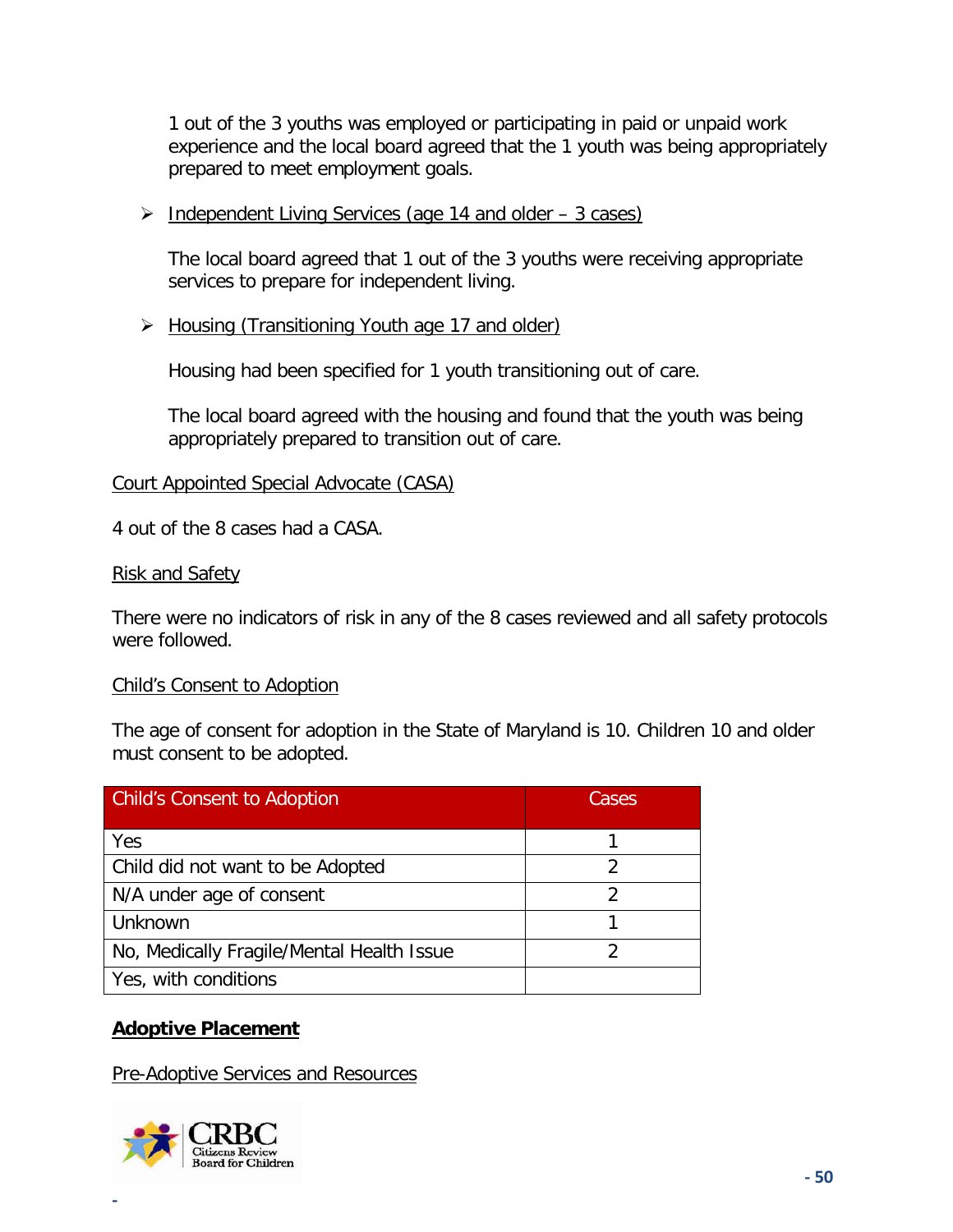4 out of the 5 adoptive children were placed in a pre-adoptive home.

The pre-adoptive family structure in the 4 cases comprised of 1 married couple for 1 case and 3 single females each for the other 3 children.

The pre-adoptive resource was 1 case with a relative/kin, and 3 cases with a nonrelative or foster parent.

The lengths of time in the pre-adoptive placements were as follows;

- $\geq 1$  case was from 7 to 9 months
- $\geq 1$  case was from 10 to 12 months
- $\geq 1$  case was from 12 to 15 months
- $\geq 1$  case was from 16 to 20 months

A home study was completed and approved in 2 out of the 4 cases.

The local board agreed that appropriate services and supports were in place for the pre-adoptive family to meet identified needs in 3 cases.

The local board agreed that the pre-adoptive placement was appropriate for 3 cases.

#### Post-Adoptive Services and Resources

Post-adoptive services were needed in all 4 cases. The post-adoptive service that was needed was medical in all 4 cases.

# **Miscellaneous Findings**

Frequency of Caseworker Visits (as reported by caseworker)

| Frequency                                          | Cases |
|----------------------------------------------------|-------|
| Daily                                              |       |
| Once a week                                        |       |
| More than once a week                              |       |
| Less than once a week, but at least twice a month  |       |
| Less than twice a month, but at least once a month |       |
| Less than once a month                             |       |
| Quarterly                                          |       |

#### **Barriers to Permanency**

The following barriers to permanency were found.

- $\triangleright$  Pre-Adoptive Resources not identified
- $\triangleright$  TPR not granted

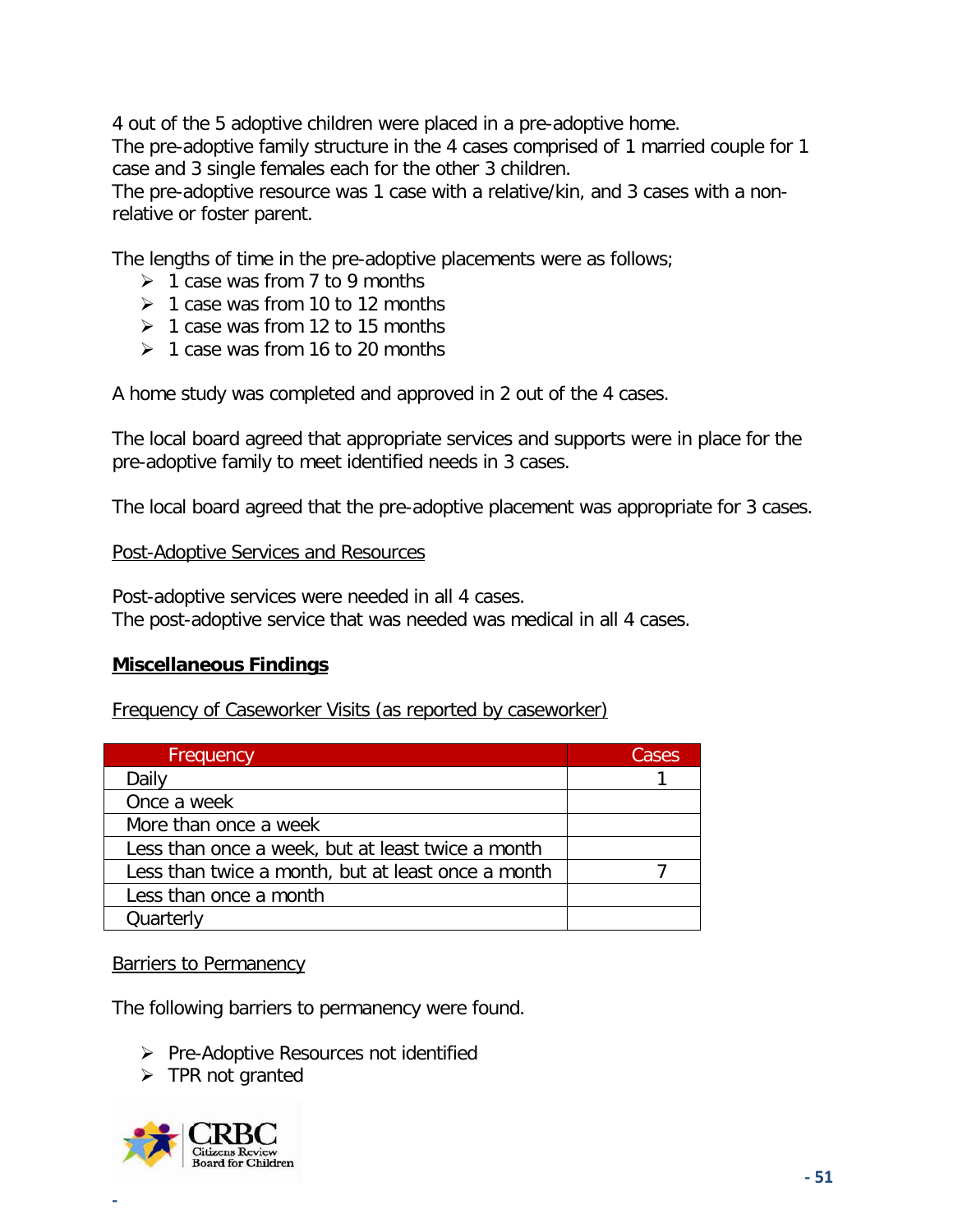$\triangleright$  Appeal by birth parents

### **Summary**

Based on the findings of the review, the local board determined that the local Department of Social Services made adequate progress towards a permanent placement (COMAR – 07.01.06.05 (F)) for 7 out of 8 children reviewed.

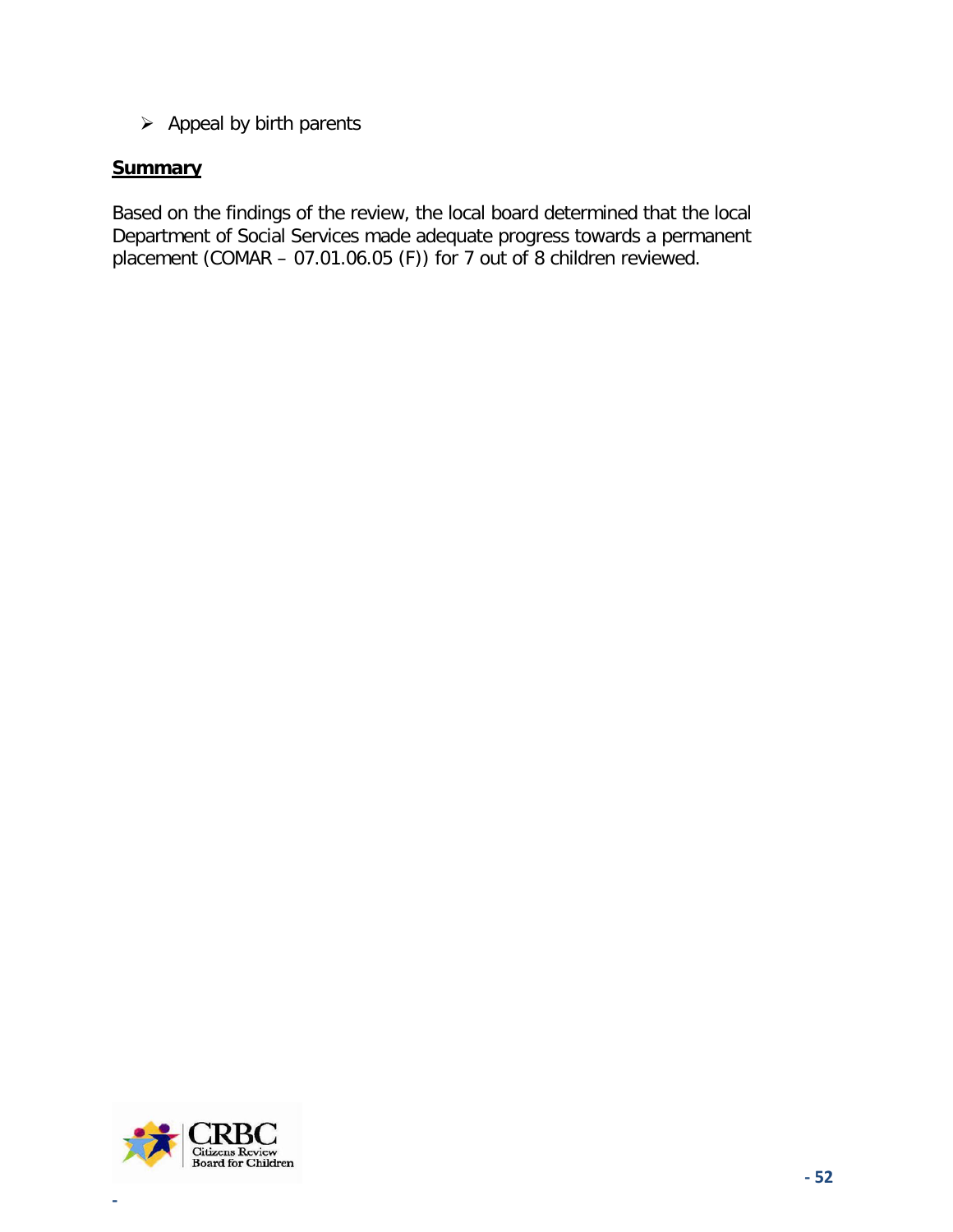# **Harford County**



Harford County had a total of 16 cases that were reviewed with the following permanency plans.

- $\triangleright$  Adoption: 2 cases
- $\triangleright$  Reunification: 6 cases
- $\triangleright$  APPLA: 8 cases

#### **Permanency**

The local board agreed with the permanency plan in all 16 cases reviewed.

The local juvenile court had no concurrent permanency plans identified for any of the 16 cases reviewed.

#### Category of APPLA plan

The cases with a plan of APPLA (8) had the following categories of APPLA:

 $\geq$  8 cases: Emancipation/Independence

#### Permanent Connections (APPLA – 8 cases)

6 of the 8 APPLA cases had a permanent connection identified and the local board agreed that the connections were appropriate for the 6 cases.

# Length of time Child/Youth had a Permanency Plan

| <b>LENGTH</b>         | <b>Reunif</b> | <b>Relative</b> | Adoption | Cust/Guad APPLA |  |
|-----------------------|---------------|-----------------|----------|-----------------|--|
| $\vert$ 0 to 6 months |               |                 |          |                 |  |
| 7 to 11 months        |               |                 |          |                 |  |
| 1 to 2 years          |               |                 |          |                 |  |
| 2 to 3 years          |               |                 |          |                 |  |
| 3 years or more       |               |                 |          |                 |  |

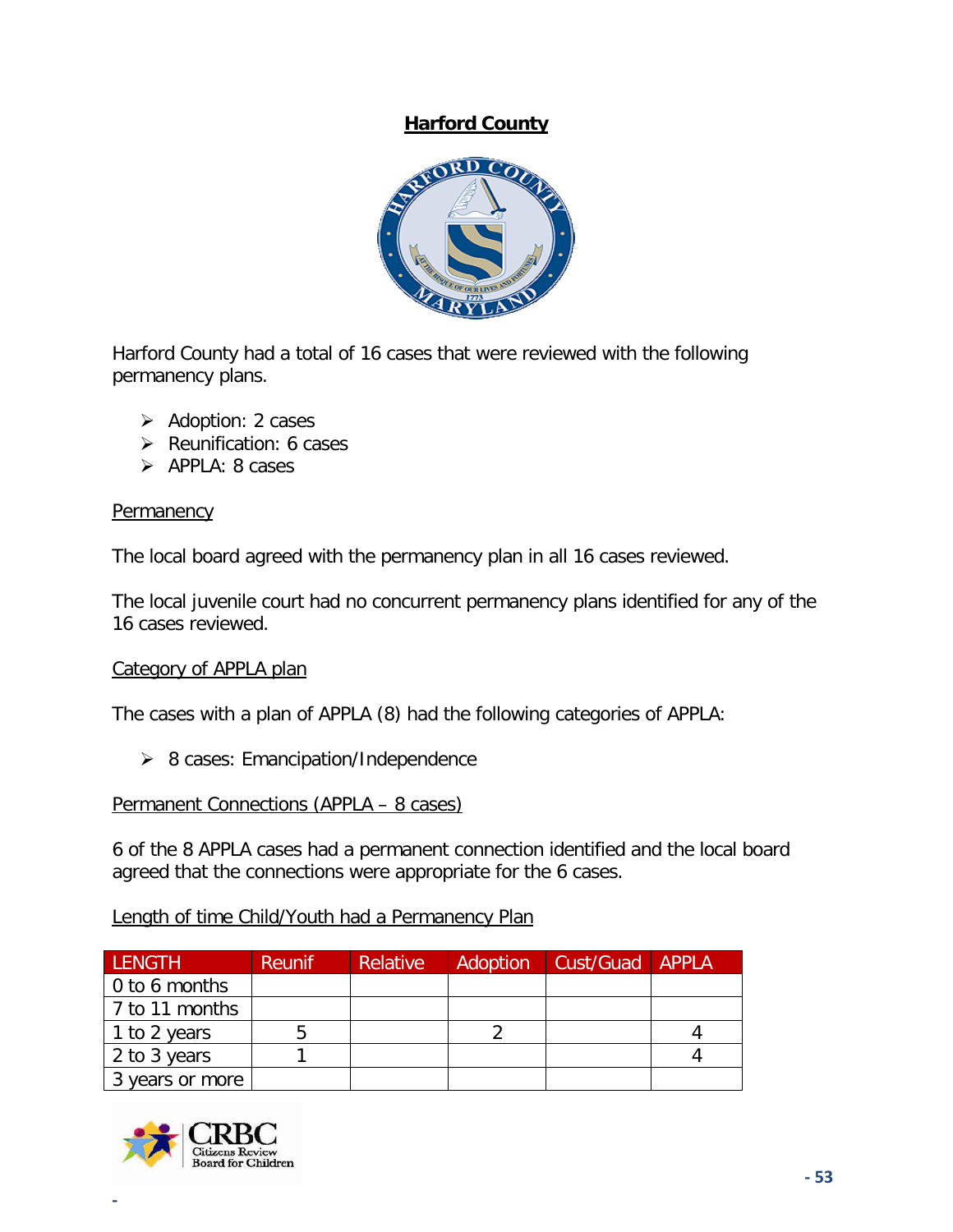# Case Planning

The local department made efforts to involve the family in the case planning process in 12 out of 16 cases reviewed.

### **Placement**

| Number of Cases   Placement |                                 |
|-----------------------------|---------------------------------|
|                             | <b>Regular Foster Care</b>      |
|                             | Treatment Foster Care (Private) |
|                             | <b>Residential Group Home</b>   |
|                             | Therapeutic Group Home          |
|                             | <b>Own Dwelling</b>             |
|                             | Other                           |

#### **Placement Stability**

In 8 of the 16 cases reviewed the children were placed in their home jurisdiction in settings that were in close proximity to their communities which allowed for the continuity of services.

In 14 of the 16 cases reviewed there was at least 1 change in placement within the 12 months prior to the review.

The local board agreed with the department's placement plan in all 16 cases reviewed.

#### Supportive Services

The local board looked at services offered to the child, the birth family and the foster/kin family in the following areas:

- $\triangleright$  Housing
- $\triangleright$  Medical
- $\triangleright$  Mental health
- $\triangleright$  Education
- $\triangleright$  Employment
- $\triangleright$  Special needs
- $\triangleright$  Substance abuse treatment
- $\triangleright$  Visitation with family or referrals to needed resources

The local board agreed that appropriate services were being offered to the children in all 16 cases reviewed, were being offered to the foster/kin family in 7 cases, and to the birth family in 10 cases.

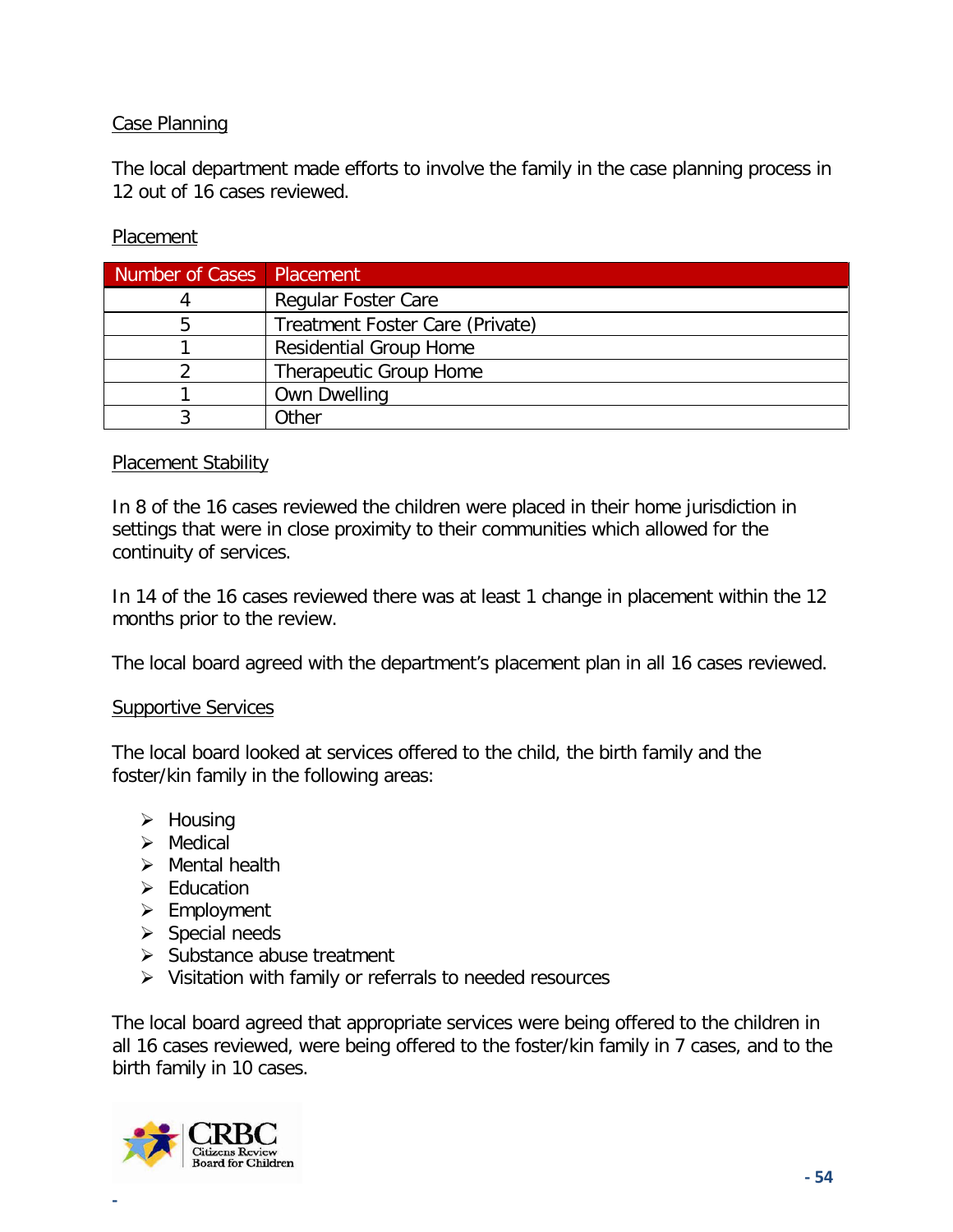### Health/Mental Health

- Developmental/Special Needs: The local department reported that 3 out of 16 children had developmental or special needs.
- Completed Medical Records: The local department reported that 10 out of 16 children had completed medical records in their case files.
- Comprehensive Health Assessment: The local department reported that 14 out of 16 children had received a comprehensive health assessment.
- $\triangleright$  Prescription Medication: 11 out of 16 children were on prescription medication.
- $\triangleright$  Psychotropic Medication: 8 out of 16 children were on psychotropic medication.
- Mental Health Services/System: 6 out of 16 children had an identified plan to obtain health services in the adult mental health system.
- $\triangleright$  Substance Abuse: 1 child had a substance abuse problem.
- $\triangleright$  Substance Abuse Addressed: The substance abuse problem was being addressed for the 1 child.
- $\triangleright$  Behavioral Issues: 2 children had behavioral issues.

The local board agreed that the health and mental health needs of 10 out of the 16 children were being met.

#### Education

8 out of the 16 children reviewed were enrolled in school or another educational/vocational program.

The local board agreed that the children enrolled in school or another educational/vocational program were all being appropriately prepared to meet educational goals.

# Ready by 21

**-**

 $\geq$  Employment (age 14 and older - 10 cases)

2 out of the 10 youths were employed or participating in paid or unpaid work experience and the local board agreed that both youths were being appropriately prepared to meet employment goals.

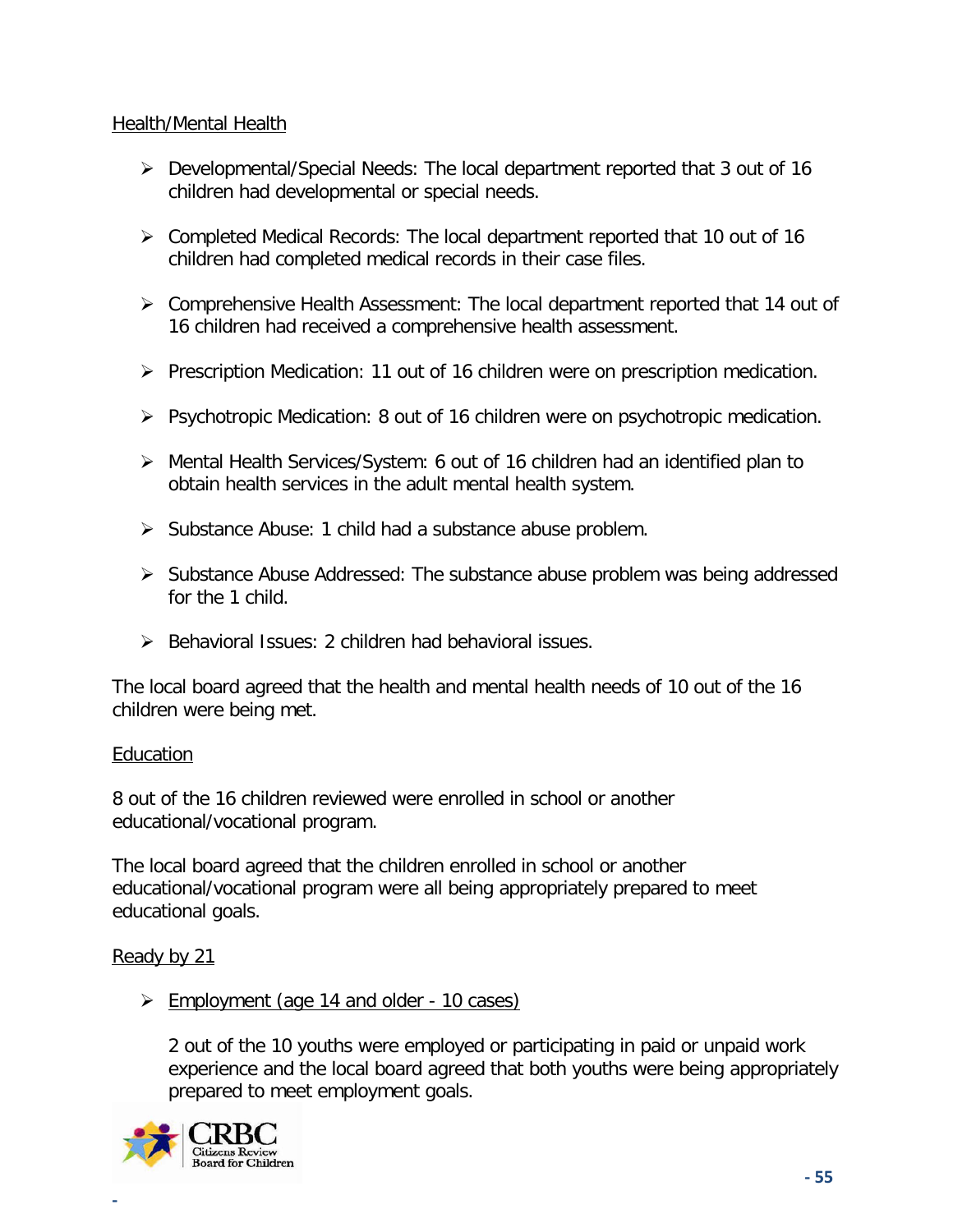> Independent Living Services (age 14 and older – 10 cases)

The local board agreed that all 10 youths were receiving appropriate services to prepare for independent living.

▶ Housing (Transitioning Youth age 17 and older)

Housing had been specified for 4 of the youths transitioning out of care.

The local board agreed with the housing and found that the 4 youths were being appropriately prepared to transition out of care.

### Court Appointed Special Advocate (CASA)

6 out of 16 cases had a CASA.

#### Risk and Safety

There were no indicators of risk in any of the 16 cases reviewed and all safety protocols were followed.

#### Child's Consent to Adoption

The age of consent for adoption in the State of Maryland is 10. Children 10 and older must consent to be adopted.

| Child's Consent to Adoption               | Cases |
|-------------------------------------------|-------|
| Yes                                       |       |
| Child did not want to be Adopted          | 11    |
| N/A under age of consent                  | 4     |
| Unknown                                   |       |
| No, Medically Fragile/Mental Health Issue |       |
| Yes, with conditions                      |       |

# **Adoptive Placement**

Pre-Adoptive Services and Resources

Both adoptive children were placed in a pre-adoptive home. The pre-adoptive family structure comprised of a married couple for each case.

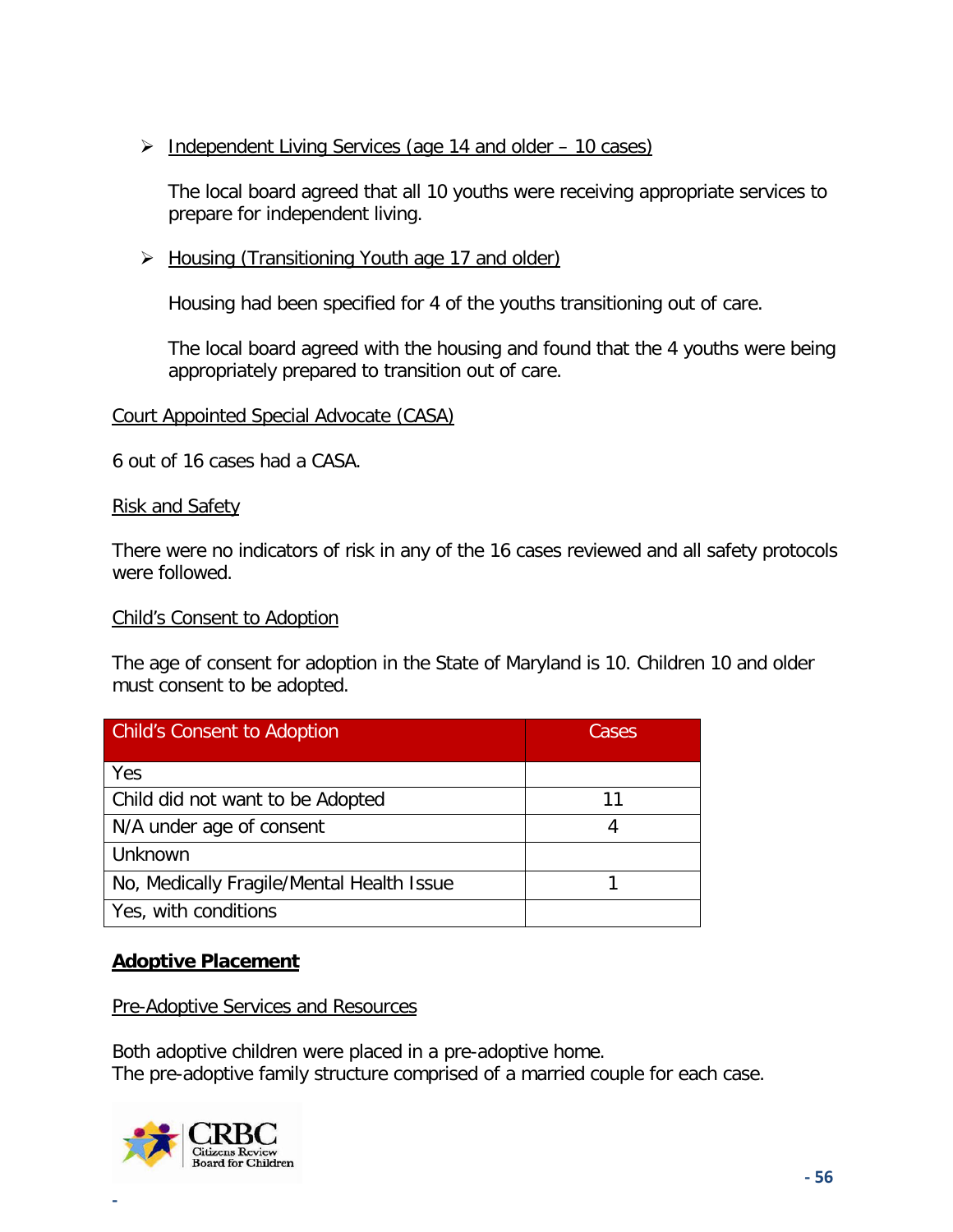The pre-adoptive resource was with a non-relative or foster parent in both cases.

The lengths of time in the pre-adoptive placements were as follows;

 $\geq$  both cases were from 12 to 15 months

A home study was completed and approved in both cases.

The local board agreed appropriate services and supports were in place for the preadoptive family to meet identified needs in both cases.

The local board agreed that the pre-adoptive placement was appropriate for both cases.

#### Post-Adoptive Services and Resources

Post-adoptive services were needed in 1 case. The post-adoptive service that was needed was medical.

### **Miscellaneous Findings**

Frequency of Caseworker Visits (as reported by caseworker)

| Frequency                                          | Cases |
|----------------------------------------------------|-------|
| Daily                                              |       |
| Once a week                                        |       |
| More than once a week                              |       |
| Less than once a week, but at least twice a month  |       |
| Less than twice a month, but at least once a month |       |
| Less than once a month                             |       |
| Quarterly                                          |       |

**Barriers to Permanency** 

The following barriers to permanency were found.

- **▶ Other Coordination Barrier**
- $\triangleright$  No Service Agreement With Parents
- ▶ Missing Or Lack Of Documentation

#### **Summary**

**-**

Based on the findings of the review, the local board determined that the local Department of Social Services made adequate progress towards a permanent placement (COMAR – 07.01.06.05 (F)) for all 16 children reviewed.

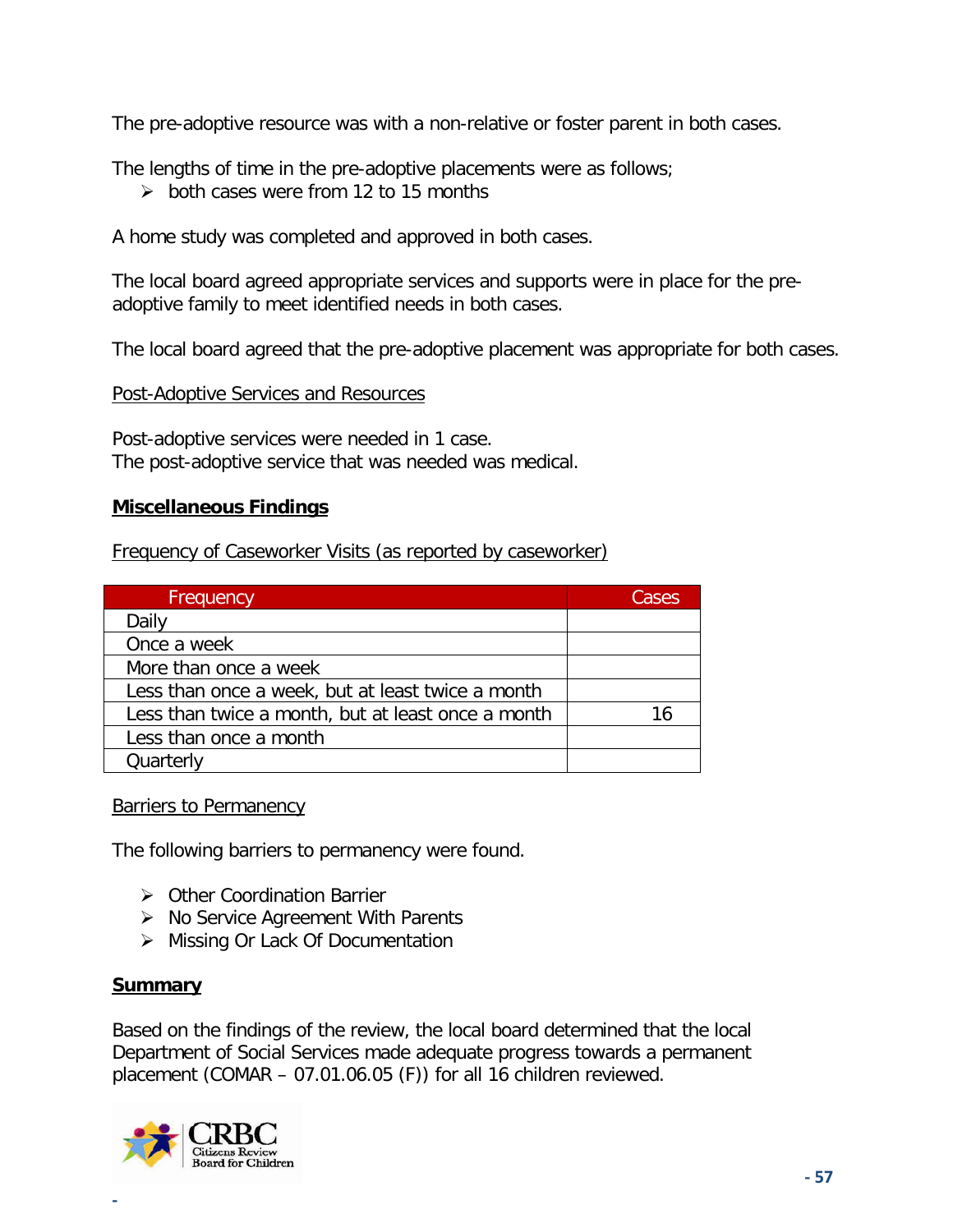# **Montgomery County**



Montgomery County had a total of 36 cases that were reviewed with the following permanency plans.

- $\triangleright$  Adoption: 3 cases
- Custody/Guardianship: 2 cases
- $\triangleright$  Reunification: 12 cases
- $\triangleright$  APPLA: 19 cases

# **Permanency**

The local board agreed with the permanency plan in 29 out of 36 cases reviewed.

The local juvenile court had no concurrent permanency plans identified for any of the 36 cases reviewed.

# Category of APPLA plan

The cases with a plan of APPLA (19) had the following categories of APPLA:

- $\geq$  15 cases: Emancipation/Independence
- $\geq$  2 cases: Long term out of home care with a relative
- $\geq$  2 cases: Placement in long term care facility until transition to adult facility

# Permanent Connections (APPLA – 19 cases)

All 19 APPLA cases had a permanent connection identified and the local board agreed that the connections were appropriate for all the cases.

# Length of time Child/Youth had a Permanency Plan

| <b>LENGTH</b>         | <b>Reunif</b> | <b>Relative</b> | <b>Adoption</b> | Cust/Guad APPLA |  |
|-----------------------|---------------|-----------------|-----------------|-----------------|--|
| $\vert$ 0 to 6 months |               |                 |                 |                 |  |
| l 7 to 11 months      |               |                 |                 |                 |  |
| 1 to 2 years          |               |                 |                 |                 |  |

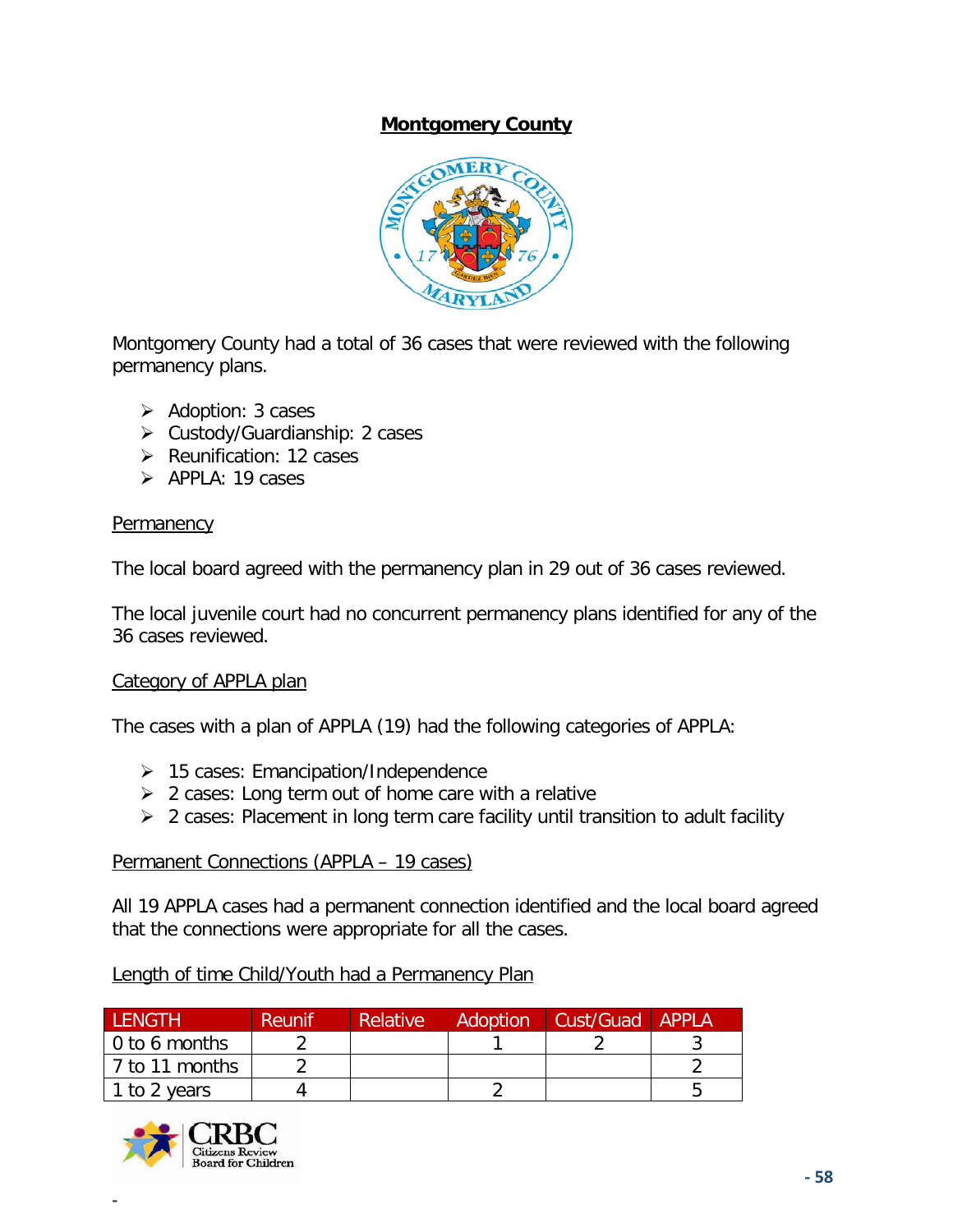| <sup>2</sup> to 3 years |  |  |  |
|-------------------------|--|--|--|
| 3 years or more<br>ີ    |  |  |  |

#### Case Planning

The local department made efforts to involve the family in the case planning process in 32 out of the 36 cases reviewed.

#### **Placement**

| Number of Cases | Placement                           |
|-----------------|-------------------------------------|
|                 | <b>Regular Foster Care</b>          |
|                 | <b>Treatment Foster Care</b>        |
|                 | Treatment Foster Care (Private)     |
| 8               | Therapeutic Group Home              |
|                 | Independent Living Program          |
|                 | <b>Residential Treatment Center</b> |
|                 | Non Relative                        |
|                 | <b>Own Dwelling</b>                 |
|                 | Other                               |

#### Placement Stability

In 22 of the 36 cases reviewed the children were placed in their home jurisdiction in settings that were in close proximity to their communities which allowed for the continuity of services.

In 28 of the 36 cases reviewed there was at least 1 change in placement within the 12 months prior to the review, 6 cases with 2 placement changes and 1 case with 3 changes.

The local board agreed with the department's placement plan in 34 of the cases reviewed.

#### **Supportive Services**

The local board looked at services offered to the child, the birth family and the foster/kin family in the following areas:

- $\triangleright$  Housing
- $\triangleright$  Medical
- $\triangleright$  Mental health
- $\triangleright$  Education

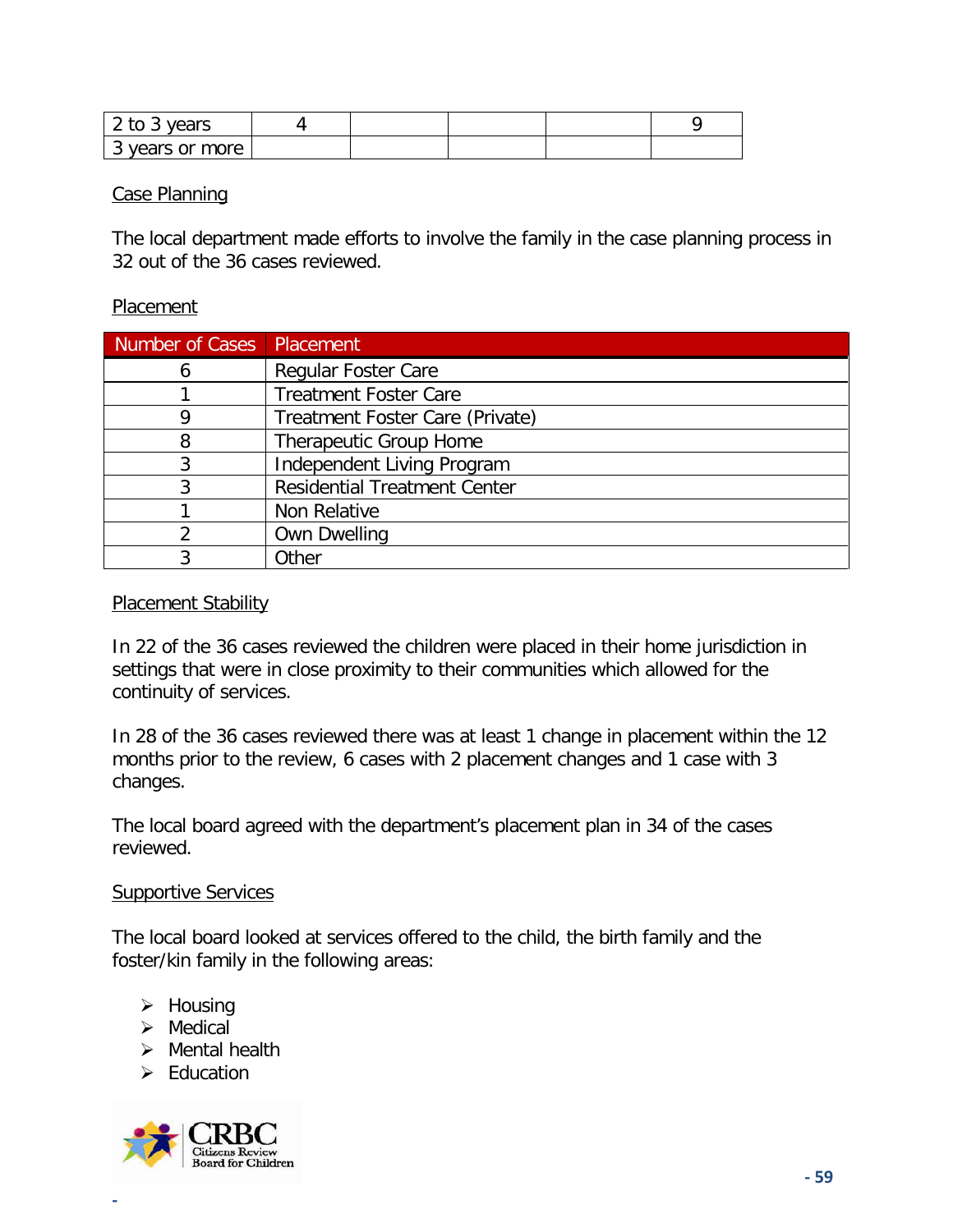- $\triangleright$  Employment
- $\triangleright$  Special needs
- $\triangleright$  Substance abuse treatment
- $\triangleright$  Visitation with family or referrals to needed resources

The local board agreed that appropriate services were being offered to the children in all 36 cases reviewed, to the foster/kin family in 10 cases, and to the birth family in 30 cases.

# Health/Mental Health

- Developmental/Special Needs: The local department reported that 17 out of 36 children had developmental or special needs.
- $\triangleright$  Completed Medical Records: The local department reported that 20 out of 36 children had completed medical records in their case files.
- $\triangleright$  Comprehensive Health Assessment: The local department reported that all 36 children had received a comprehensive health assessment.
- $\triangleright$  Prescription Medication: 21 out of 36 children were on prescription medication.
- $\triangleright$  Psychotropic Medication: 19 out of 36 children were on psychotropic medication.
- Mental Health Services/System: None of the 36 children had an identified plan to obtain health services in the adult mental health system.
- $\triangleright$  Substance Abuse: 6 children had a substance abuse problem.
- $\triangleright$  Substance Abuse Addressed: 2 of the 6 children with a substance abuse problem were having it addressed.
- $\triangleright$  Behavioral Issues: None of the children had behavioral issues.

The local board agreed that the health and mental health needs of 22 out of 36 children were being met.

# Education

**-**

31 out of the 36 children reviewed were enrolled in school or another educational/vocational program.

The local board agreed that the children enrolled in school or another educational/vocational program were all being appropriately prepared to meet

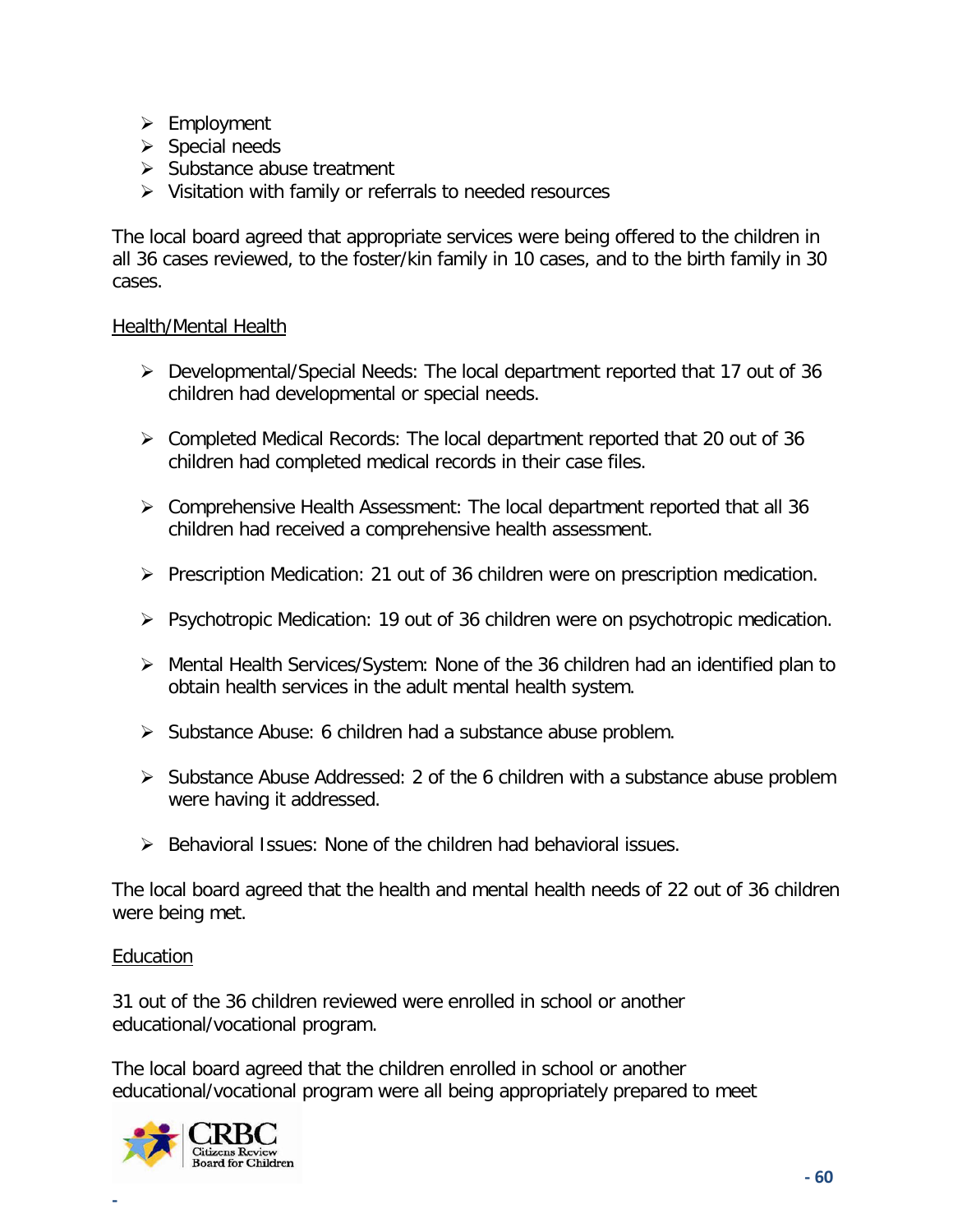educational goals.

### Ready by 21

 $\geq$  Employment (age 14 and older – 30 cases)

10 out of the 30 youths were employed or participating in paid or unpaid work experience and the local board agreed that the 10 youth were being appropriately prepared to meet employment goals.

### $\triangleright$  Independent Living Services (age 14 and older – 30 cases)

The local board agreed that 13 out of the 30 youths were receiving appropriate services to prepare for independent living.

▶ Housing (Transitioning Youth age 17 and older)

Housing had been specified for 3 of the youths transitioning out of care.

The local board agreed with the housing and found that the 3 youths were being appropriately prepared to transition out of care.

#### Court Appointed Special Advocate (CASA)

19 out of 36 cases had a CASA.

#### Risk and Safety

There were no indicators of risk in any of the 36 cases reviewed and all safety protocols were followed.

#### Child's Consent to Adoption

The age of consent for adoption in the State of Maryland is 10. Children 10 and older must consent to be adopted.

| <b>Child's Consent to Adoption</b>        | Cases |
|-------------------------------------------|-------|
| Yes                                       |       |
| Child did not want to be Adopted          | 22    |
| N/A under age of consent                  |       |
| Unknown                                   |       |
| No, Medically Fragile/Mental Health Issue |       |

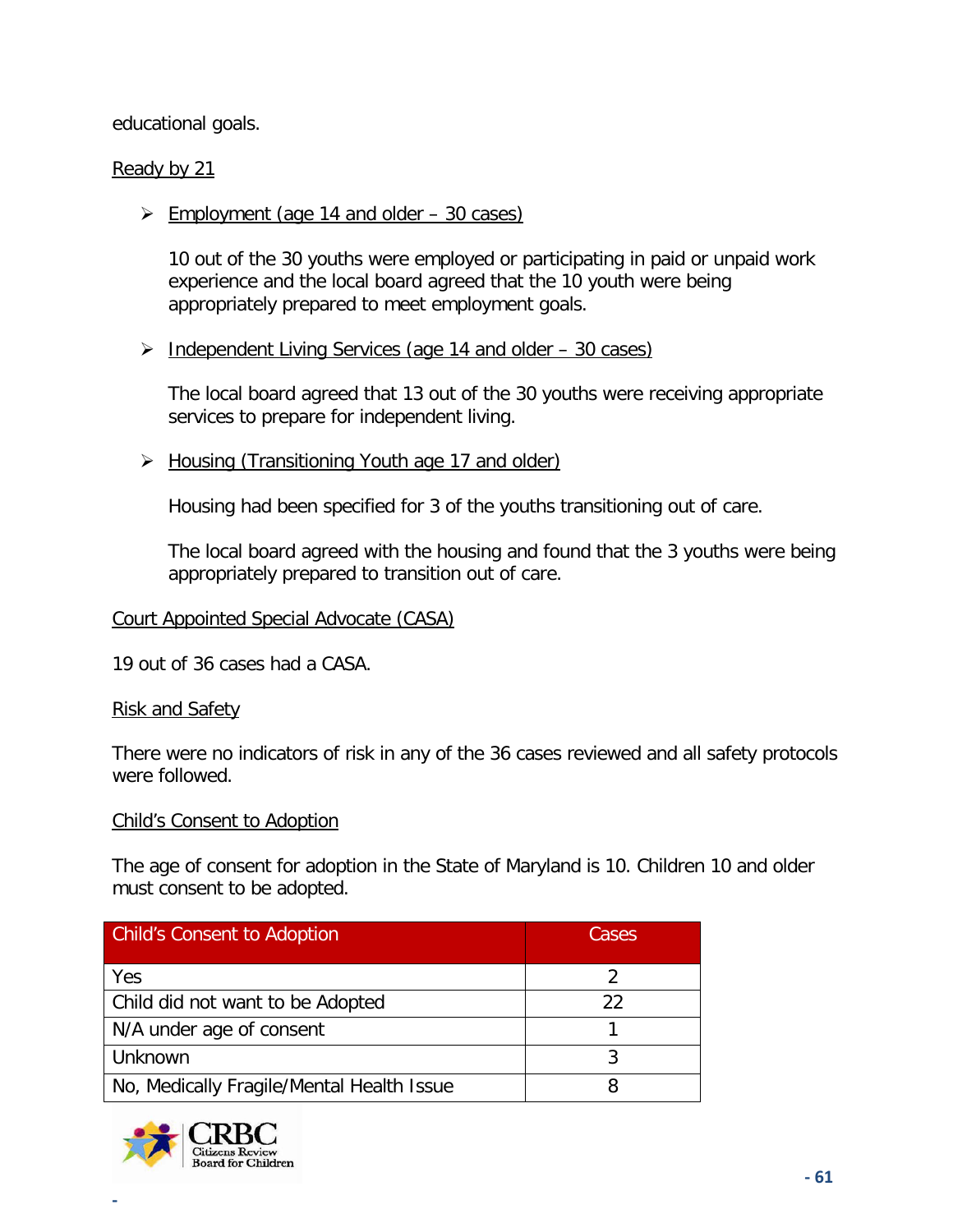| Yes, with conditions |  |
|----------------------|--|
|                      |  |

#### **Adoptive Placement**

#### Pre-Adoptive Services and Resources

2 out of the 3 adoptive children were placed in a pre-adoptive home.

The pre-adoptive family structure in the 2 cases comprised of a married couple in 1 case and a single male in the other.

The pre-adoptive resource was with a non-relative/foster parent in both cases.

The lengths of time in the pre-adoptive placements were as follows;

- $\geq 1$  case was from 4 to 6 months
- $\geq 1$  case was from 12 to 15 months

A home study was not completed and approved in both cases.

The local board agreed that appropriate services and supports were in place for the pre-adoptive family to meet identified needs in both cases.

The local board agreed that the pre-adoptive placement was appropriate for both cases.

#### Post-Adoptive Services and Resources

Post-adoptive services were needed in both cases. The post-adoptive service that was needed was medical.

#### **Miscellaneous Findings**

#### Frequency of Caseworker Visits (as reported by caseworker)

| Frequency                                          | Cases |
|----------------------------------------------------|-------|
| Daily                                              |       |
| Once a week                                        |       |
| More than once a week                              |       |
| Less than once a week, but at least twice a month  |       |
| Less than twice a month, but at least once a month |       |
| Less than once a month                             |       |
| Quarterly                                          |       |

#### **Barriers to Permanency**

The following barriers to permanency were found.

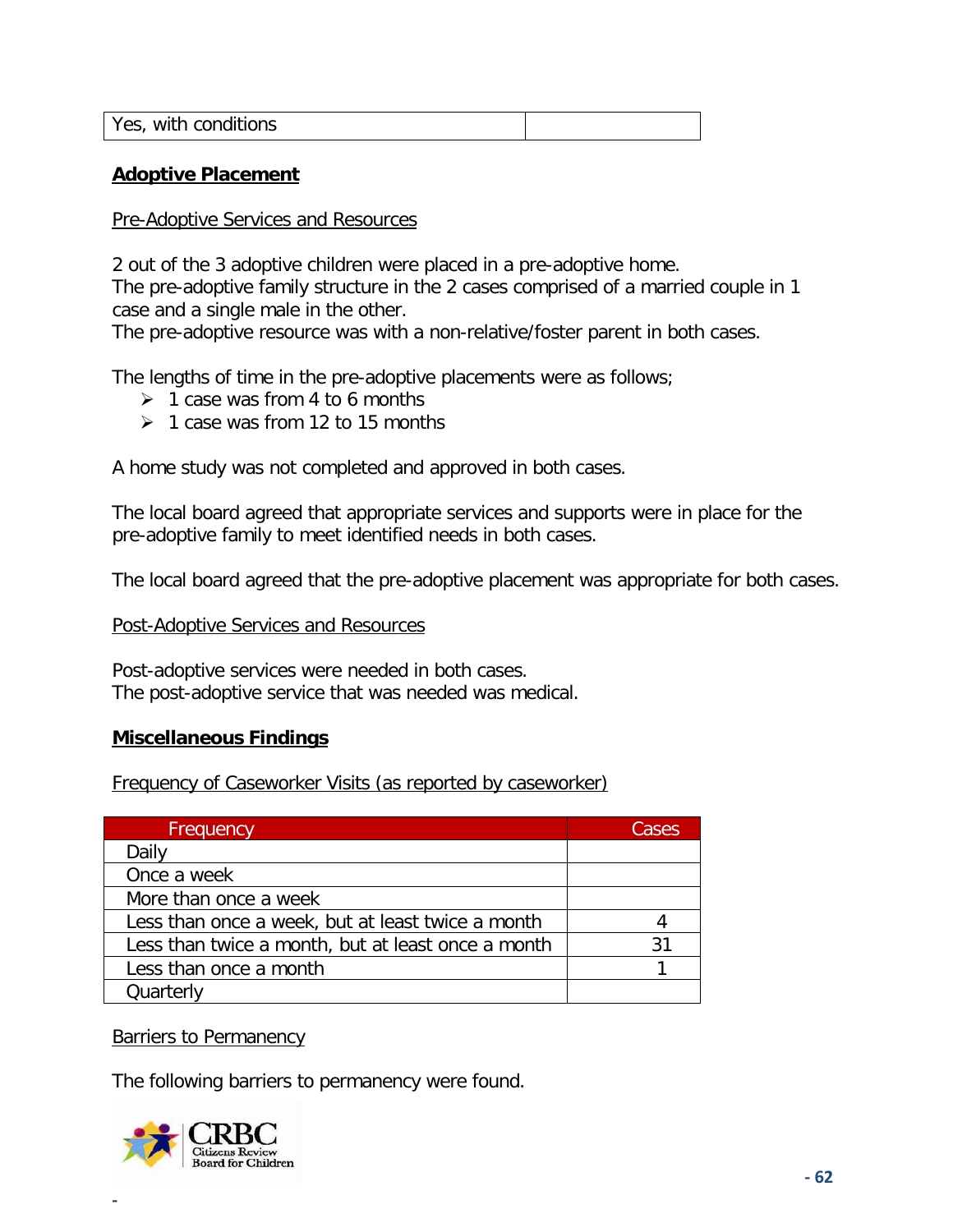- ▶ Court-Ordered Permanency Plan
- $\triangleright$  No Service Agreement With Parents
- $\triangleright$  No Service Agreement With Youth
- $\triangleright$  Non-Compliant With Service Agreement
- Other Child/Youth Related Barrier
- Postponement Or Continuation Of Hearings
- ▶ Other Court Related Barrier
- ▶ Other Family Related Barrier
- Youth Refuses Mental Health Treatment Including Therapy
- ▶ Youth Engages In Risky Behavior

### **Summary**

Based on the findings of the review, the local board determined that the local Department of Social Services made adequate progress towards a permanent placement (COMAR – 07.01.06.05 (F)) for 35 out of 36 children reviewed.

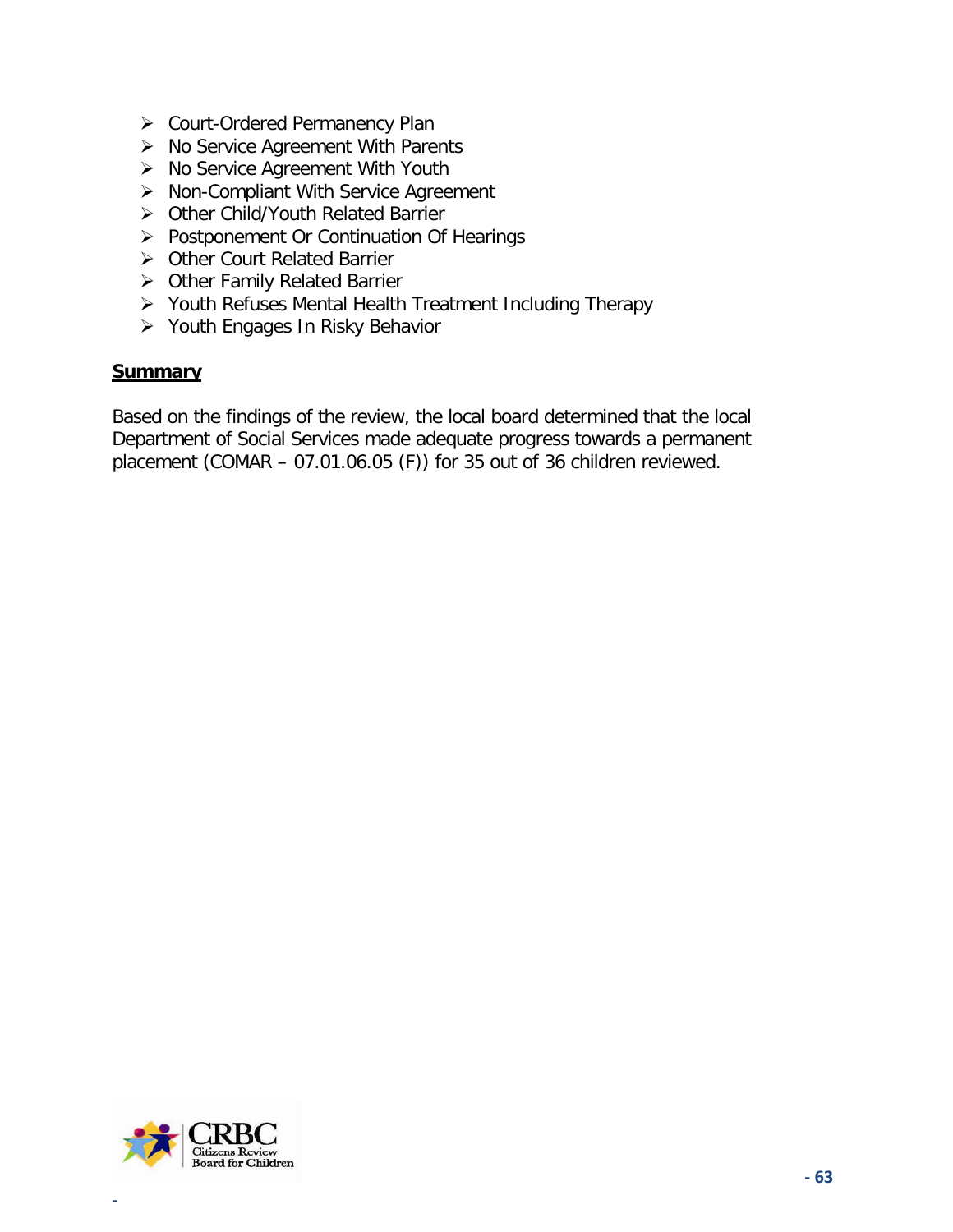# **Prince George's County**



Prince George's County had a total of 32 cases that were reviewed with the following permanency plans.

- $\triangleright$  Adoption: 4 cases
- $\triangleright$  Reunification: 11 cases
- $\triangleright$  APPLA: 17 cases

### **Permanency**

The local board agreed with the permanency plan in all 32 cases reviewed.

The local juvenile court had concurrent permanency plans identified for 3 of the cases reviewed. The identified plans were all adoption for all 3 cases.

The local department was implementing the concurrent permanency plan set by the court in all 3 cases.

# Category of APPLA plan

The cases with a plan of APPLA (17) had the following categories of APPLA:

 $\geq 17$  cases: Emancipation/Independence

Permanent Connections (APPLA – 17 cases)

11 of the 17 APPLA cases had a permanent connection identified and the board agreed that the connections were appropriate for the 11 cases.

|  |  |  | Length of time Child/Youth had a Permanency Plan |  |
|--|--|--|--------------------------------------------------|--|
|  |  |  |                                                  |  |

| LENGTH         | Reunif | <b>Relative</b> | Adoption   Cust/Guad   APPLA |  |
|----------------|--------|-----------------|------------------------------|--|
| 0 to 6 months  |        |                 |                              |  |
| 7 to 11 months |        |                 |                              |  |

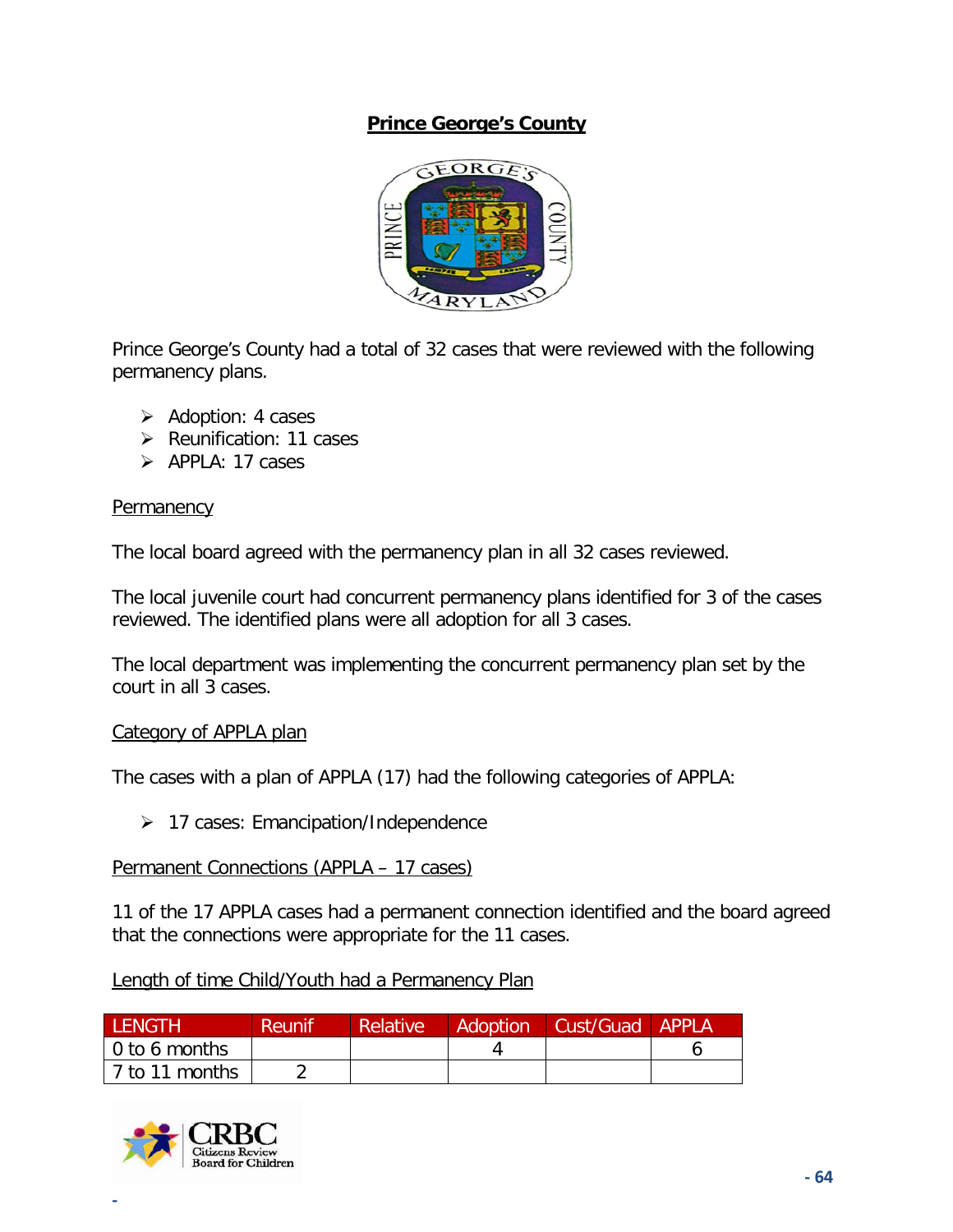| 1 to 2 years    |  |  |  |
|-----------------|--|--|--|
| 2 to 3 years    |  |  |  |
| 3 years or more |  |  |  |

#### Case Planning

The local department made efforts to involve the family in the case planning process in all 32 cases reviewed.

#### **Placement**

| Number of Cases | Placement                           |
|-----------------|-------------------------------------|
|                 | Pre-Finalized Adoptive Home         |
| 17              | <b>Treatment Foster Care</b>        |
| 3               | Treatment Foster Care (Private)     |
|                 | Teen Mother Program                 |
|                 | Therapeutic Group Home              |
| $\overline{2}$  | Independent Living Program          |
|                 | <b>Residential Treatment Center</b> |
|                 | Relative                            |
|                 | <b>Own Dwelling</b>                 |
|                 | Other                               |

#### **Placement Stability**

In 27 of the 32 cases reviewed the children were placed in their home jurisdiction in settings that were in close proximity to their communities which allowed for the continuity of services.

In 10 of the 32 cases reviewed there was at least 1 change in placement within the 12 months prior to the review, and 20 cases with 2 placement changes.

The local board agreed with the department's placement plan in 31 of the cases reviewed.

### **Supportive Services**

The local board looked at services offered to the child, the birth family and the foster/kin family in the following areas:

- $\triangleright$  Housing
- $\triangleright$  Medical
- $\triangleright$  Mental health

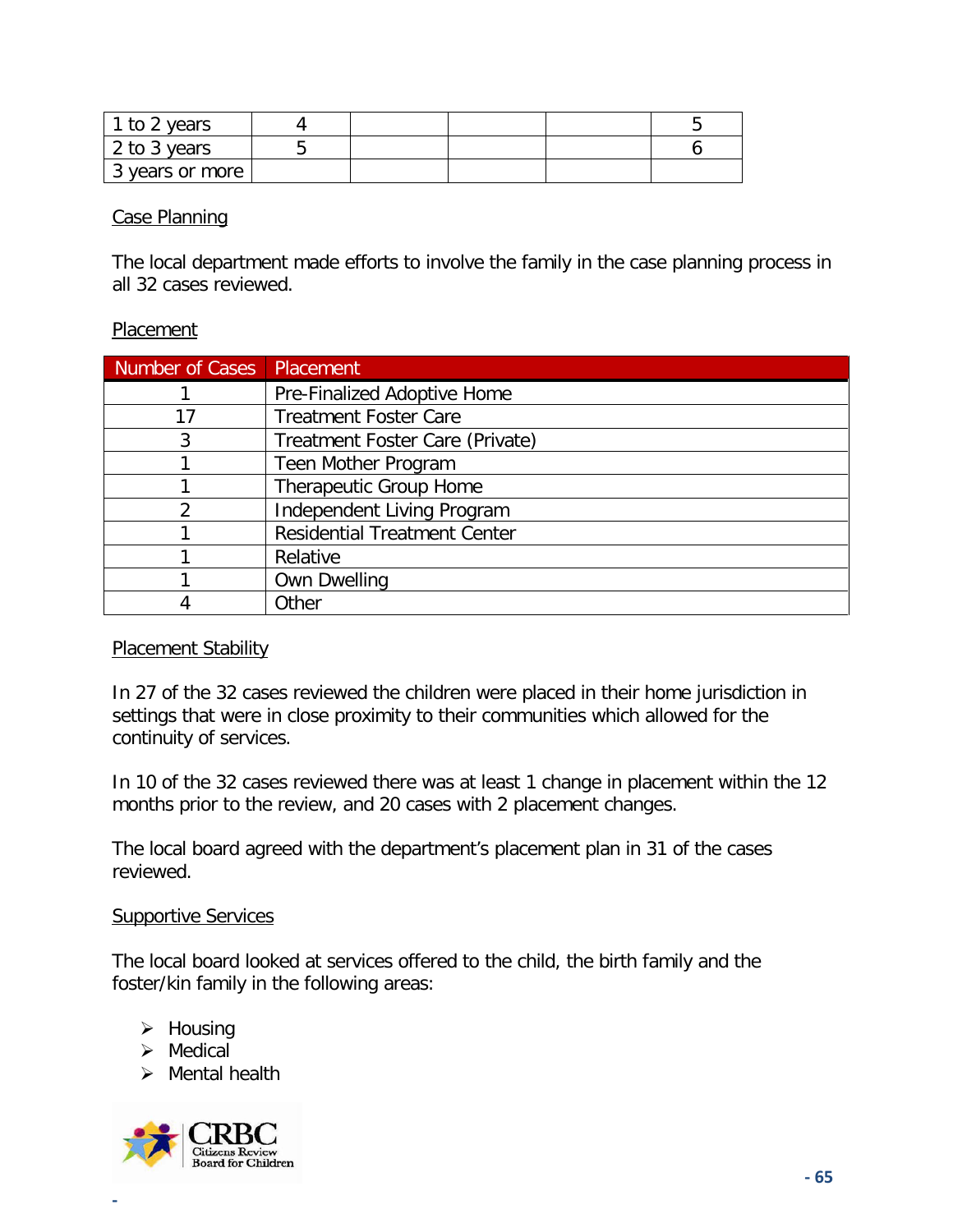- $\triangleright$  Fducation
- $\triangleright$  Employment
- $\triangleright$  Special needs
- $\triangleright$  Substance abuse treatment
- $\triangleright$  Visitation with family or referrals to needed resources

The local board agreed that appropriate services were being offered to the children in 29 of the 32 of the cases reviewed, and to the birth family in 6 cases.

# Health/Mental Health

- $\triangleright$  Developmental/Special Needs: The local department reported that 3 out of 32 children had developmental or special needs.
- $\triangleright$  Completed Medical Records: The local department reported that 22 out of 32 children had completed medical records in their case files.
- $\triangleright$  Comprehensive Health Assessment: The local department reported that all 32 children had received a comprehensive health assessment.
- $\triangleright$  Prescription Medication: 13 out of 32 children were on prescription medication.
- $\triangleright$  Psychotropic Medication: 13 out of 32 children were on psychotropic medication.
- Mental Health Services/System: None of the 32 children had an identified plan to obtain health services in the adult mental health system.
- $\triangleright$  Substance Abuse: 2 children had a substance abuse problem.
- ▶ Substance Abuse Addressed: Substance abuse was being addressed for only 1 of the 2 children.
- $\triangleright$  Behavioral Issues: 1 child had behavioral issues.

The local board agreed that the health and mental health needs of 26 out of the 32 children were being met.

# Education

**-**

22 out of the 32 children reviewed were enrolled in school or another educational/vocational program.

The local board agreed that the children enrolled in school or another educational/vocational program were all being appropriately prepared to meet

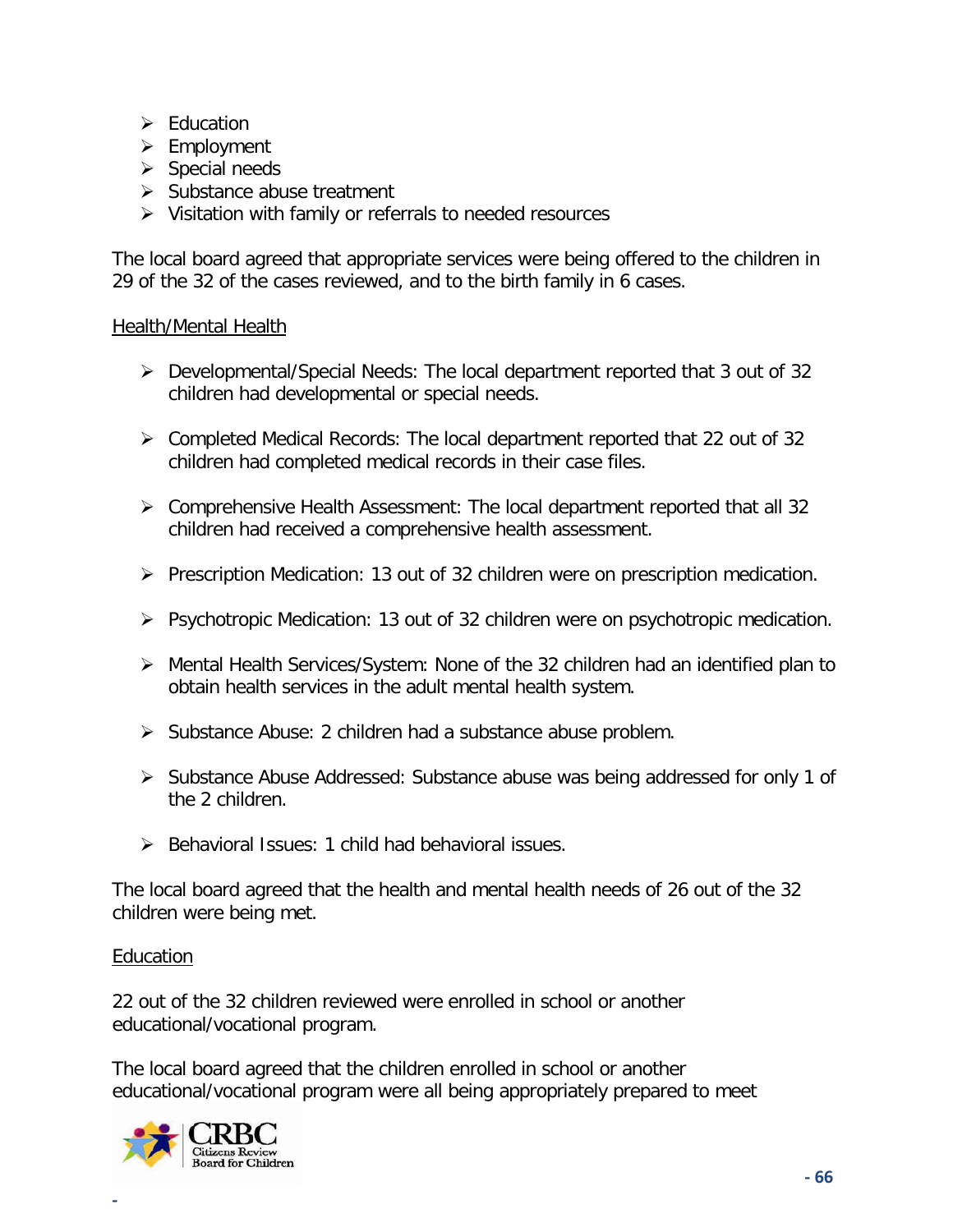educational goals.

### Ready by 21

 $\geq$  Employment (age 14 and older – 28 cases)

8 out of the 28 youths were employed or participating in paid or unpaid work experience and the local board agreed that the 8 youths were being appropriately prepared to meet employment goals.

 $\triangleright$  Independent Living Services (age 14 and older – 28 cases)

The local board agreed that 22 out of the 28 youths were receiving appropriate services to prepare for independent living.

▶ Housing (Transitioning Youth age 17 and older)

Housing had not been specified for any of the youths, because none were transitioning out of care.

#### Court Appointed Special Advocate (CASA)

3 out of 32 cases had a CASA.

**Risk and Safety** 

There were no indicators of risk in any of the 32 cases reviewed and all safety protocols were followed.

#### Child's Consent to Adoption

The age of consent for adoption in the State of Maryland is 10. Children 10 and older must consent to be adopted.

| <b>Child's Consent to Adoption</b>        | Cases |
|-------------------------------------------|-------|
| Yes                                       |       |
| Child did not want to be Adopted          | 28    |
| N/A under age of consent                  | २     |
| Unknown                                   |       |
| No, Medically Fragile/Mental Health Issue |       |
| Yes, with conditions                      |       |

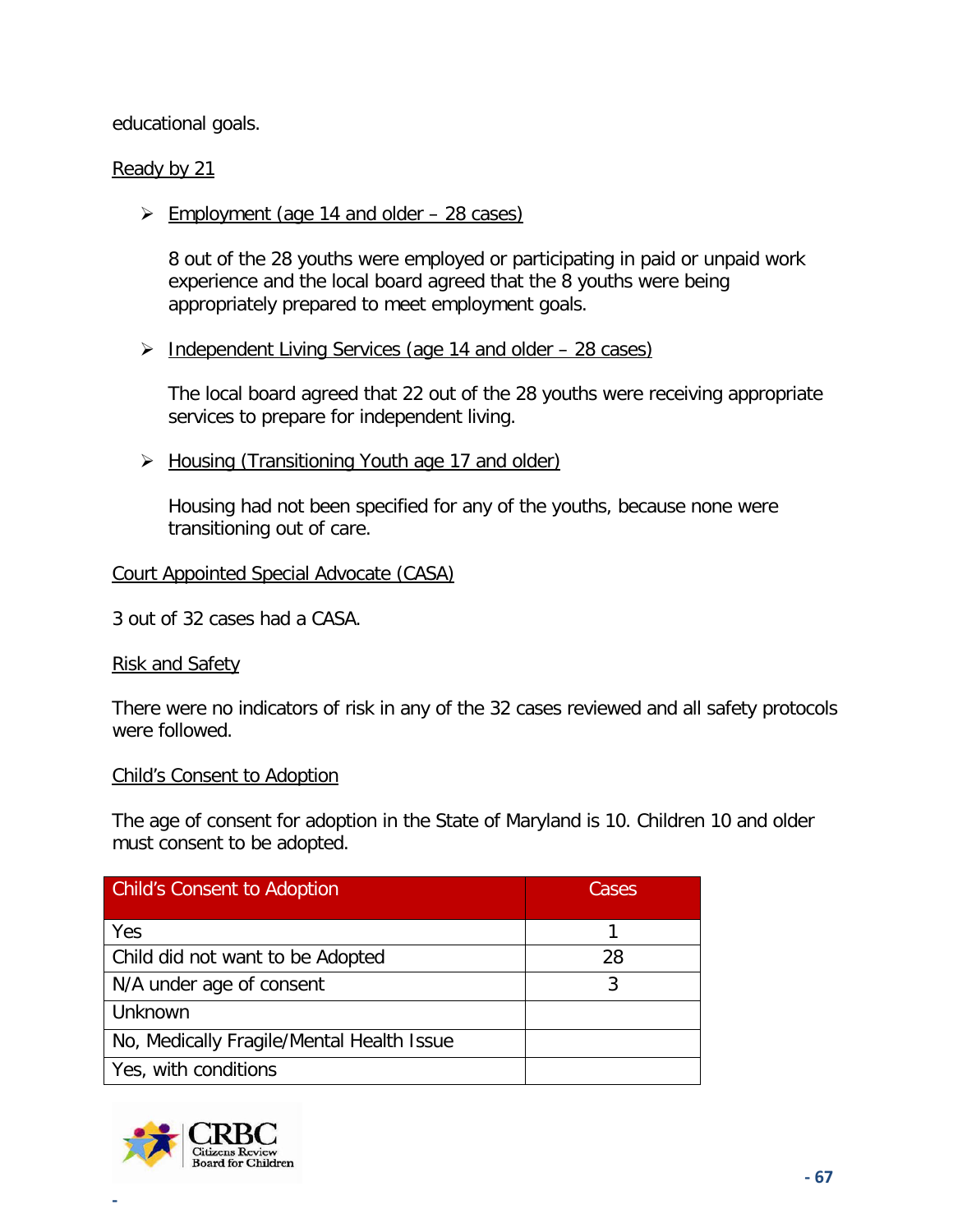# **Adoptive Placement**

### Pre-Adoptive Services and Resources

1 out of the 4 adoptive children was placed in a pre-adoptive home. The pre-adoptive family structure in the 1 case comprised of a married couple. The pre-adoptive resource was with a former foster parent in the 1 case.

The lengths of time in the pre-adoptive placements were as follows;

 $\geq 1$  case was from 16 to 20 months

A home study was completed and approved in the 1 case.

The local board agreed that appropriate services and supports were in place for the pre-adoptive family to meet identified needs in the 1 case.

The local board agreed that the pre-adoptive placement was appropriate for the 1 case.

#### Post-Adoptive Services and Resources

Post-adoptive services were needed in all 4 adoptive cases. The post-adoptive services that were needed were medical.

# **Miscellaneous Findings**

Frequency of Caseworker Visits (as reported by caseworker)

| Frequency                                          | Cases |
|----------------------------------------------------|-------|
| Daily                                              |       |
| Once a week                                        |       |
| More than once a week                              |       |
| Less than once a week, but at least twice a month  |       |
| Less than twice a month, but at least once a month | 32    |
| Less than once a month                             |       |
| Quarterly                                          |       |

Barriers to Permanency

The following barriers to permanency were found.

# > TPR Not Granted

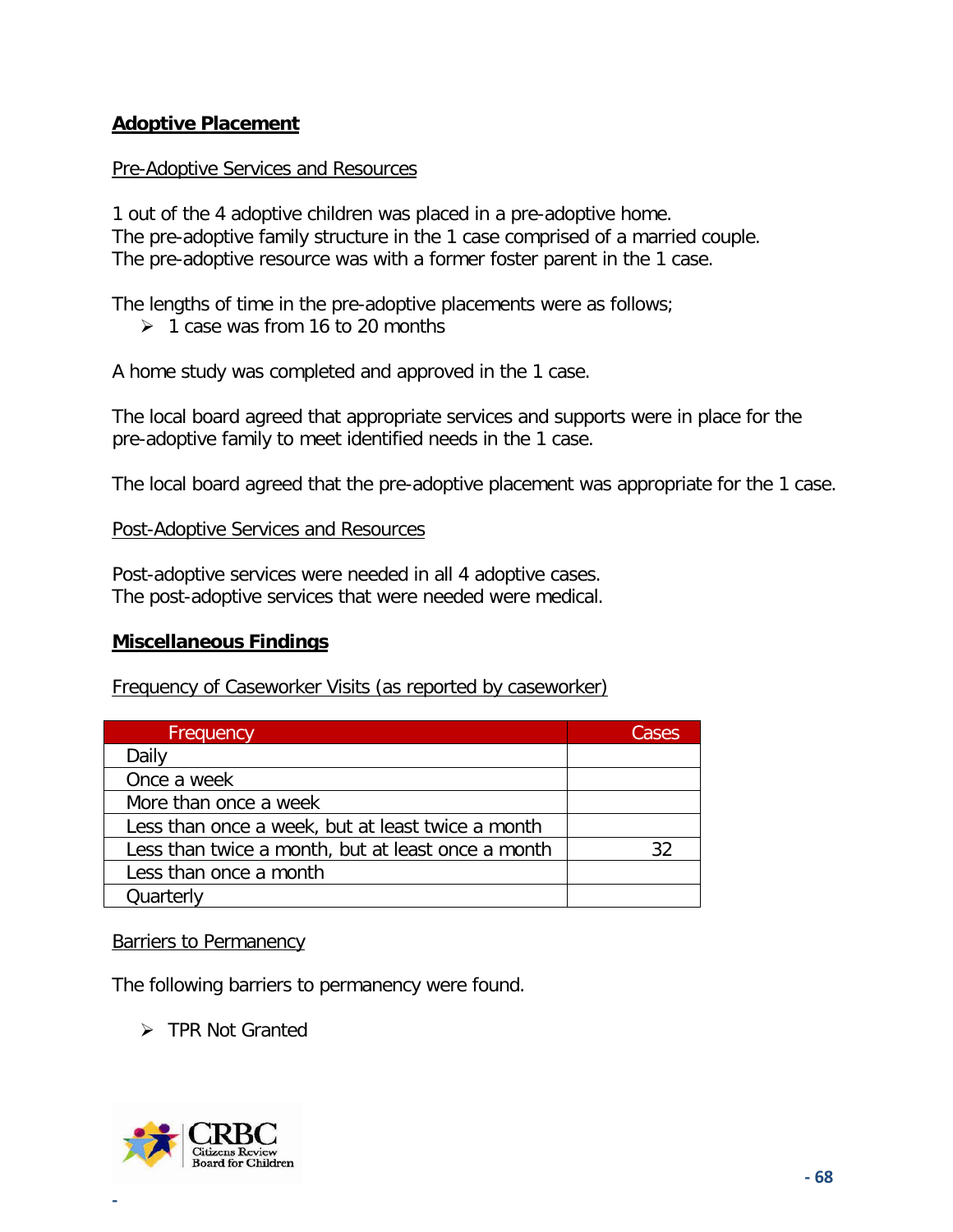### **Summary**

Based on the findings of the review, the local board determined that the local Department of Social Services made adequate progress towards a permanent placement (COMAR – 07.01.06.05 (F)) for 27 out of 32 children reviewed.

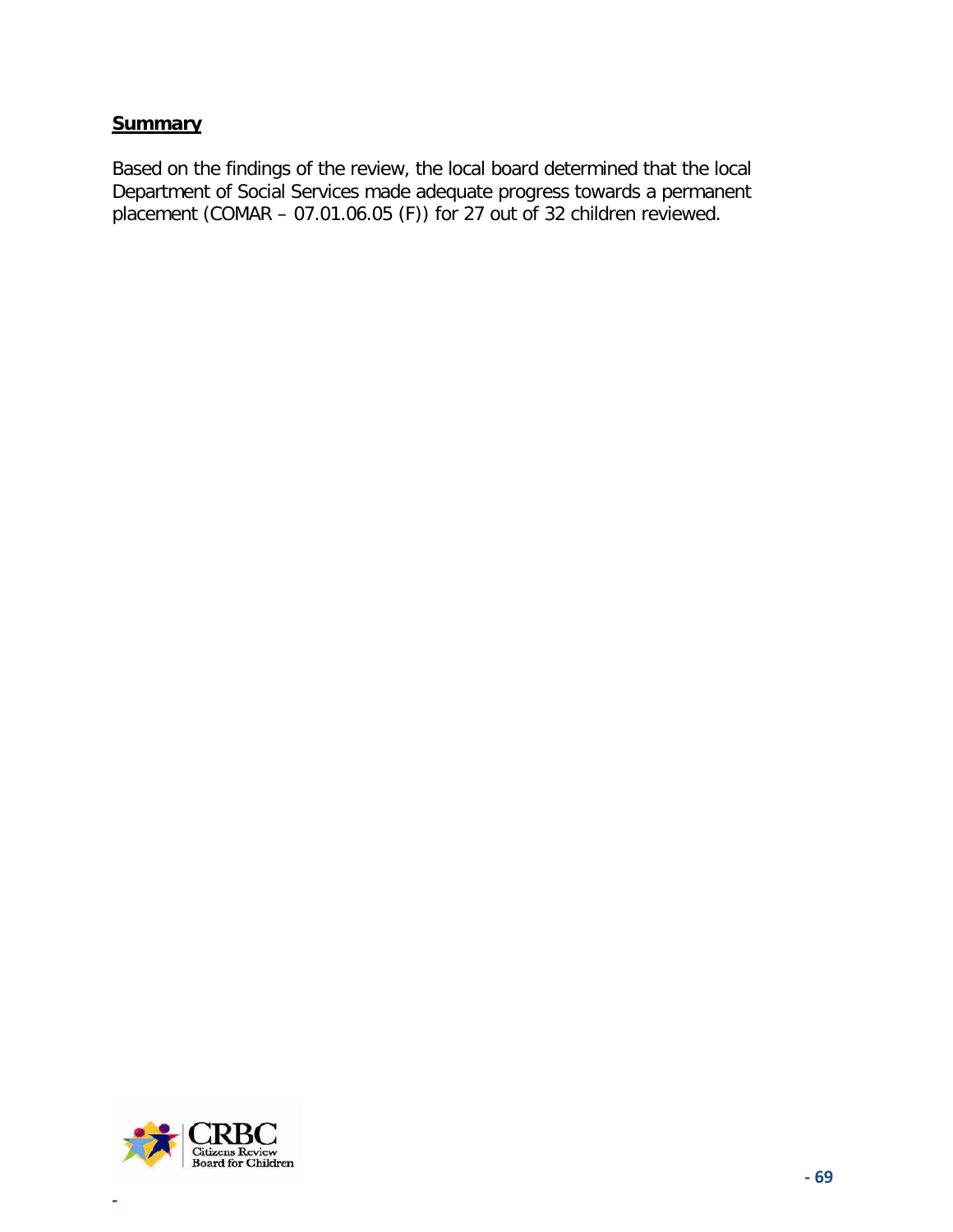# **Saint Mary's County**



Saint Mary's County had a total of 6 cases that were reviewed with the following permanency plans.

- $\triangleright$  Reunification: 4 cases
- $\triangleright$  APPLA: 2 cases

#### **Permanency**

The local board agreed with the permanency plan in all 6 cases reviewed.

The local juvenile court had concurrent permanency plans identified for 1 case. The identified plan was custody/guardianship.

The local department was implementing the concurrent permanency plan set by the court.

#### Category of APPLA plan

The local board found that the cases with a plan of APPLA (2) had the following categories of APPLA:

 $\geq$  2 cases: Emancipation/Independence

Permanent Connections (APPLA – 2 cases)

Both of the APPLA cases had a permanent connection identified and the local board agreed that the connections were appropriate for both cases.

Length of time Child/Youth had a Permanency Plan

| LENGTH.       | <b>/ Reunif</b> | Relative | ∟ Adoption \ | Cust/Guad APPLA |  |
|---------------|-----------------|----------|--------------|-----------------|--|
| 0 to 6 months |                 |          |              |                 |  |

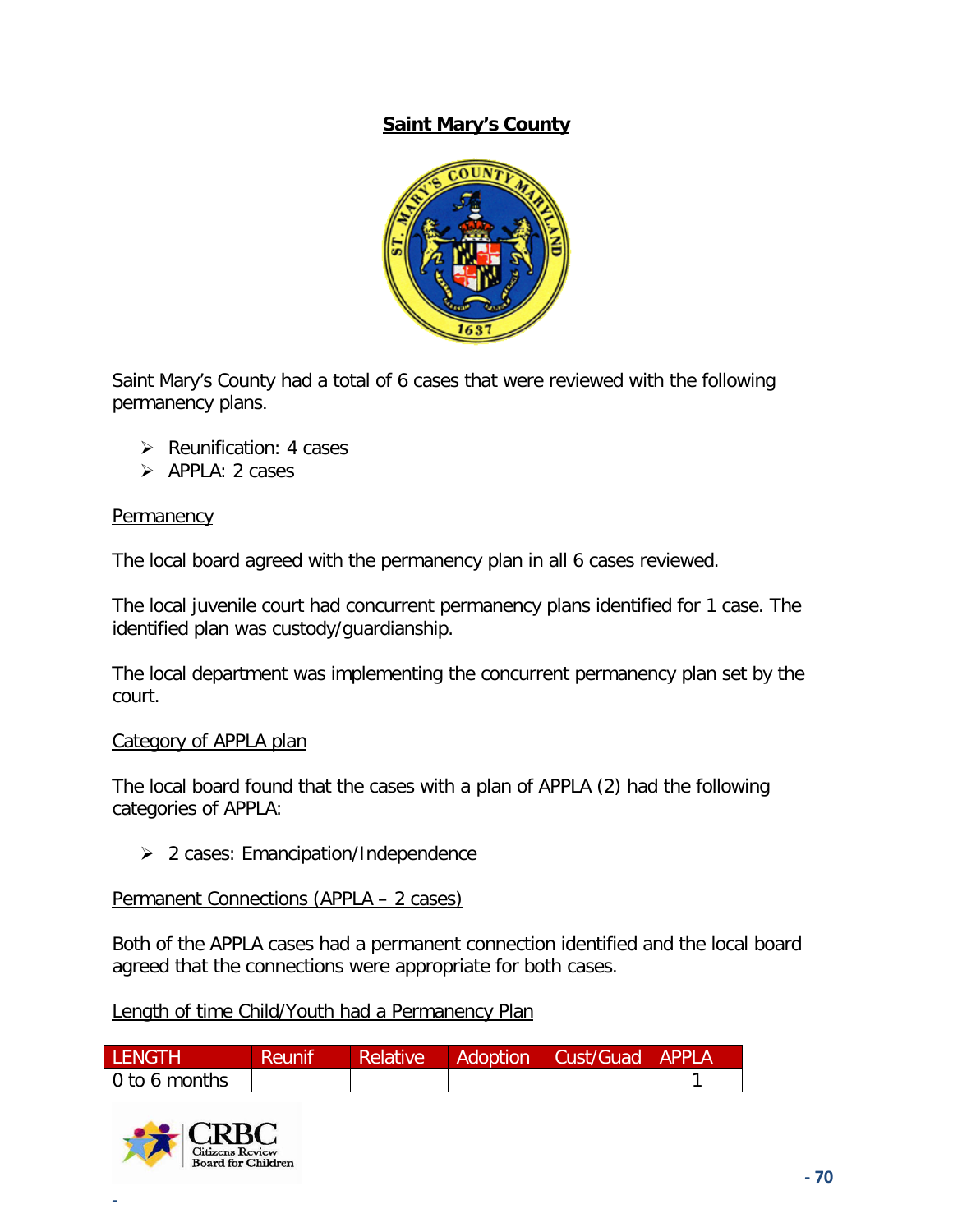| l 7 to 11 months |  |  |  |
|------------------|--|--|--|
| 1 to 2 years     |  |  |  |
| 2 to 3 years     |  |  |  |
| 3 years or more  |  |  |  |

### Case Planning

The local department made efforts to involve the family in the case planning process in all 6 cases reviewed.

#### Placement

| Number of Cases   Placement |                                     |
|-----------------------------|-------------------------------------|
|                             | <b>Treatment Foster Care</b>        |
|                             | Therapeutic Group Home              |
|                             | Independent Living Program          |
|                             | <b>Residential Treatment Center</b> |

### Placement Stability

In 5 of the 6 cases reviewed the children were placed in their home jurisdiction in settings that were in close proximity to their communities which allowed for the continuity of services.

In 5 of the 6 cases reviewed there was at least 1 change in placement within the 12 months prior to the review, and 1 case with 2 placement changes.

The local board agreed with the department's placement plan in all 6 cases reviewed.

#### **Supportive Services**

The local board looked at services offered to the child, the birth family and the foster/kin family in the following areas:

- $\triangleright$  Housing
- $\triangleright$  Medical
- $\triangleright$  Mental health
- $\triangleright$  Education
- $\triangleright$  Employment
- $\triangleright$  Special needs
- $\triangleright$  Substance abuse treatment
- $\triangleright$  Visitation with family or referrals to needed resources

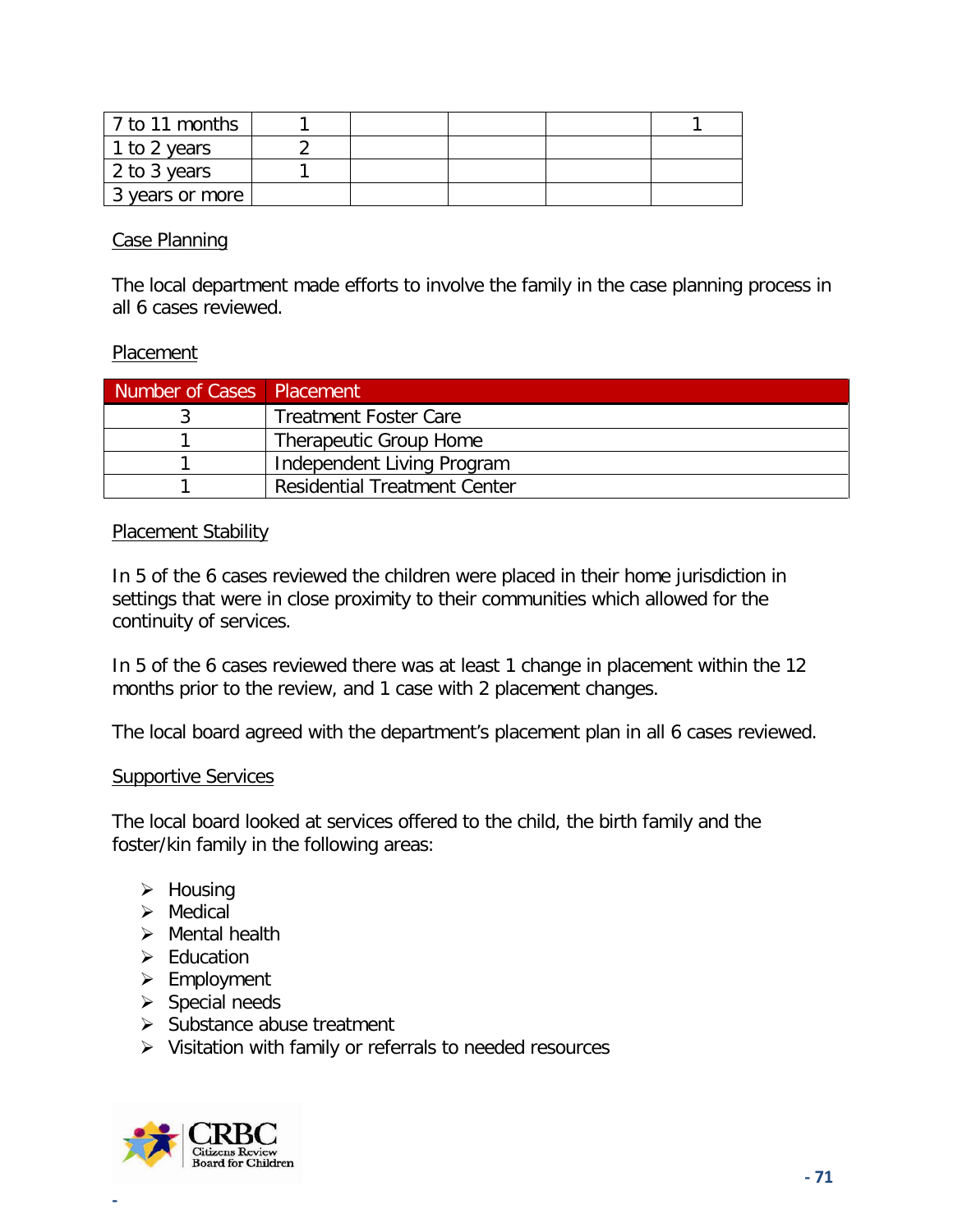The local board agreed that appropriate services were being offered to the children in all 6 cases reviewed, and to the birth family in 5 cases.

# Health/Mental Health

- Developmental/Special Needs: The local department reported that 1 out of 6 children had developmental or special needs.
- Completed Medical Records: The local department reported that 5 out of 6 children had completed medical records in their case files.
- Comprehensive Health Assessment: The local department reported that 5 out of 6 children had received a comprehensive health assessment.
- $\triangleright$  Prescription Medication: 4 out of 6 children were on prescription medication.
- $\triangleright$  Psychotropic Medication: 4 out of 6 children were on psychotropic medication.
- Mental Health Services/System: None of the 6 children had an identified plan to obtain health services in the adult mental health system.
- $\triangleright$  Substance Abuse: None of the children had a substance abuse problem.
- $\triangleright$  Substance Abuse Addressed: Not applicable.
- $\triangleright$  Behavioral Issues: None of the children had behavioral issues.

The local board agreed that the health and mental health needs of all 6 children were being met.

# Education

5 out of the 6 children reviewed were enrolled in school or another educational/vocational program.

The local board agreed that the children enrolled in school or another educational/vocational program were all being appropriately prepared to meet educational goals.

Ready by 21

**-**

 $\triangleright$  Employment (age 14 and older – 2 cases)

None of the children were employed or participating in paid or unpaid work

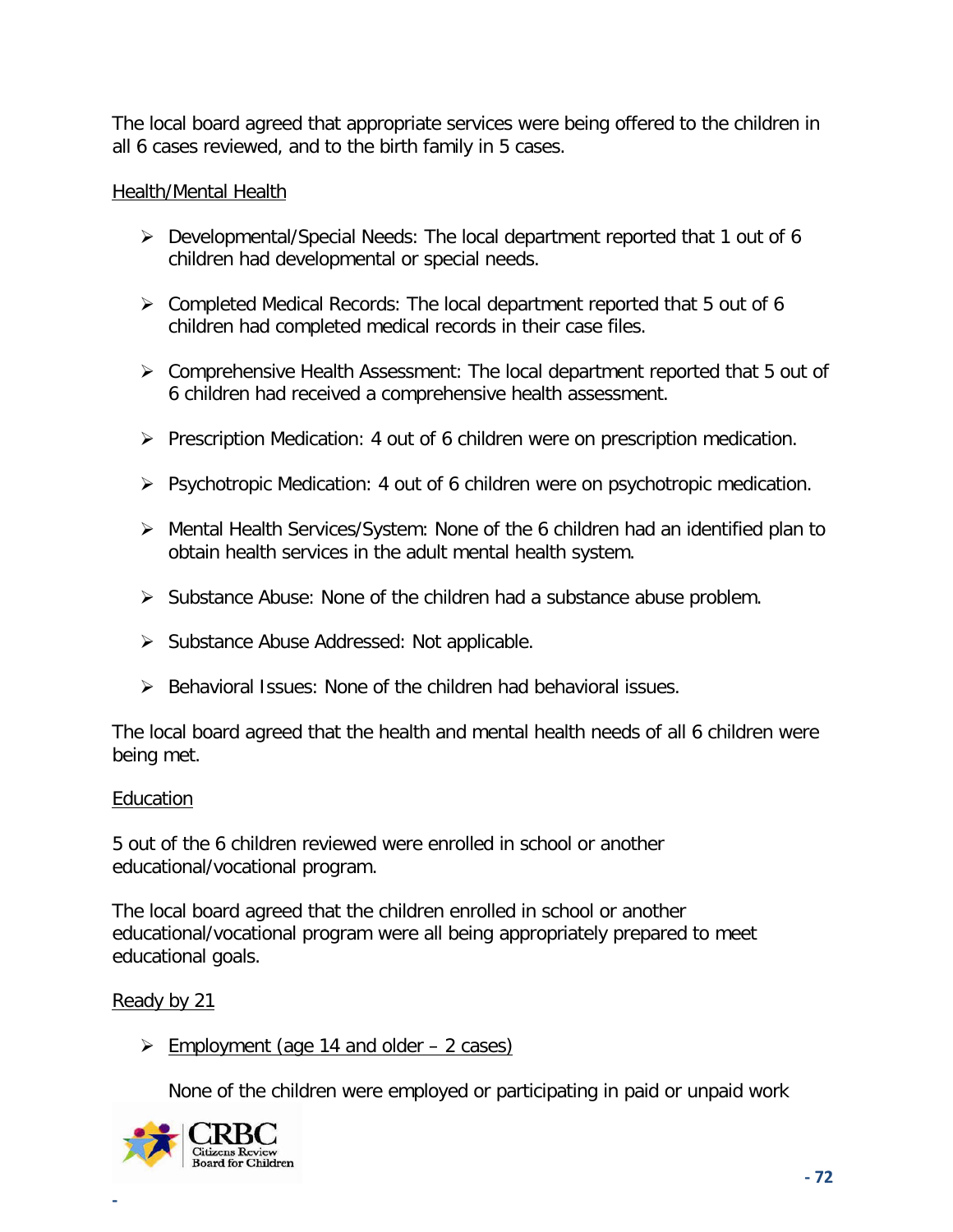experience.

## > Independent Living Services (age 14 and older – 2 cases)

The local board agreed that 1 out of the 2 youths were receiving appropriate services to prepare for independent living.

### ▶ Housing (Transitioning Youth age 17 and older)

Housing had not been specified for any of the youths because none were transitioning out of care.

#### Court Appointed Special Advocate (CASA)

None of the 6 cases had a CASA.

#### Risk and Safety

There were no indicators of risk in any of the 6 cases reviewed and all safety protocols were followed.

#### Child's Consent to Adoption

The age of consent for adoption in the State of Maryland is 10. Children 10 and older must consent to be adopted.

| <b>Child's Consent to Adoption</b>        | Cases |  |
|-------------------------------------------|-------|--|
| Yes                                       |       |  |
| Child did not want to be Adopted          |       |  |
| N/A under age of consent                  |       |  |
| Unknown                                   |       |  |
| No, Medically Fragile/Mental Health Issue |       |  |
| Yes, with conditions                      |       |  |

## **Miscellaneous Findings**

Frequency of Caseworker Visits (as reported by caseworker)

| Frequency   | Cases |
|-------------|-------|
| Daily       |       |
| Once a week |       |

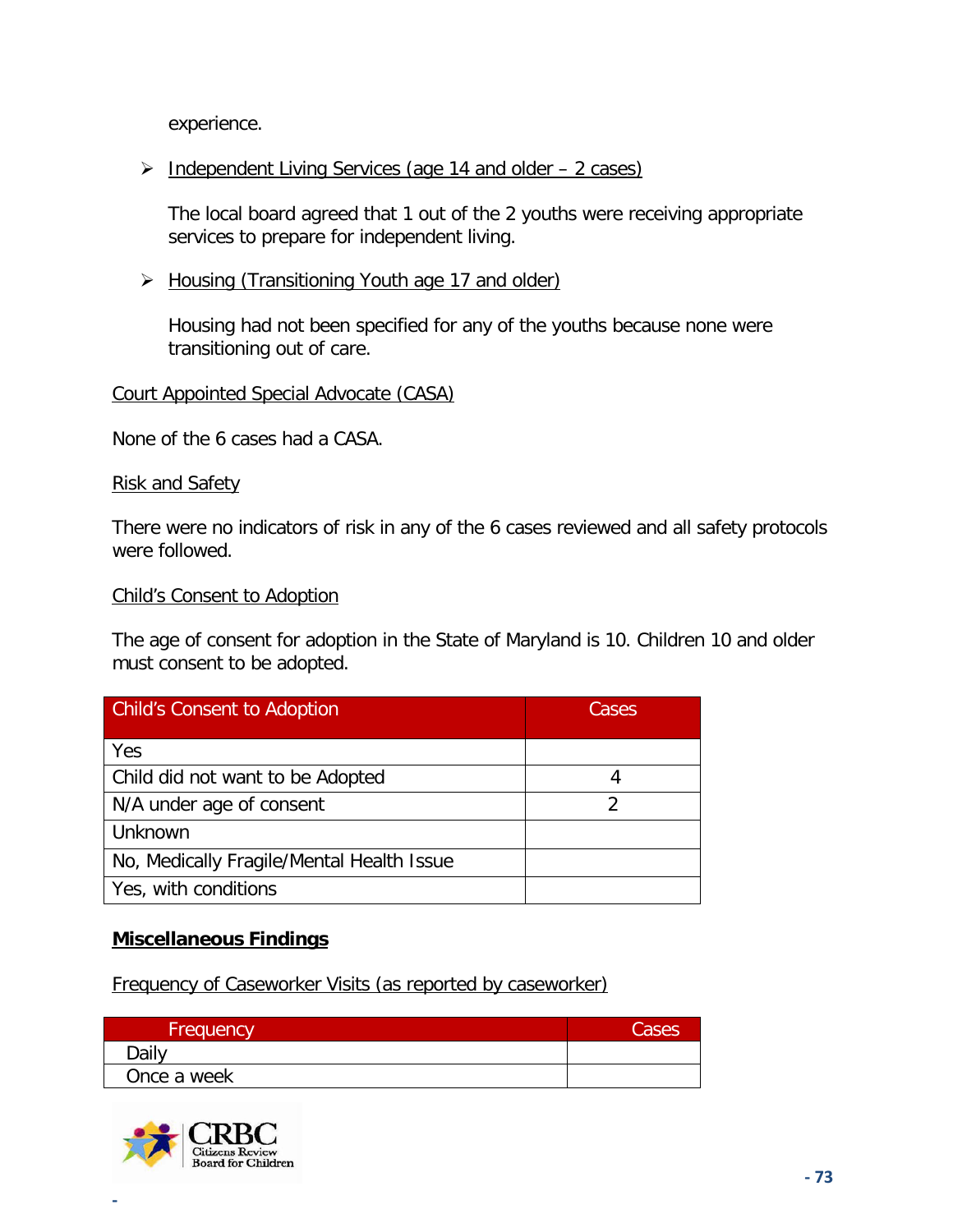| More than once a week                              |  |
|----------------------------------------------------|--|
| Less than once a week, but at least twice a month  |  |
| Less than twice a month, but at least once a month |  |
| Less than once a month                             |  |
| Quarterly                                          |  |

Barriers to Permanency

There were no barriers to permanency found.

#### **Summary**

Based on the findings of the review, the local board determined that the local Department of Social Services made adequate progress towards a permanent placement (COMAR – 07.01.06.05 (F)) for 5 out of 6 children reviewed.

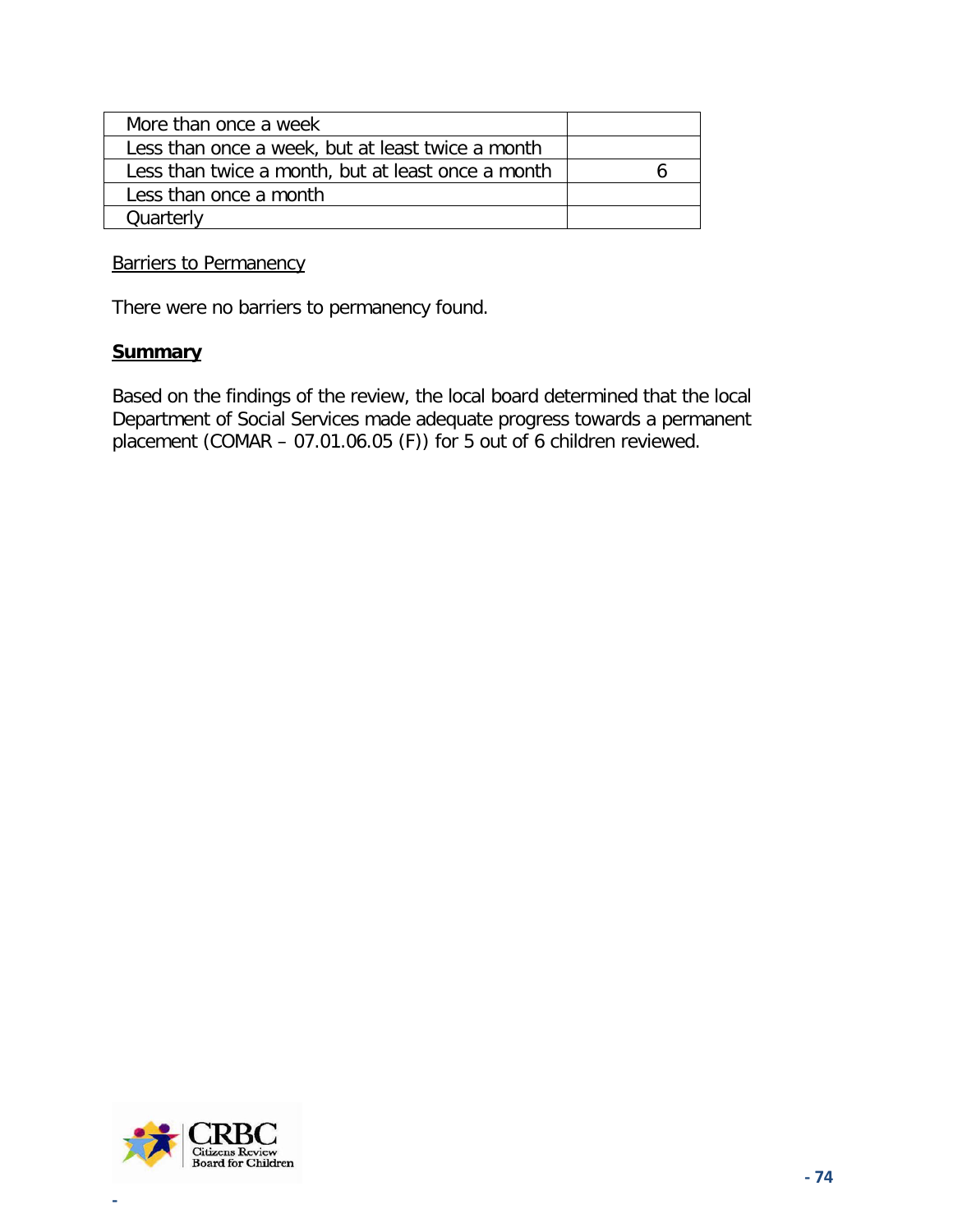# **Washington County**



Washington County had a total of 7 cases that were reviewed with the following permanency plans.

- $\triangleright$  Reunification: 2 cases
- $\triangleright$  APPLA: 5 cases

#### **Permanency**

The local board agreed with the permanency plan in all 7 cases reviewed.

The local juvenile court had concurrent permanency plans identified for 2 of the 7 cases. The identified plan for both cases was custody/guardianship.

The local department was implementing the concurrent permanency plan set by the court in both cases.

#### Category of APPLA plan

The cases with a plan of APPLA (5) had the following categories of APPLA:

 $\geq 5$  cases: Emancipation/Independence

#### Permanent Connections (APPLA – 5 cases)

3 of the 5 APPLA cases had a permanent connection identified and the local board agreed that the connections were appropriate for the 3 cases.

## Length of time Child/Youth had a Permanency Plan

| <b>LENGTH</b>  | <b>Reunif</b> | <b>Relative</b> | Adoption | Cust/Guad   APPLA |  |
|----------------|---------------|-----------------|----------|-------------------|--|
| 0 to 6 months  |               |                 |          |                   |  |
| 7 to 11 months |               |                 |          |                   |  |
| 1 to 2 years   |               |                 |          |                   |  |

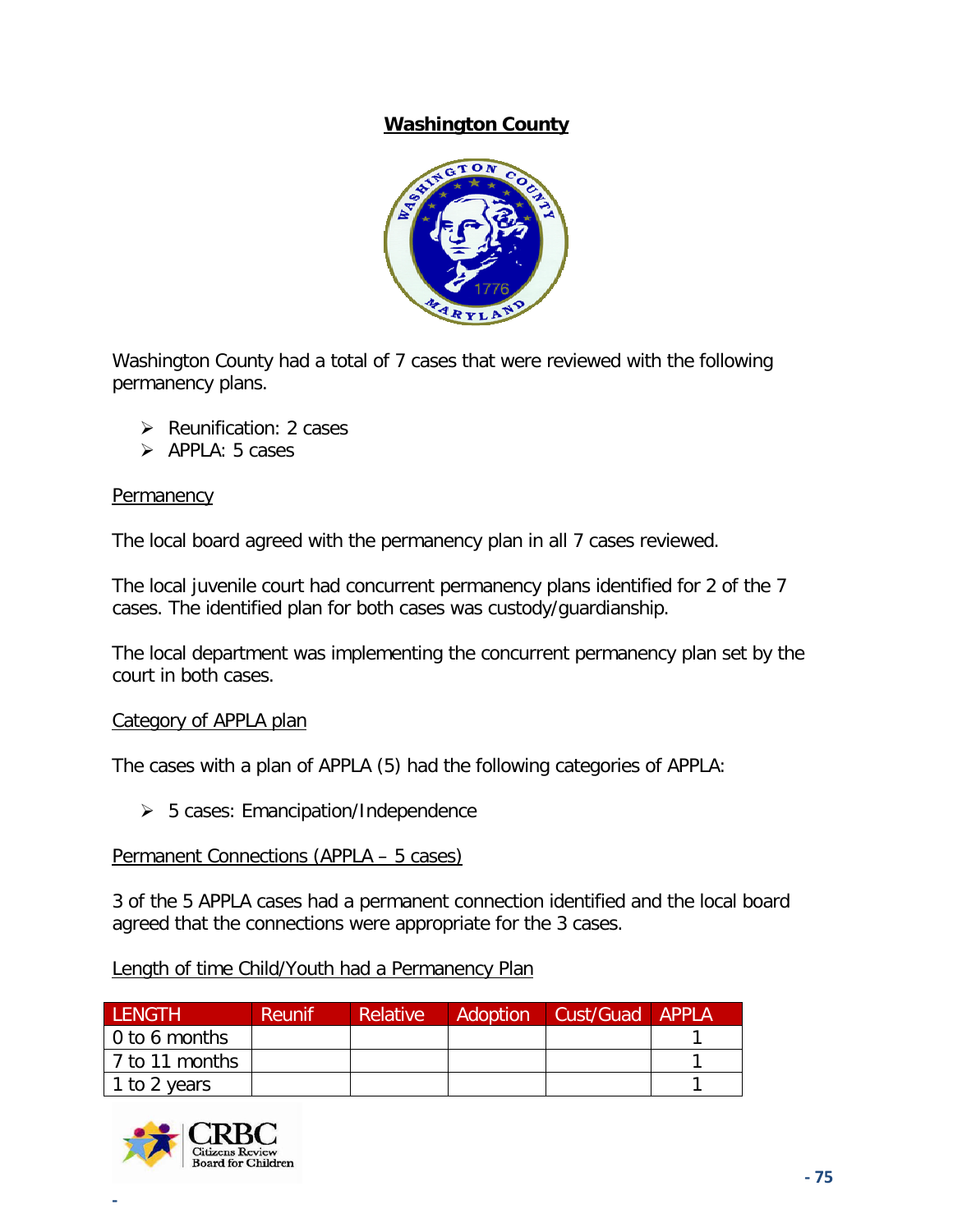| 2 to 3 years    |  |  |  |
|-----------------|--|--|--|
| 3 years or more |  |  |  |

#### Case Planning

The local department made efforts to involve the family in the case planning process in all 7 cases reviewed.

#### **Placement**

| Number of Cases   Placement |                                     |
|-----------------------------|-------------------------------------|
|                             | <b>Formal Kinship Care</b>          |
|                             | <b>Treatment Foster Care</b>        |
|                             | Therapeutic Group Home              |
|                             | <b>Residential Treatment Center</b> |
|                             | <b>Own Dwelling</b>                 |
|                             | .)ther                              |

#### Placement Stability

In 4 of the 7 cases reviewed the children were placed in their home jurisdiction in settings that were in close proximity to their communities which allowed for the continuity of services.

In 4 of the 7 cases reviewed there was at least 1 change in placement within the 12 months prior to the review, and 3 cases with 2 placement changes.

The local board agreed with the department's placement plan in all 7 cases reviewed.

#### **Supportive Services**

The local board looked at services offered to the child, the birth family and the foster/kin family in the following areas:

- $\triangleright$  Housing
- $\triangleright$  Medical
- $\triangleright$  Mental health
- $\triangleright$  Education
- $\triangleright$  Employment
- $\triangleright$  Special needs
- $\triangleright$  Substance abuse treatment
- $\triangleright$  Visitation with family or referrals to needed resources

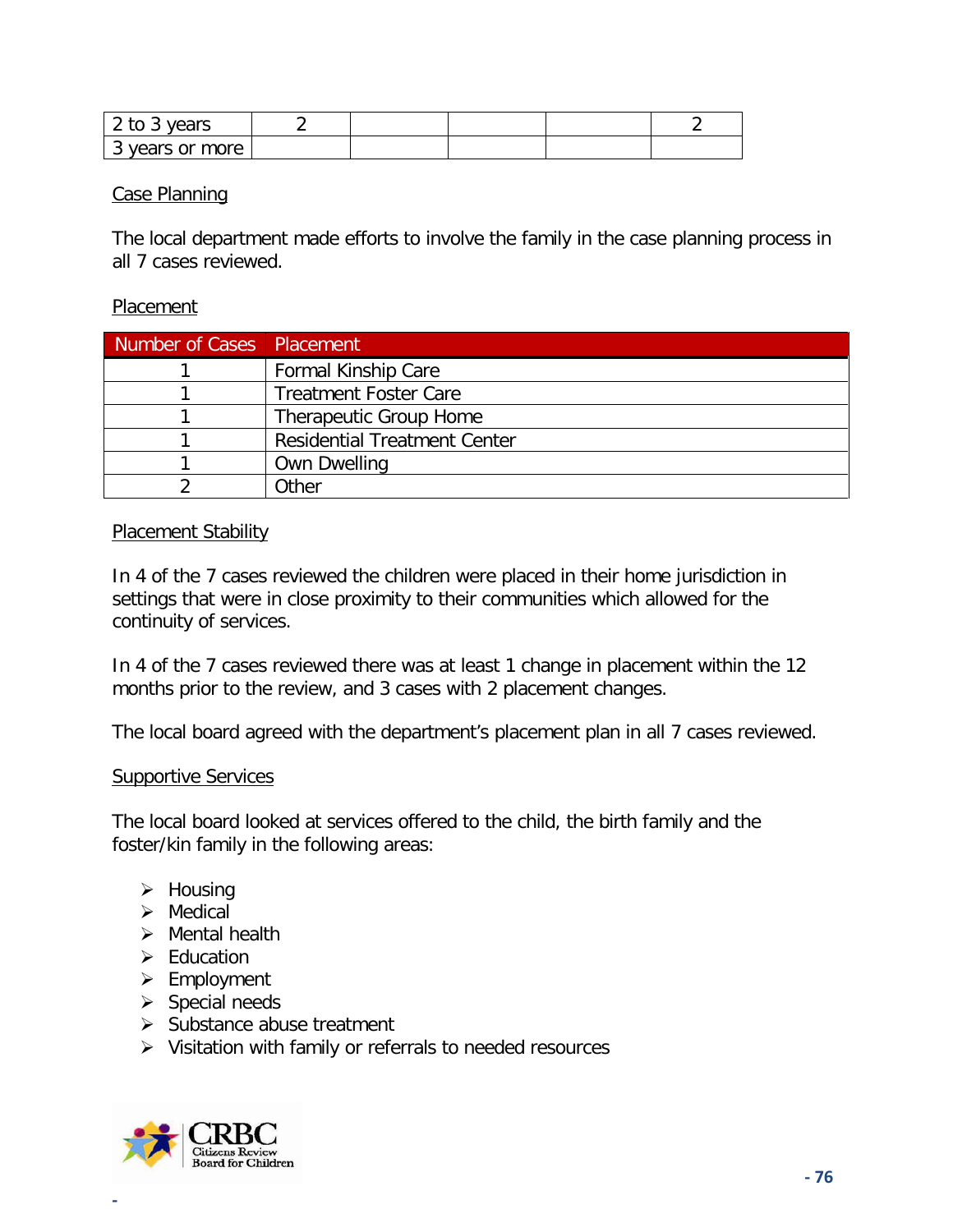The local board agreed that appropriate services were being offered to the children in all 7 cases reviewed, and to the birth family in 3 cases.

## Health/Mental Health

- Developmental/Special Needs: The local department reported that 1 out of 7 children had developmental or special needs.
- $\triangleright$  Completed Medical Records: The local department reported that 5 out of 7 children had completed medical records in their case files.
- $\triangleright$  Comprehensive Health Assessment: The local department reported that all 7 children had received a comprehensive health assessment.
- $\triangleright$  Prescription Medication: 2 out of 7 children were on prescription medication.
- $\triangleright$  Psychotropic Medication: 3 out of 7 children were on psychotropic medication.
- Mental Health Services/System: None of the 7 children had an identified plan to obtain health services in the adult mental health system.
- $\triangleright$  Substance Abuse: None of the children had a substance abuse problem.
- $\triangleright$  Substance Abuse Addressed: Not applicable.
- $\triangleright$  Behavioral Issues: None of the children had behavioral issues.

The local board agreed that the health and mental health needs of 6 out of the 7 children were being met.

## Education

4 out of the 7 children reviewed were enrolled in school or another educational/vocational program.

The local board agreed that the children enrolled in school or another educational/vocational program were all being appropriately prepared to meet educational goals.

Ready by 21

**-**

 $\geq$  Employment (age 14 and older – 6 cases)

1 youth was employed or participating in paid or unpaid work experience and the

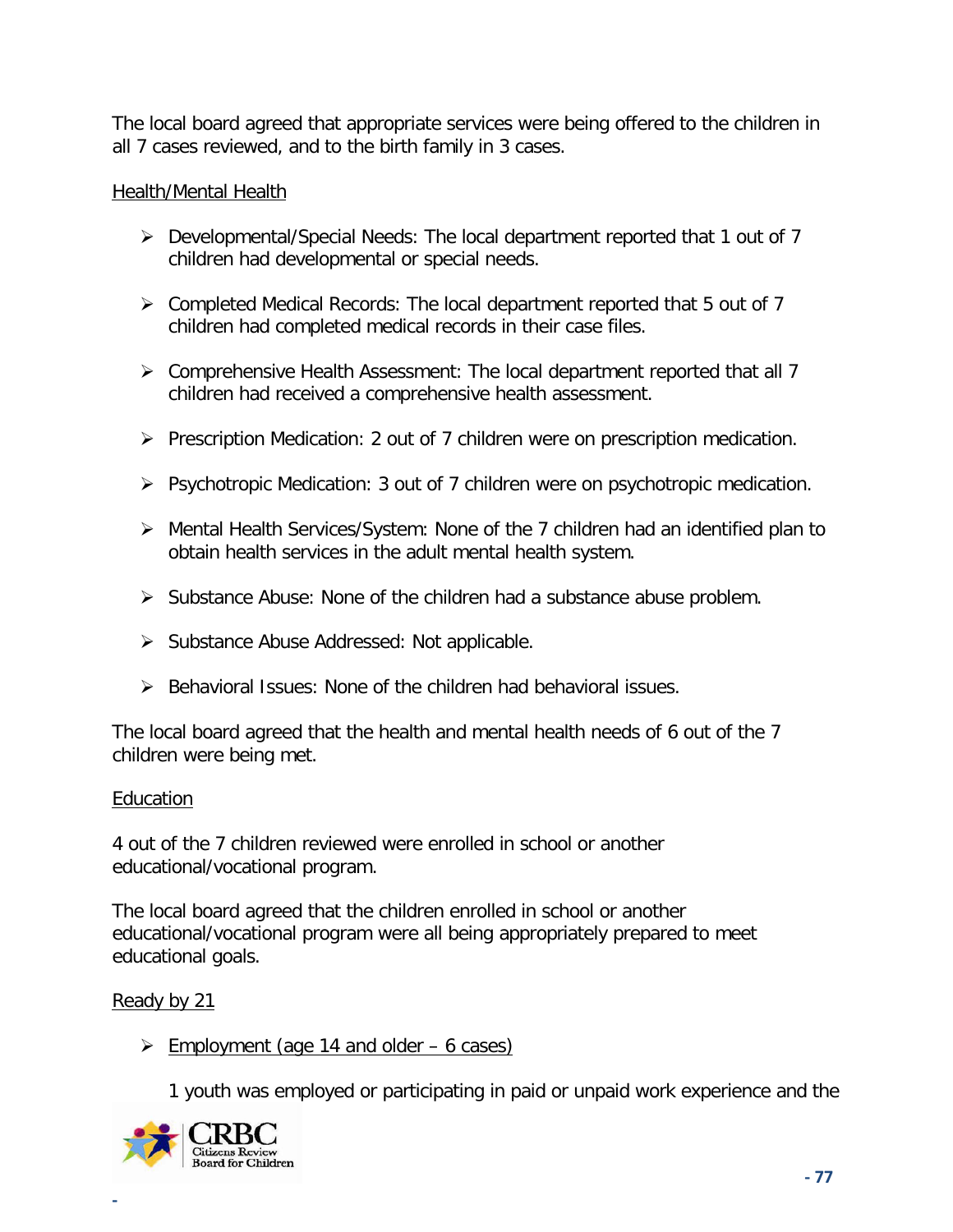local board agreed that the youth was being appropriately prepared to meet employment goals.

 $\triangleright$  Independent Living Services (age 14 and older – 6 cases)

The local board agreed that 5 out of the 6 youths were receiving appropriate services to prepare for independent living.

▶ Housing (Transitioning Youth age 17 and older)

Housing had not been specified for any of the youths, because none were transitioning out of care.

# Court Appointed Special Advocate (CASA)

None of the 7 cases had a CASA.

## Risk and Safety

There were no indicators of risk in any of the 7 cases reviewed and all safety protocols were followed.

## Child's Consent to Adoption

The age of consent for adoption in the State of Maryland is 10. Children 10 and older must consent to be adopted.

| <b>Child's Consent to Adoption</b>        | Cases |
|-------------------------------------------|-------|
| Yes                                       |       |
| Child did not want to be Adopted          |       |
| N/A under age of consent                  |       |
| Unknown                                   |       |
| No, Medically Fragile/Mental Health Issue |       |
| Yes, with conditions                      |       |

# **Miscellaneous Findings**

Frequency of Caseworker Visits (as reported by caseworker)

| -<br>Frequency | ESSE. |
|----------------|-------|
| Daily          |       |

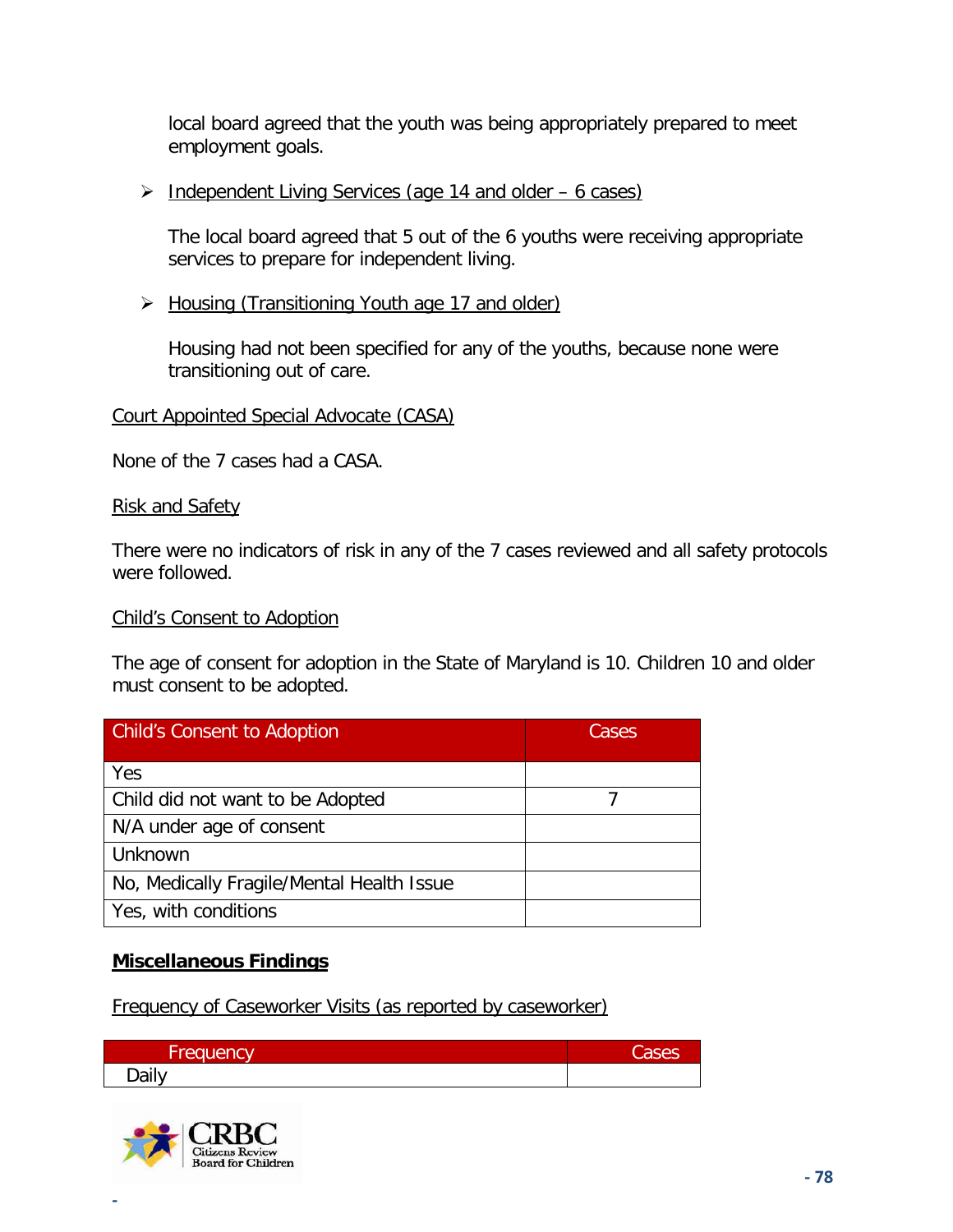| Once a week                                        |  |
|----------------------------------------------------|--|
| More than once a week                              |  |
| Less than once a week, but at least twice a month  |  |
| Less than twice a month, but at least once a month |  |
| Less than once a month                             |  |
| Quarterly                                          |  |

Barriers to Permanency

There were no barriers to permanency found.

#### **Summary**

Based on the findings of the review, the local board determined that the local Department of Social Services made adequate progress towards a permanent placement (COMAR – 07.01.06.05 (F)) for all 7 children reviewed.

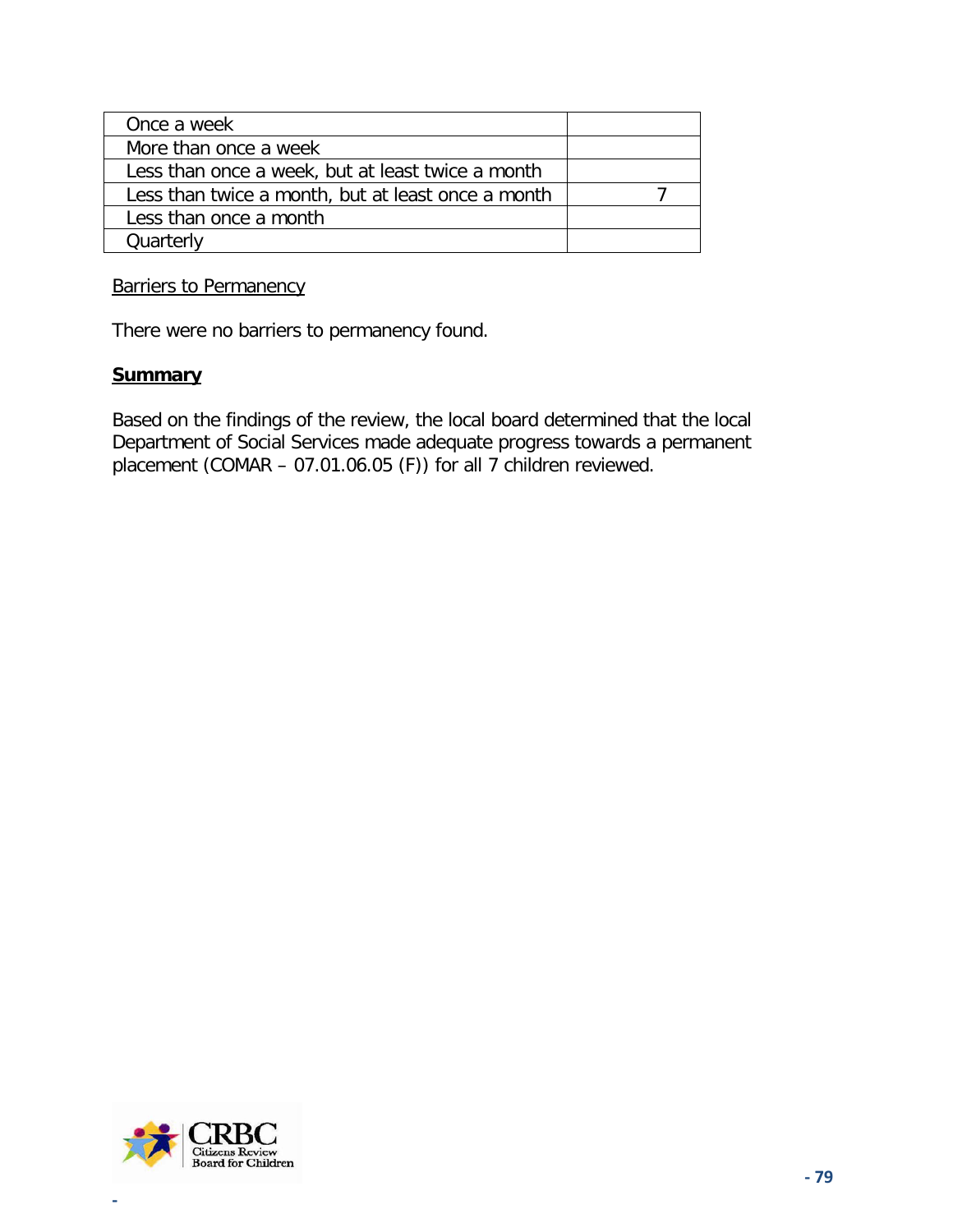## **Baltimore City**



Baltimore City had a total of 133 cases that were reviewed with the following permanency plans.

- $\triangleright$  Adoption: 25 cases
- Custody/Guardianship: 8 cases
- $\triangleright$  Reunification: 36 cases
- $\triangleright$  APPLA: 64 cases

### **Permanency**

The local board agreed with the permanency plan in 110 out of 133 cases reviewed.

The local juvenile court had concurrent permanency plans identified for 11 of the cases reviewed. The identified plans were; 8 cases for relative placement and 3 cases for custody/guardianship.

The local department was implementing the concurrent permanency plans set by the court in the 3 cases for custody/guardianship.

## Category of APPLA plan

The cases with a plan of APPLA (64) had the following categories of APPLA:

- $\geq$  63 cases: Emancipation/Independence
- $\geq 1$  case: Long term out of home care with a relative

#### Permanent Connections (APPLA – 64 cases)

46 of the 64 APPLA cases had a permanent connection identified and the local board agreed that the connections were appropriate for the 46 cases.

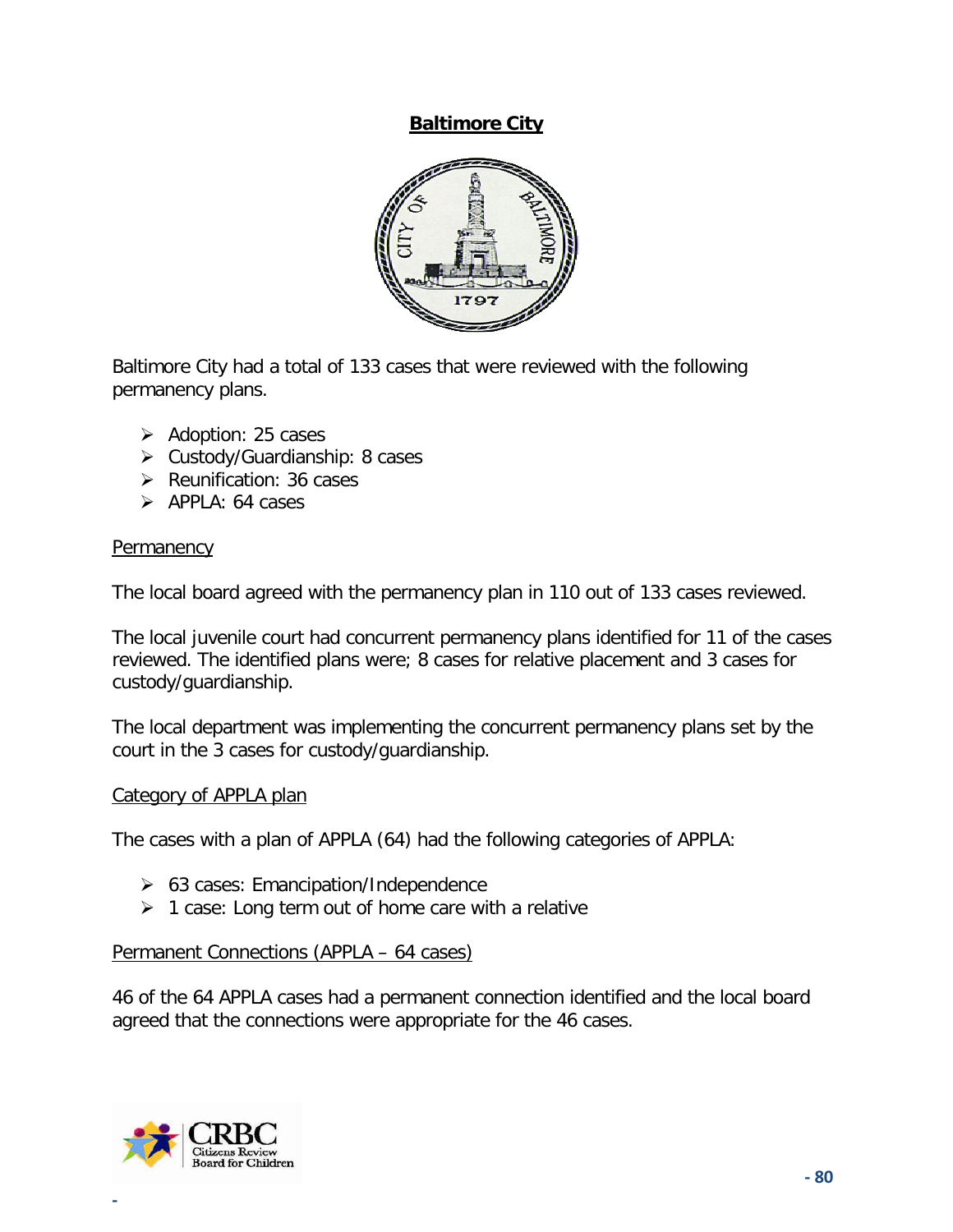# Length of time Child/Youth had a Permanency Plan

| <b>LENGTH</b>         | <b>Reunif</b> | Relative | Adoption | Cust/Guad | <b>APPLA</b> |
|-----------------------|---------------|----------|----------|-----------|--------------|
| $\vert$ 0 to 6 months |               |          |          |           | 15           |
| 7 to 11 months        |               |          |          |           |              |
| 1 to 2 years          | 20.           |          |          |           | 15           |
| 2 to 3 years          | 13            |          |          |           | 25           |
| 3 years or more       |               |          |          |           |              |

## Case Planning

The local department made efforts to involve the family in the case planning process in 112 of the 133 cases reviewed.

### Placement

| Number of Cases | Placement                                |
|-----------------|------------------------------------------|
| 4               | <b>Formal Kinship Care</b>               |
| 6               | Pre-Finalized Adoptive Home              |
| 11              | <b>Regular Foster Care</b>               |
| 14              | <b>Relative Foster Care (Restricted)</b> |
| 4               | <b>Treatment Foster Care</b>             |
| 39              | Treatment Foster Care (Private)          |
|                 | <b>Residential Group Home</b>            |
| 2               | Teen Mother Program                      |
| 4               | Therapeutic Group Home                   |
| 17              | Independent Living Program               |
|                 | <b>Residential Treatment Center</b>      |
| 5               | Relative                                 |
|                 | Non Relative                             |
| 8               | <b>Own Dwelling</b>                      |
|                 | Other                                    |

## Placement Stability

In 91 of the 133 cases reviewed the children were placed in their home jurisdiction in settings that were in close proximity to their communities which allowed for the continuity of services.

In 82 of the 133 cases reviewed there was at least 1 change in placement within the 12 months prior to the review, 23 cases with 2 placement changes, 4 cases with 3 placement changes and 4 cases with 4 or more changes.

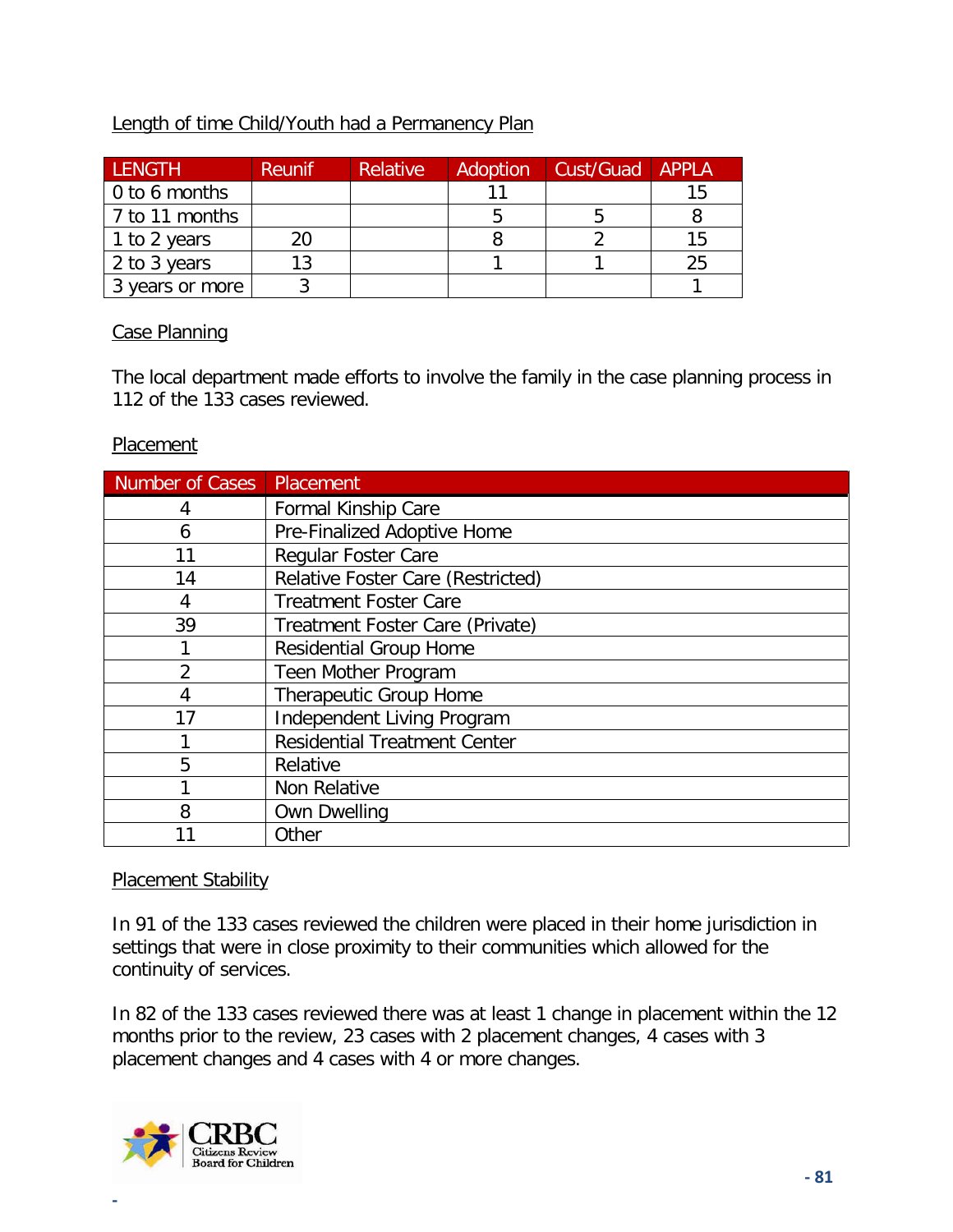The local board agreed with the department's placement plan in 120 out of 133 cases reviewed.

## Supportive Services

The local board looked at services offered to the child, the birth family and the foster/kin family in the following areas:

- $\triangleright$  Housing
- $\triangleright$  Medical
- $\triangleright$  Mental health
- $\triangleright$  Education
- $\triangleright$  Employment
- $\triangleright$  Special needs
- $\triangleright$  Substance abuse treatment
- $\triangleright$  Visitation with family or referrals to needed resources

The local board agreed that appropriate services were being offered to the children in 129 cases reviewed, to the foster/kin family in 49 cases, and to the birth family in 54 cases.

## Health/Mental Health

- Developmental/Special Needs: The local department reported that 29 out of 133 children had developmental or special needs.
- Completed Medical Records: The local department reported that 49 out of 133 children had completed medical records in their case files.
- Comprehensive Health Assessment: The local department reported that 119 out of 133 children had received a comprehensive health assessment.
- $\triangleright$  Prescription Medication: 42 out of 133 children were on prescription medication.
- $\triangleright$  Psychotropic Medication: 29 out of 133 children were on psychotropic medication.
- Mental Health Services/System: 9 children had an identified plan to obtain health services in the adult mental health system.
- $\triangleright$  Substance Abuse: 16 children had a substance abuse problem.
- $\triangleright$  Substance Abuse Addressed: 5 of the 16 children with a substance abuse problem were having it addressed.

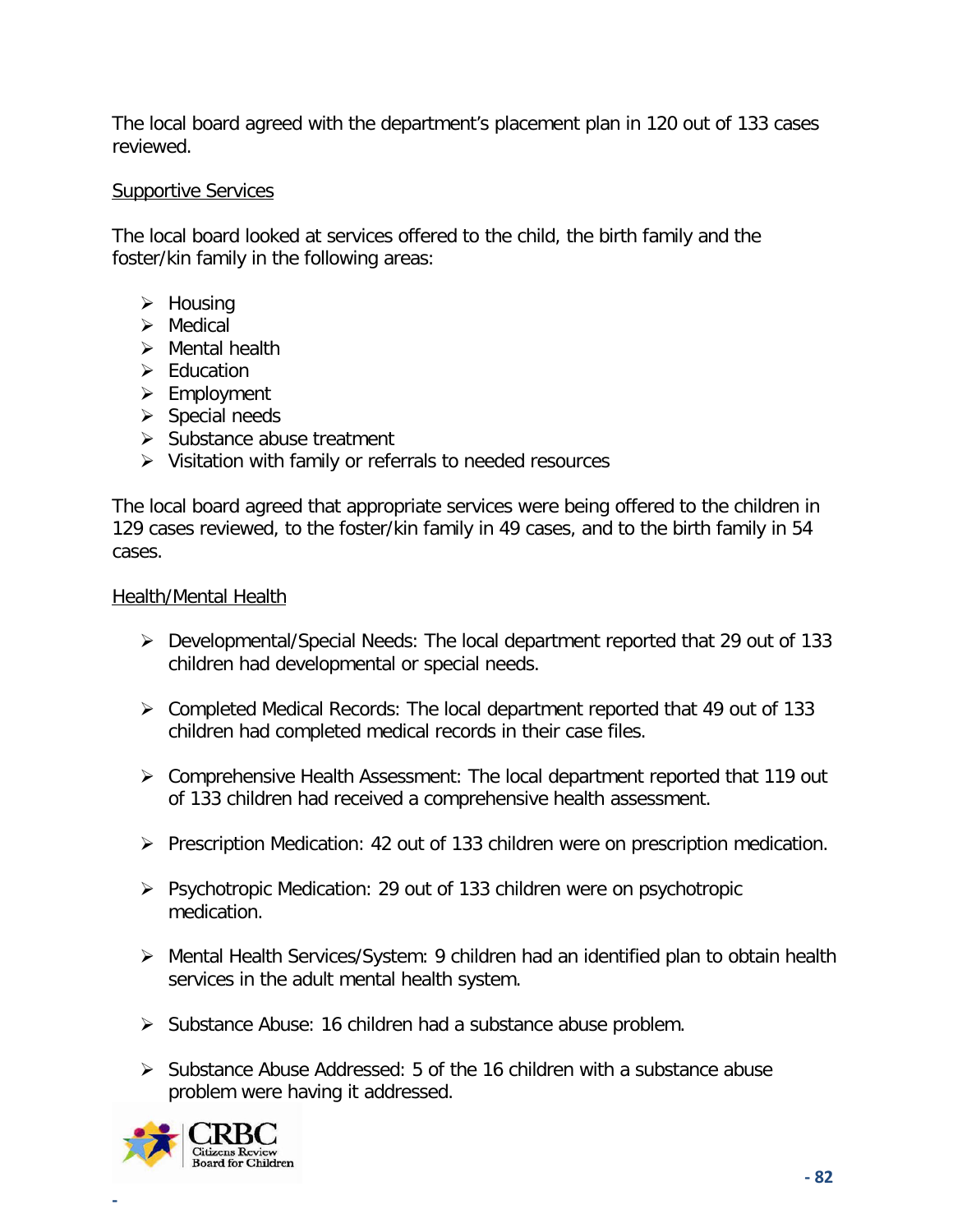$\triangleright$  Behavioral Issues: 7 children had behavioral issues.

The local board agreed that the health and mental health needs of 62 out of 133 children were being met.

#### Education

92 out of 133 children reviewed were enrolled in school or another educational/vocational program.

The local board agreed that the children enrolled in school or another educational/vocational program were all being appropriately prepared to meet educational goals.

### Ready by 21

 $\geq$  Employment (age 14 and older – 88 cases)

30 out of the 88 youths were employed or participating in paid or unpaid work experience and the local board agreed that the 30 youths were being appropriately prepared to meet employment goals.

> Independent Living Services (age 14 and older – 88 cases)

The local board agreed that 65 out of the 88 youths were receiving appropriate services to prepare for independent living.

> Housing (Transitioning Youth age 17 and older)

Housing had been specified for 39 of the youths transitioning out of care.

The local board agreed with the housing and found that the 39 youths were being appropriately prepared to transition out of care.

#### Court Appointed Special Advocate (CASA)

5 out of the 133 cases had a CASA.

#### Risk and Safety

There were 19 cases with indicators of risk. The risk indicators were child abuse and neglect. Safety plans were in place for 23 cases, and the local board agreed that safety protocols were followed in 112 cases.

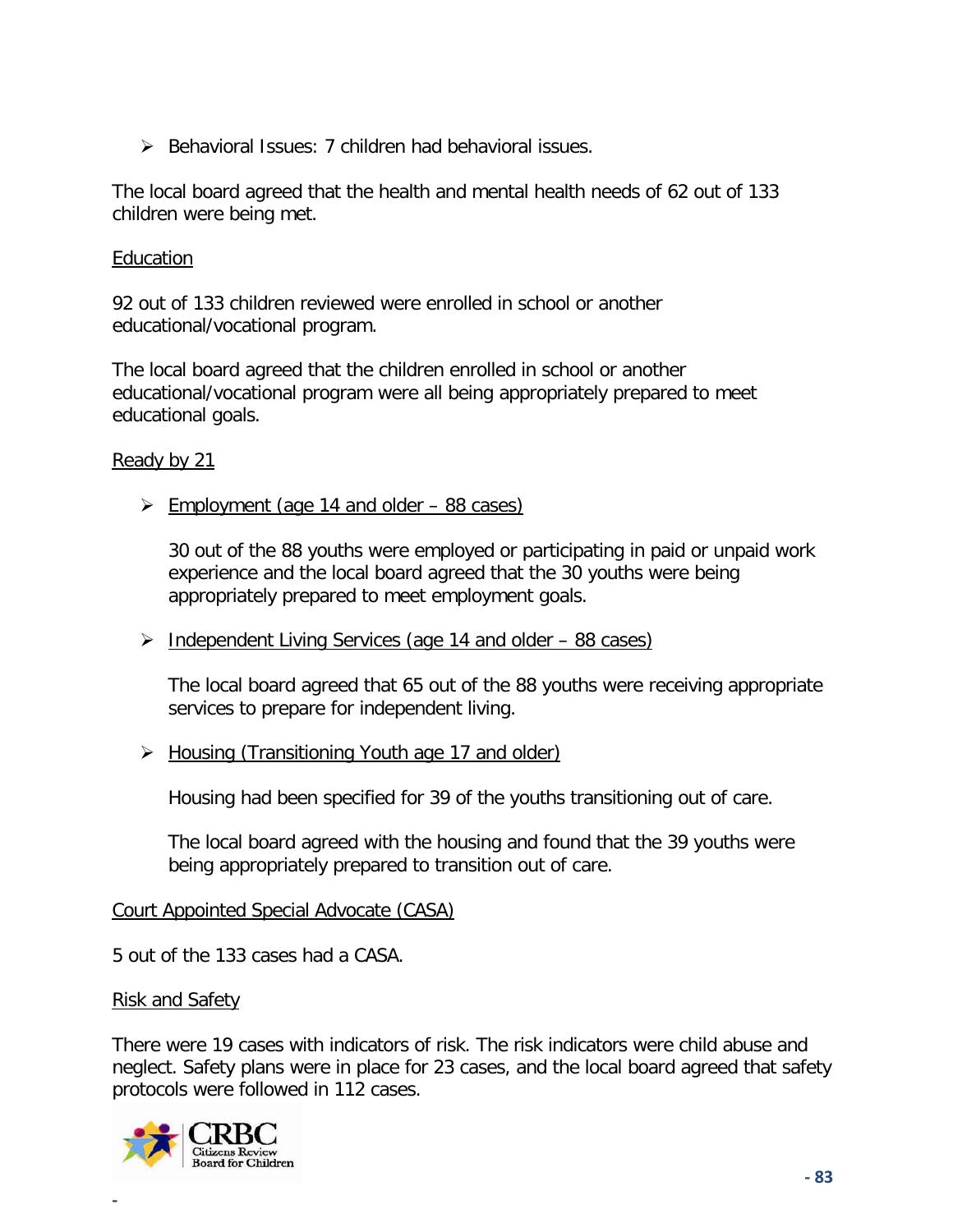# Child's Consent to Adoption

The age of consent for adoption in the State of Maryland is 10. Children 10 and older must consent to be adopted.

| <b>Child's Consent to Adoption</b>        | Cases |  |
|-------------------------------------------|-------|--|
| Yes                                       |       |  |
| Child did not want to be Adopted          | 83    |  |
| N/A under age of consent                  | 27    |  |
| Unknown                                   | 15    |  |
| No, Medically Fragile/Mental Health Issue | າ     |  |
| Yes, with conditions                      |       |  |

## **Adoptive Placement**

#### Pre-Adoptive Services and Resources

All 25 of the 25 adoptive children were placed in a pre-adoptive home.

The pre-adoptive family structure in the 25 cases comprised of the following; 6 cases each with a married couple, 3 cases each with an unmarried couple and 16 cases each with a single female.

The pre-adoptive resources were; 7 cases with a former foster parent, 5 cases with a relative/kin and 13 cases with a non-relative.

The lengths of time in the pre-adoptive placements were as follows;

- $\geq 1$  case was from 4 to 6 months
- $\geq 3$  cases were from 7 to 9 months
- $\geq 1$  case was from 10 to 12 months
- $\geq 5$  cases were from 12 to 15 months
- $\geq$  2 cases were from 16 to 20 months
- $\geq$  13 cases were 21 months or longer

A home study was completed and approved in 16 out of the 25 cases.

The local board agreed that appropriate services and supports were in place for the pre-adoptive family to meet identified needs in all 25 cases.

The local board agreed that the pre-adoptive placement was appropriate for all 25 cases.

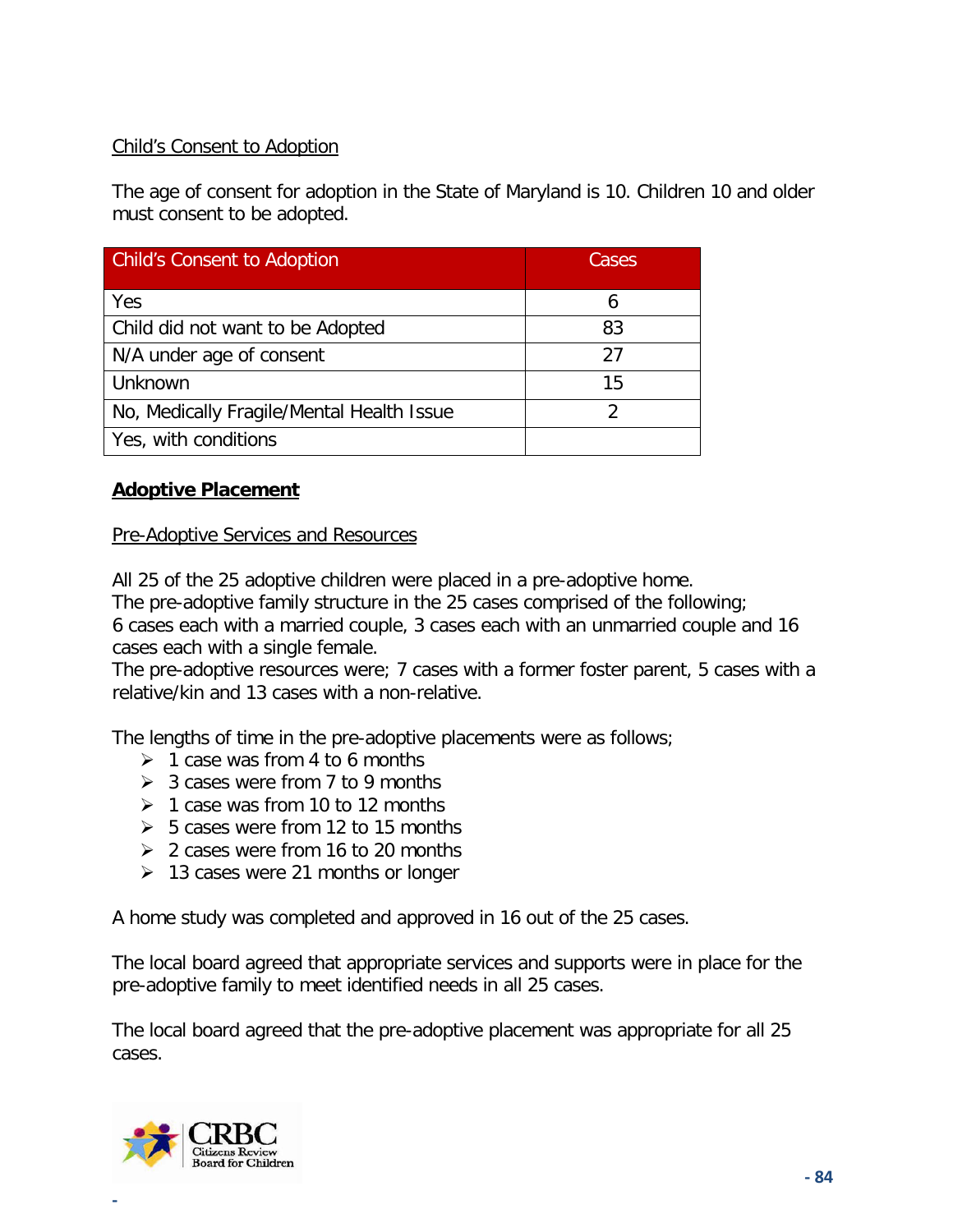### Post-Adoptive Services and Resources

Post-adoptive services were needed in 20 cases. The post-adoptive service that was needed in all 20 cases was medical.

### **Miscellaneous Findings**

Frequency of Caseworker Visits (as reported by caseworker)

| <b>Frequency</b>                                   | Cases |
|----------------------------------------------------|-------|
| Daily                                              |       |
| Once a week                                        | 10    |
| More than once a week                              |       |
| Less than once a week, but at least twice a month  |       |
| Less than twice a month, but at least once a month | 102   |
| Less than once a month                             | 10    |
| Quarterly                                          |       |

Barriers to Permanency

The following barriers to permanency were found.

- $\triangleright$  No Service Agreement With Parents.
- $\triangleright$  No Service Agreement With Child.
- > Inadequate Casework Services.
- $\triangleright$  Inadequate Preparation For Independence.
- $\triangleright$  Poor Coordination Within LDSS.
- > Other Coordination Barrier.
- ▶ Other Service Resource Barrier.
- $\triangleright$  Lack Of Housing.
- $\triangleright$  Lack Of Employment.
- Lack Of Transportation.
- > Lack Of Concurrent Planning.
- $\triangleright$  No Service Agreement With Parents.
- ▶ No Service Agreement With Youth.
- ▶ Youth Placed Outside Of Home Jurisdiction.
- ▶ Missing Or Lack Of Documentation.
- Child Has Behavior Problems In The Home.
- > Non-Compliant With Service Agreement.
- > Other Child/Youth Related Barrier.
- $\triangleright$  TPR Not Granted.
- $\triangleright$  Appeal By Birth Parents.
- Child In Pre-Adoptive Home, But Adoption Not Finalized.

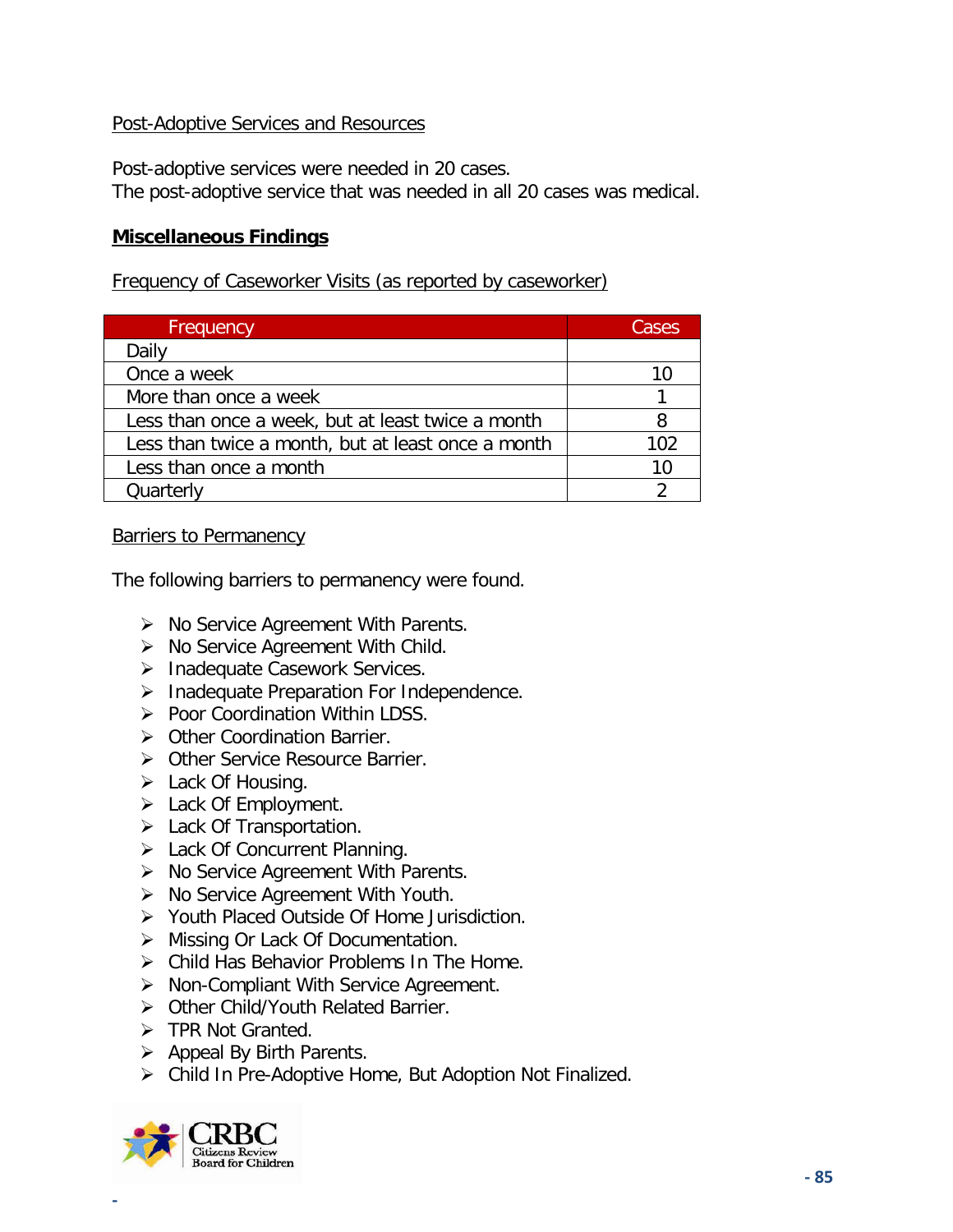- $\triangleright$  Home Study Not Approved.
- **▶ Youth Not Receiving Adequate Services.**
- > Other Physical Health Barrier.
- > Transitional Housing Has Not Been Identified.
- $\triangleright$  Inadequate Preparation For Independence (General).
- > Other Independence Barrier.
- ▶ Other Placement Barrier.
- Youth's Psychotropic Medications Should Be Adjusted.
- > Youth Non-Compliant With Medication.
- ▶ Other Mental Health Barrier.

### **Summary**

Based on the findings of the review, the local board determined that the local Department of Social Services made adequate progress towards a permanent placement (COMAR – 07.01.06.05 (F)) for 113 out of 133 children reviewed.

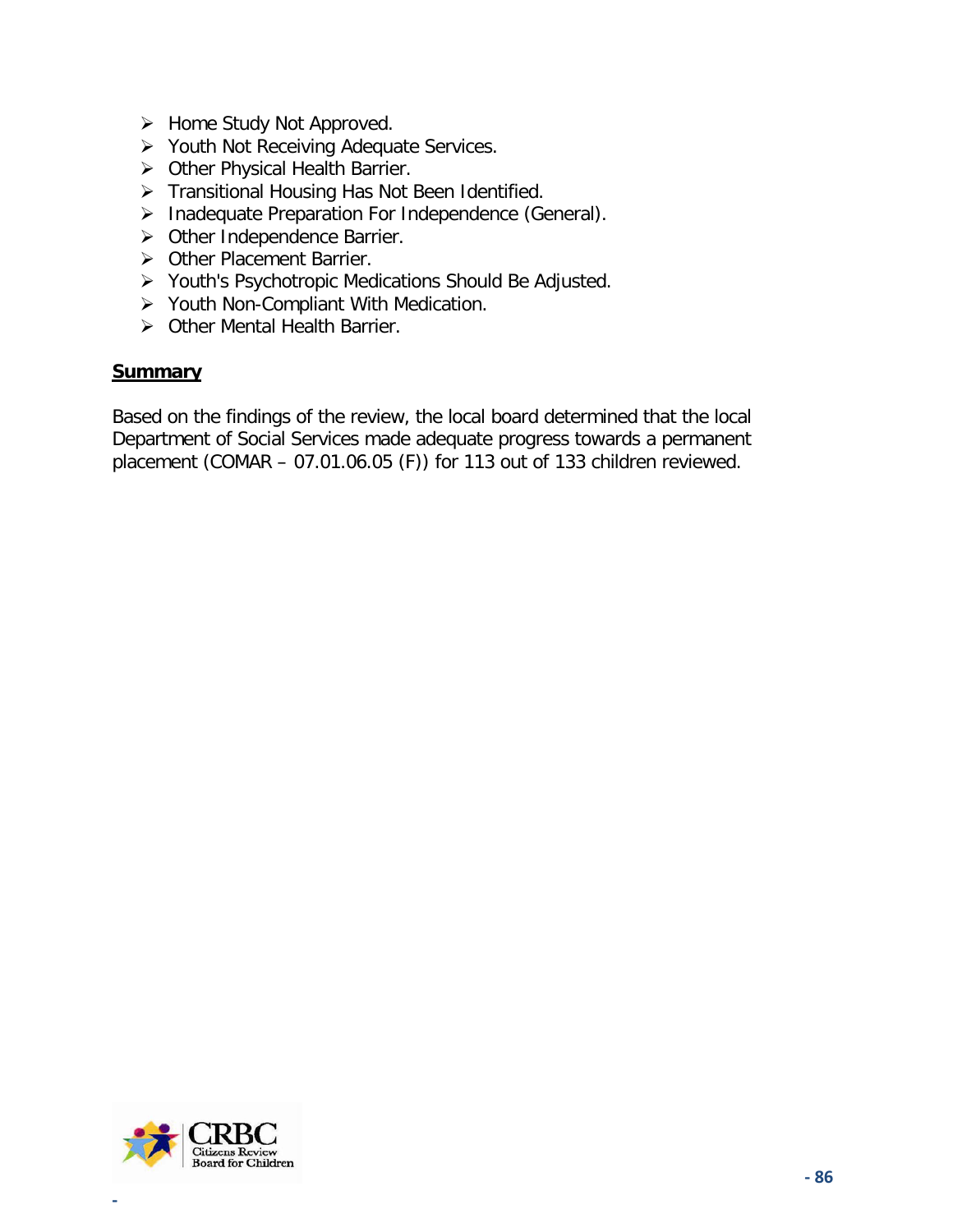# **Required Supporting Documentation for CRBC Reviews**

The following are reminders of the materials required in accordance with the work plan agreement created between the Department of Human Resources (DHR), Social Services Administration and the Citizens Review Board for Children.

- Each (LDSS) is required to continue to bring the child's complete case records and/or records containing requested supportive documentation to all CRBC case reviews.
- Each (LDSS) should continue supplying CRBC with the most recent and current contact information for all interested parties, including professionals and family members.

# **Recommendations to All Local Departments of Social Services (LDSS)**

- Each (LDSS) should encourage the attendance of children and youth who are 10 years of age and older to attend his/her scheduled CRBC case review.
- Each (LDSS) should encourage foster parent attendance at scheduled CRBC case reviews.
- Each (LDSS) should improve their efforts with documenting concurrent permanency plans.
- Each (LDSS) should improve their efforts with getting parents to sign service agreements for those youth with a permanency plan of reunification.
- Each (LDSS) is required to include the paternal family members as possible resources for all youth who are in out-of-home-placement care.

Independent Living:

Each (LDSS) is required to improve their efforts with preparing youth that have a plan of APPLA to meet their employment goals.

Permanent Connections:

• Each (LDSS) is encouraged to improve their efforts with identifying permanent connections for those youth with a plan of APPLA.

Adoption:

**-**

• Each (LDSS) should ensure that age appropriate youth with a permanency plan of Adoption are linked with adoption counseling services.

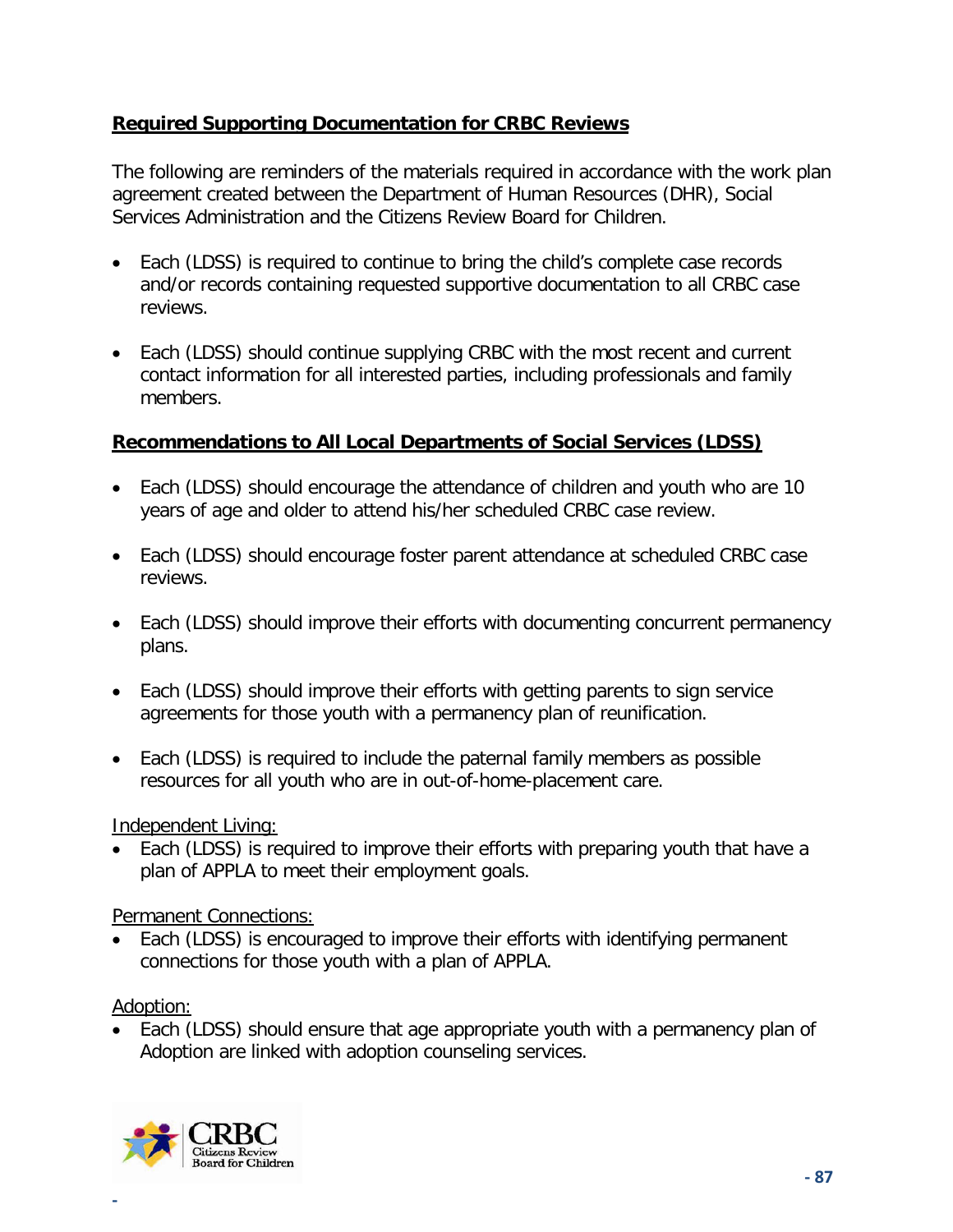## CRBC Metrics

| FY2016                                                               |           |
|----------------------------------------------------------------------|-----------|
| Total # of Children - Scheduled on the Preliminary:                  | 553       |
| Total # of Children - Not Received & Rescheduled:                    | 154       |
| Total # of Children - Eligible for Review:                           | 399       |
| Total # of Children - Reviewed at the Board:                         | 350       |
| Total # of Children - Not Reviewed at the Board:                     | 49        |
|                                                                      |           |
| Percentage of Children Reviewed for the Period:                      | 88%       |
| Percentage of Children Not Reviewed for the Period:                  | 12%       |
|                                                                      |           |
| Recommendation Reports - Number Sent                                 | 350       |
| Recommendation Reports - Number Sent on Time                         | 294       |
| Recommendation Reports - Percent Sent on Time                        | 84%       |
|                                                                      |           |
| Recommendation Reports - Number Received                             | 331       |
| Recommendation Reports - Percent Received %                          | 95%       |
| Recommendation Reports - Number Received on Time                     | 89        |
| Recommendation Reports - Percent Received on Time %                  | 27%       |
|                                                                      |           |
| Number of Boards Held                                                | 55        |
|                                                                      |           |
| Recommendation Reports - # of DSS Agreement                          | 319       |
| Recommendation Reports - Percent of DSS Agreement                    | 96%       |
| Recommendation Reports - # of DSS Disagreement                       | 6         |
| Recommendation Reports - Percent of DSS Disagreement                 | 2%        |
| Recommendation Reports - # Blank/Unanswered                          | 6         |
| Recommendation Reports - Percent # Blank/Unanswered                  | 2%        |
|                                                                      |           |
| Percentage of ADOPTION Children Reviewed for the Period:             | 17%<br>0% |
| Percentage of RELATIVE PLACEMENT Children Reviewed for the Period:   |           |
| Percentage of CUSTODY/GUARDIANSHIP Children Reviewed for the Period: |           |
| Percentage of REUNIFICATION Children Reviewed for the Period:        |           |
| Percentage of APPLA Children Reviewed for the Period:                | 46%       |
|                                                                      |           |

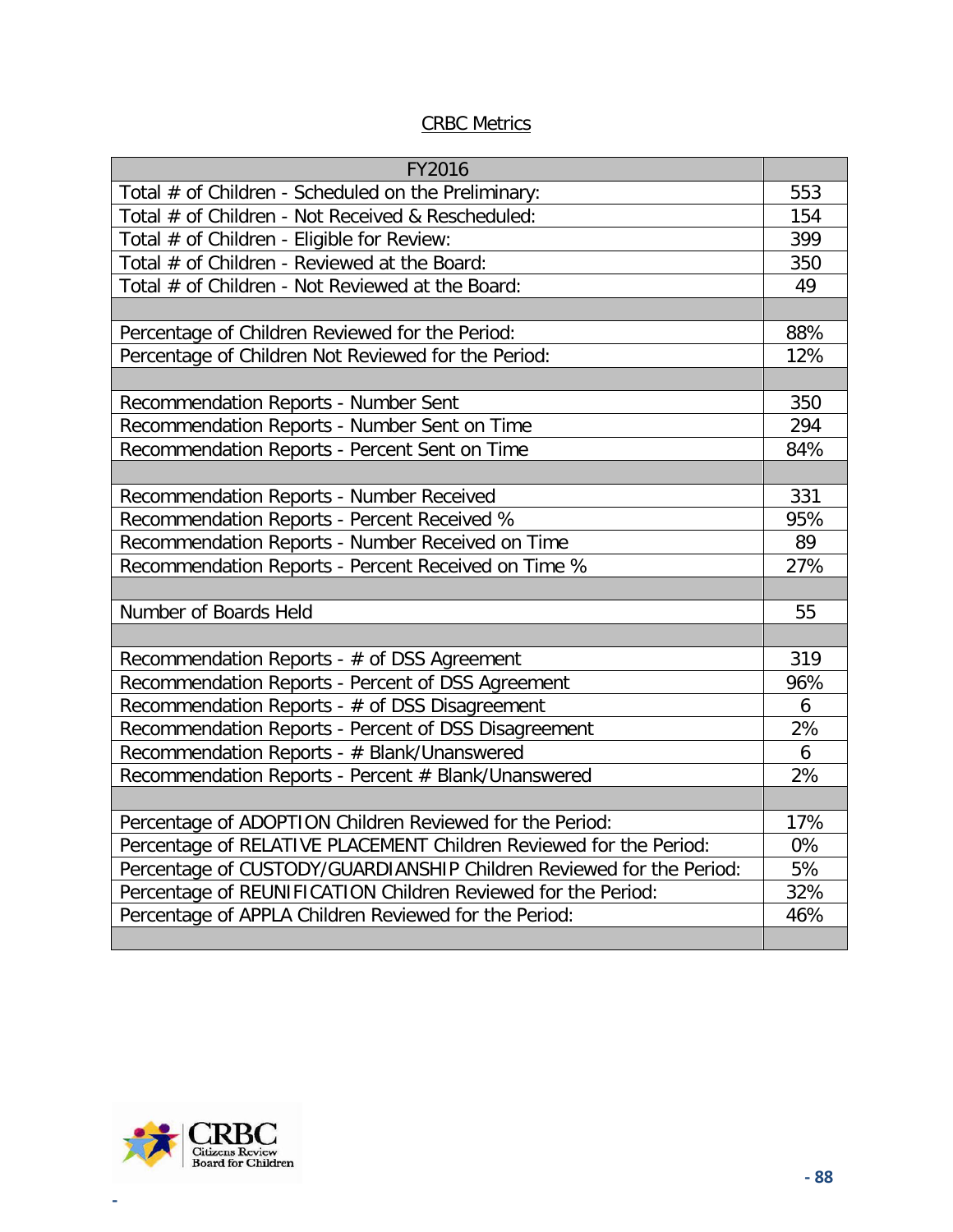# **The State Board**

Doretha Henry Circuit 1: Representing Dorchester, Somerset, Wicomico, and Worchester Counties

Vacant Circuit 2: Representing Caroline, Cecil, Kent, Queen Anne, and Talbot Counties

Delores Alexander (Vice Chairperson) Circuit 3: Representing Baltimore and Harford Counties

Nettie Anderson-Burrs (Chairperson) Circuit 4: Representing Allegany, Garrett, and Washington Counties

Vacant Circuit 5: Representing Anne Arundel, Carroll, and Howard Counties

Susan Gross Circuit 6: Representing Frederick and Montgomery Counties

Denise Joseph Circuit 7: Representing Calvert, Charles, Prince George's, and St. Mary's Counties

Sheila Jessup, PhD Circuit 8: Representing Baltimore City

Sylvia Smith Circuit 8: Representing Baltimore City

Sarah Walker Circuit 8: Representing Baltimore City

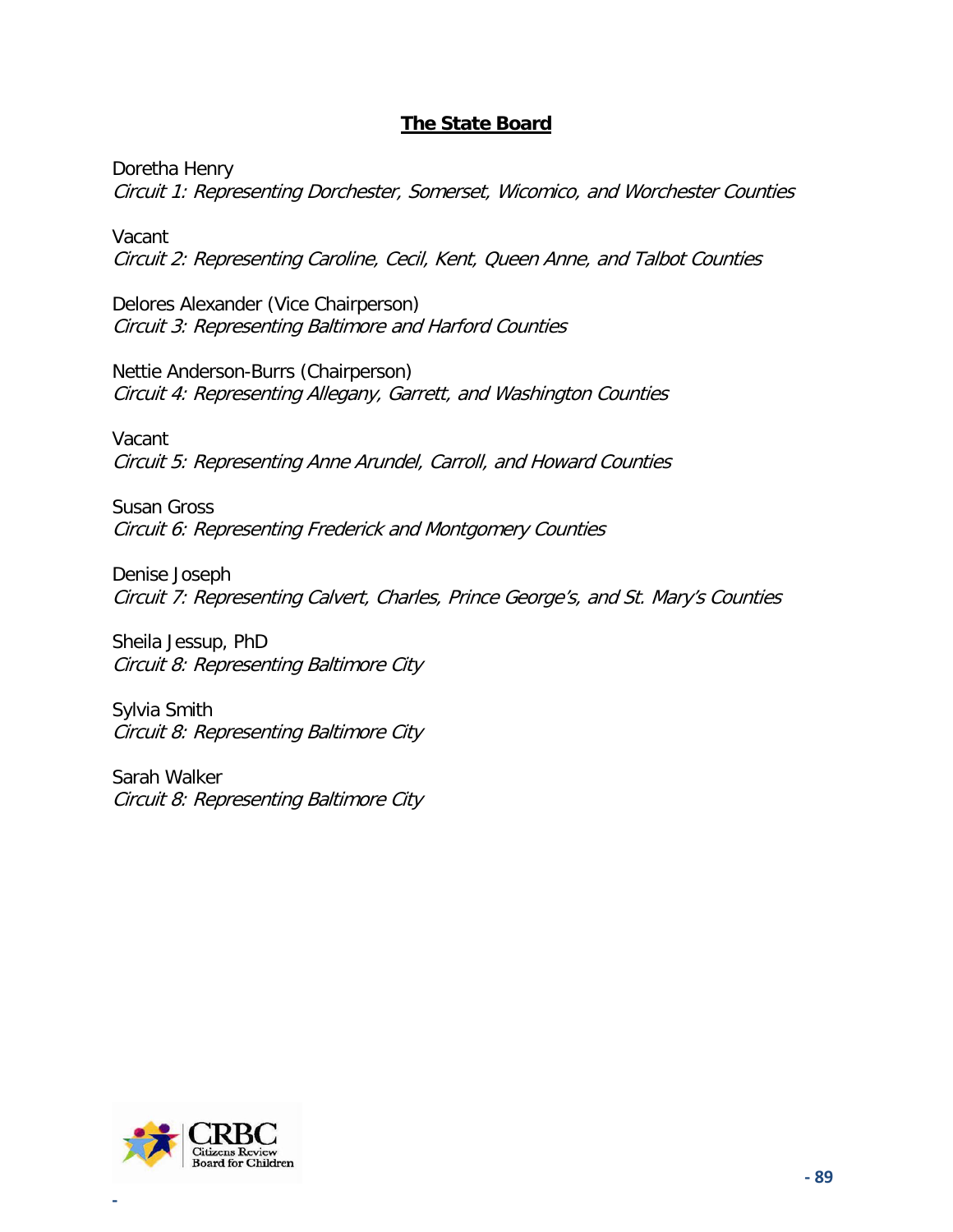### **CRBC Staff**

Denise E. Wheeler **Administrator** 

Crystal Young, MSW Assistant Administrator

Debbie Ramelmeier, LCSW-C, J.D. Director of Child Welfare Policy

Jerome Findlay Information Technology Officer

Marlo Palmer-Dixon Volunteer Activities Coordinator Supervisor

Sandy Colea Volunteer Activities Coordinator

Fran Barrow Staff Assistant

Michele Foster, MSW Staff Assistant

Eric Davis, MSW Staff Assistant

Cindy Hunter-Gray Lead Secretary

Vacant Office Clerk II